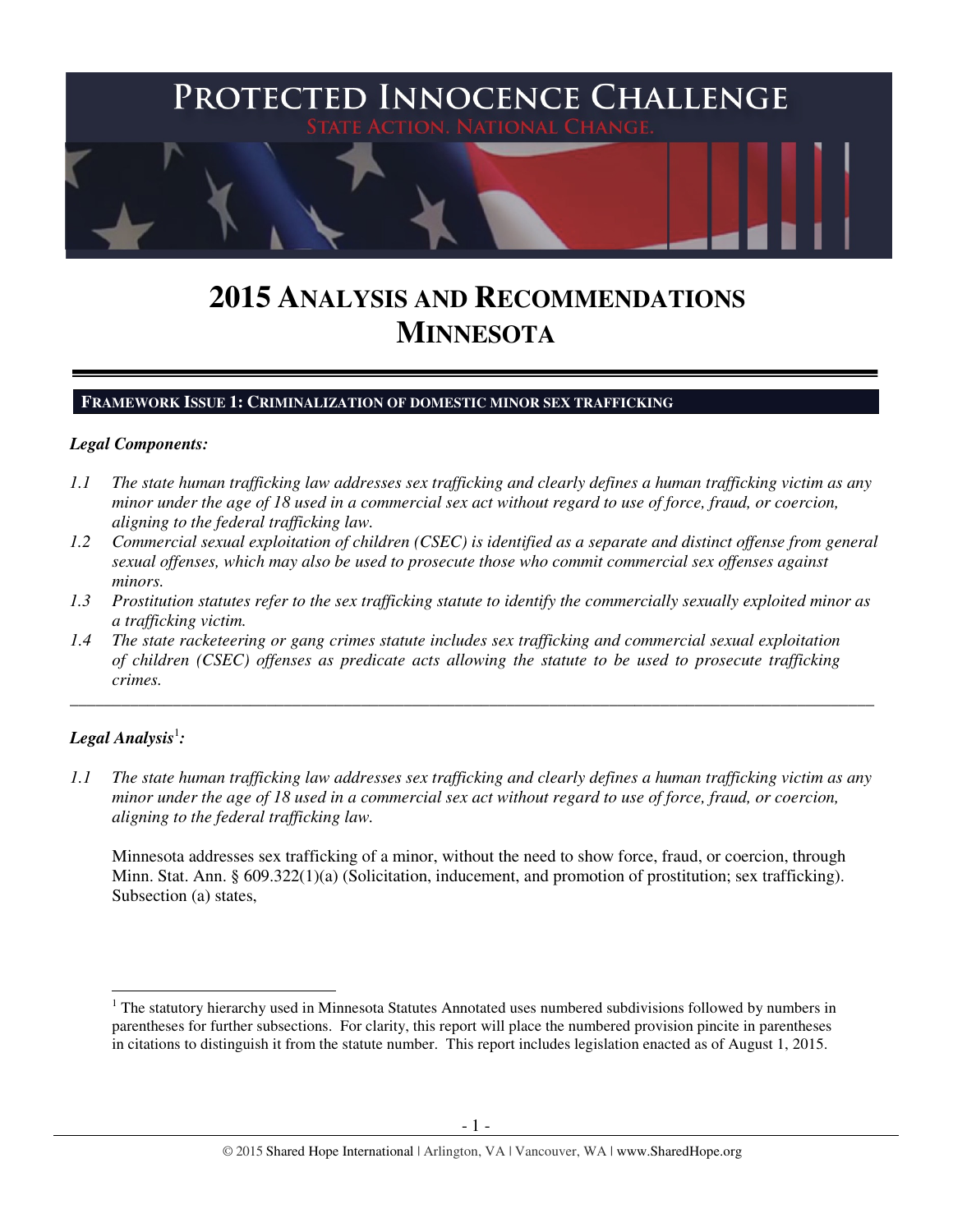Whoever, while acting other than as a prostitute<sup>2</sup> or patron,<sup>3</sup> intentionally does any of the following may be sentenced to imprisonment for not more than 20 years or to payment of a fine of not more than \$50,000, or both:

(1) solicits or induces an individual under the age of 18 years to practice prostitution; $<sup>4</sup>$ </sup>

(2) promotes the prostitution of an individual under the age of 18 years;

(3) receives profit, knowing or having reason to know that it is derived from the prostitution, or the

promotion of the prostitution, of an individual under the age of 18 years; or

(4) engages in the sex trafficking of an individual under the age of 18 years.

Minn. Stat. Ann. § 609.321(7) (Prostitution and sex trafficking; definitions) defines "promotes the prostitution of an individual" as an action by a person who knowingly does the following:

(1) solicits or procures patrons for a prostitute;

 $\overline{a}$ 

(2) provides, leases or otherwise permits premises or facilities owned or controlled by the person to aid the prostitution of an individual;

(3) owns, manages, supervises, controls, keeps, or operates, either alone or with others, a place of prostitution to aid the prostitution of an individual;

(4) owns, manages, supervises, controls, operates, institutes, aids or facilitates, either alone or with others, a business of prostitution to aid the prostitution of an individual;

(5) admits a patron to a place of prostitution to aid the prostitution of an individual; or

(6) transports an individual from one point within this state to another point either within or without this state, or brings an individual into this state to aid the prostitution of the individual.

"Sex trafficking" is defined as "(1) receiving, recruiting, enticing, harboring, providing, or obtaining by any means an individual to aid in the prostitution of the individual; or (2) receiving profit or anything of value, knowing or having reason to know it is derived from an act described in clause (1)." Minn. Stat. Ann. §  $609.321(7a)^5$ 

A conviction under Minn. Stat. Ann. § 609.322(1)(a) is punishable by imprisonment up to 20 years, a fine not to exceed \$50,000, or both. Minn. Stat. Ann. § 609.322(1)(a). However, a defendant may receive imprisonment up to 25 years or a fine not to exceed \$60,000 if at least one of the following aggravating factors listed in Minn. Stat. Ann. § 609.322(1)(b) is present:

(1) the offender has committed a prior qualified human trafficking-related offense;

(2) the offense involved a sex trafficking victim who suffered bodily harm during the commission of the offense;

<sup>&</sup>lt;sup>2</sup> "Prostitute" is defined as "an individual who engages in prostitution by being hired, offering to be hired, or agreeing to be hired by another individual to engage in sexual penetration or sexual contact." Minn. Stat. Ann.

<sup>§ 609.321(8).&</sup>lt;br><sup>3</sup> "Patron" is defined as "an individual who engages in prostitution by hiring, offering to hire, or agreeing to hire another individual to engage in sexual penetration or sexual contact." Minn. Stat. Ann. § 609.321(4).

<sup>&</sup>lt;sup>4</sup> "Prostitution" is defined as "hiring, offering to hire, or agreeing to hire another individual to engage in sexual penetration or sexual contact, or being hired, offering to be hired, or agreeing to be hired by another individual to engage in sexual penetration or sexual contact." Minn. Stat. Ann. § 609.321(9).

<sup>&</sup>lt;sup>5</sup> Pursuant to Minn. Stat. Ann. § 609.322(1b), "a minor who is dependent on an individual acting as a prostitute and who may have benefited from or been supported by the individual's earnings derived from prostitution," and "a parent over the age of 55 who is dependent on an individual acting as a prostitute" who has been similarly supported, may not be convicted under Minn. Stat. Ann. § 609.322(1)(a).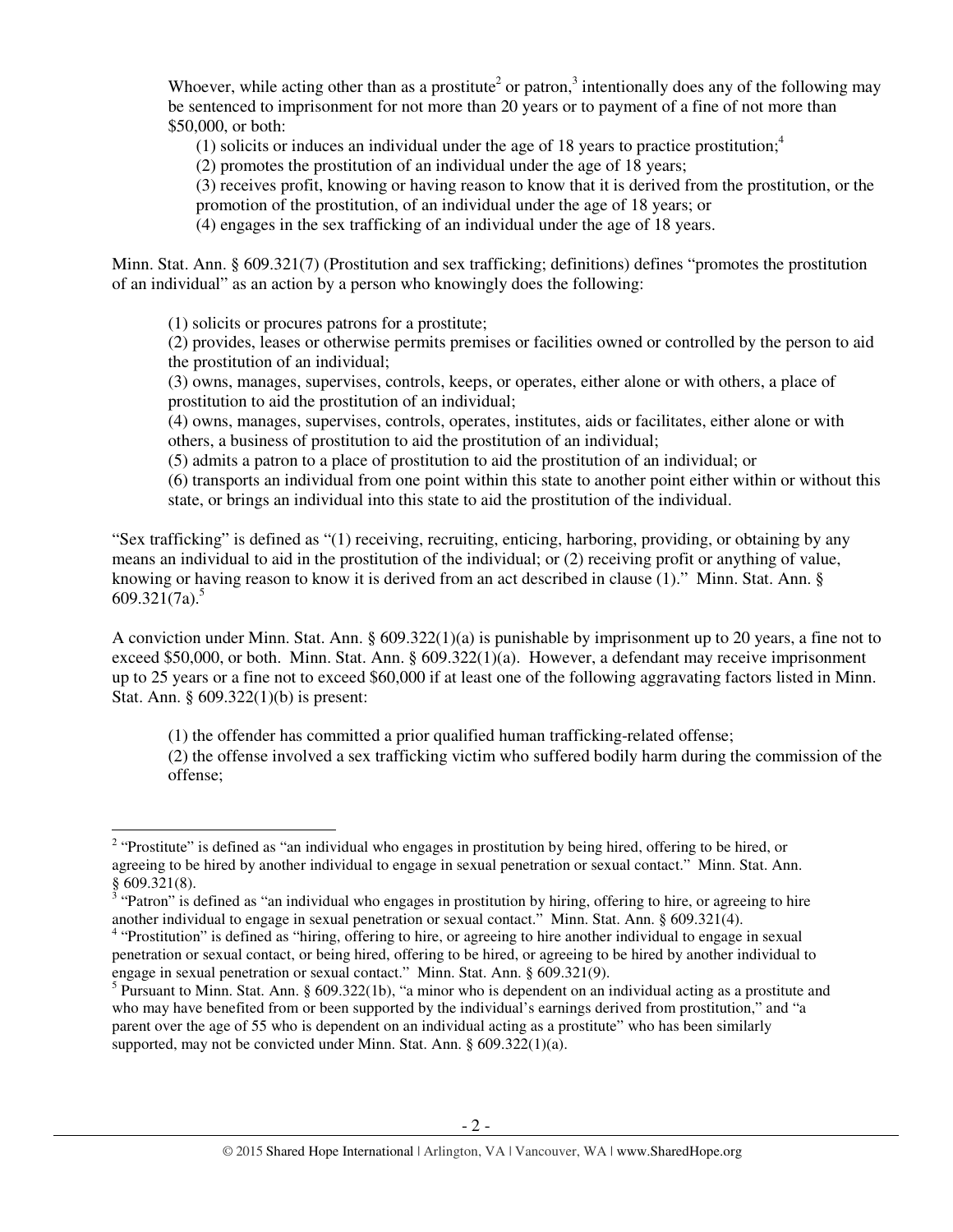(3) the time period that a sex trafficking victim was held in debt bondage or forced labor or services exceeded 180 days; or

(4) the offense involved more than one sex trafficking victim.

Also, Minn. Stat. Ann. § 609.283(1) (Unlawful conduct with respect to documents in furtherance of labor or sex trafficking) states,

Unless the person's conduct constitutes a violation of section 609.282 [Labor trafficking], a person who knowingly destroys, conceals, removes, confiscates, or possesses, any actual or purported passport or other immigration document, or any other actual or purported government identification document, of another person:

(1) in the course of a violation of section . . . 609.322 [Solicitation, inducement and promotion of prostitution; sex trafficking];

(2) with intent to violate section . . . 609.322; or

(3) to prevent or restrict or to attempt to prevent or restrict, without lawful authority, a person's liberty to move or travel, in order to maintain the labor or services of that person, when the person is or has been a victim of a violation of section . . . 609.322;

is guilty of a crime . . . .

l

If the victim is under the age of 18, a conviction for violating Minn. Stat. Ann. § 609.283(1) may be punished by imprisonment up to 10 years, a fine not to exceed \$20,000, or both. Minn. Stat. Ann. § 609.283(2)(1).

*1.2 Commercial sexual exploitation of children (CSEC) is identified as a separate and distinct offense from general sexual offenses, which may also be used to prosecute those who commit commercial sex offenses against minors.*

The following laws treat CSEC as distinct crimes.

1. Minn. Stat. Ann. §  $609.324(1)^6$  (Engaging in, hiring, or agreeing to hire minor to engage in prostitution; penalties) states,

(a) Whoever intentionally does any of the following may be sentenced to imprisonment for not more than 20 years or to payment of a fine of not more than \$40,000, or both:

(1) engages in prostitution with an individual under the age of 13 years; or

(2) hires or offers or agrees to hire an individual under the age of 13 years to engage in sexual penetration or sexual contact.

- (b) Whoever intentionally does any of the following may be sentenced to imprisonment for not more than ten years or to payment of a fine of not more than \$20,000, or both:
	- (1) engages in prostitution with an individual under the age of 16 years but at least 13 years; or
	- (2) hires or offers or agrees to hire an individual under the age of 16 years but at least 13 years to engage in sexual penetration or sexual contact.
- (c) Whoever intentionally does any of the following may be sentenced to imprisonment for not more than five years or to payment of a fine of not more than \$10,000, or both:
	- (1) engages in prostitution with an individual under the age of 18 years but at least 16 years; or (2) hires or offers or agrees to hire an individual under the age of 18 years but at least 16 years to engage in sexual penetration or sexual contact; or

 $6$  The text of Minn. Stat. Ann.  $\S 609.324$  included here and elsewhere in this report includes amendments made by the passage of S.F. No. 878 during the  $89<sup>th</sup>$  Legislative Session (2015) (effective August 1, 2015).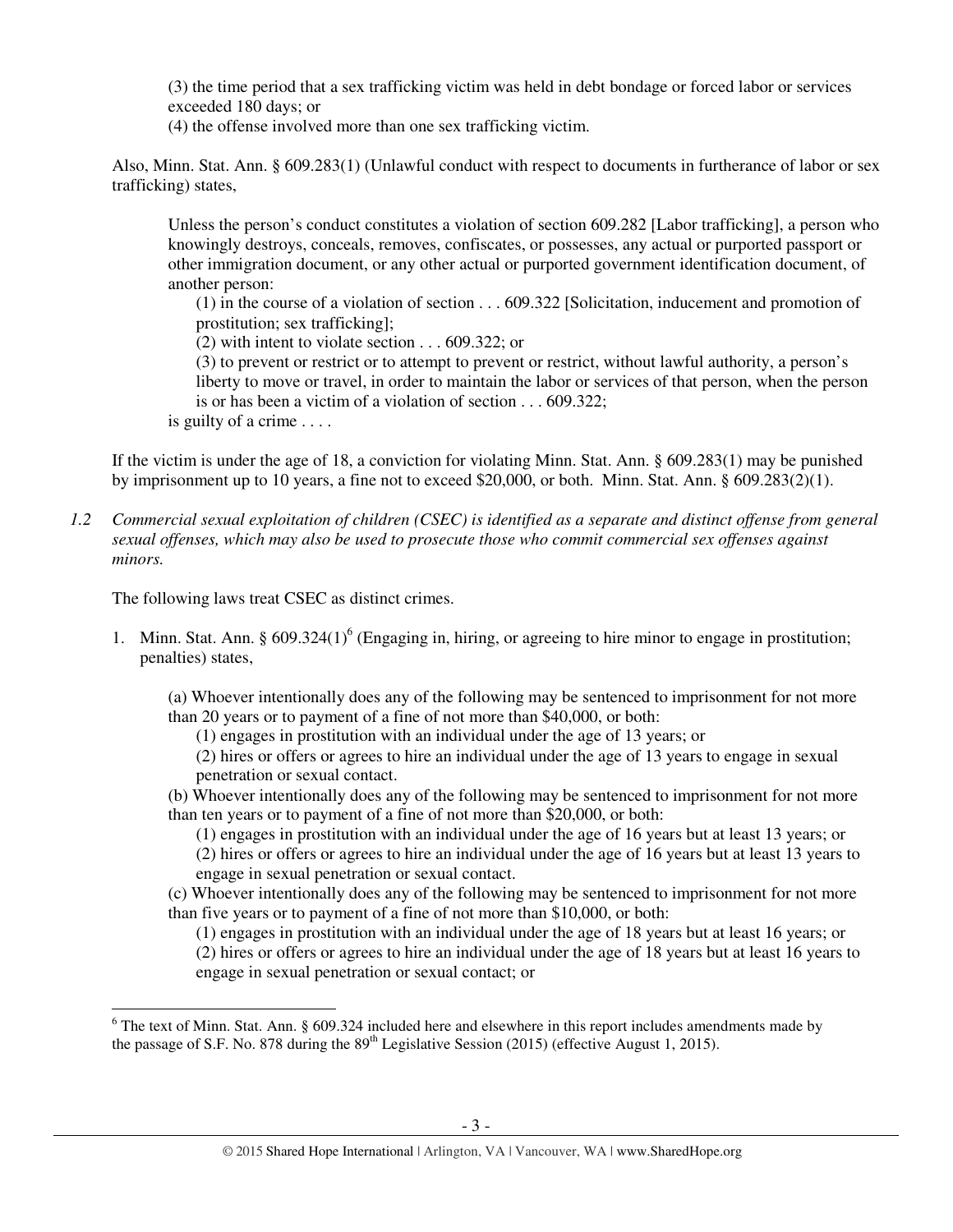(3) hires or offers or agrees to hire an individual who the actor reasonably believes to be under the age of 18 years to engage in sexual penetration or sexual contact.

Additionally, Minn. Stat. Ann. § 609.324(1a) (Housing unrelated minor engaged in prostitution; penalties) states,

Any person, other than one related by blood, adoption, or marriage to the minor, who permits a minor to reside, temporarily or permanently, in the person's dwelling without the consent of the minor's parents or guardian, knowing or having reason to know that the minor is engaging in prostitution may be sentenced to imprisonment for not more than one year or to payment of a fine of not more than \$3,000, or both; except that, this subdivision does not apply to residential placements made, sanctioned, or supervised by a public or private social service agency.

2. Minn. Stat. Ann. § 617.246(2) (Use of minors in sexual performance prohibited) states in part, "It is unlawful for a person to promote, employ, use or permit a minor to engage in or assist others to engage minors in posing or modeling alone or with others in any sexual performance<sup>7</sup> or pornographic work<sup>8</sup> if the person knows or has reason to know that the conduct intended is a sexual performance or a pornographic work . . . ." A conviction under Minn. Stat. Ann. § 617.246(2) is punishable as a felony by imprisonment up to 10 years, a fine not to exceed \$20,000 for a first offense or a fine not to exceed \$40,000 for a second offense, or both imprisonment and a fine.

[A]ny of the following:

l

(3) masturbation;

(1) an original or reproduction of a picture, film, photograph, negative, slide, videotape, videodisc, or drawing of a sexual performance involving a minor; or

<sup>&</sup>lt;sup>7</sup> Under Minn. Stat. Ann. § 617.246(1)(d) "sexual performance," includes, "any play, dance or other exhibition presented before an audience or for purposes of visual or mechanical reproduction that uses a minor to depict actual or simulated sexual conduct as defined by clause (e)." Minn. Stat. Ann. § 617.246(1)(e), defines "sexual conduct" as

<sup>(1)</sup> an act of sexual intercourse, normal or perverted, including genital-genital, anal-genital, or oralgenital intercourse, whether between human beings or between a human being and an animal; (2) sadomasochistic abuse, meaning flagellation, torture, or similar demeaning acts inflicted by or upon a person who is nude or clad in undergarments or in a revealing costume, or the condition of being fettered, bound or otherwise physically restrained on the part of one so clothed;

<sup>(4)</sup> lewd exhibitions of the genitals; or

<sup>(5)</sup> physical contact with the clothed or unclothed pubic areas or buttocks of a human male or female, or the breasts of the female, whether alone or between members of the same or opposite sex or between humans and animals in an act of apparent sexual stimulation or gratification.

 $8$  Minn. Stat. Ann.  $§ 617.246(1)(f)$  defines a "pornographic work" as the following:

<sup>(2)</sup> any visual depiction, including any photograph, film, video, picture, drawing, negative, slide, or computer-generated image or picture, whether made or produced by electronic, mechanical, or other means that:

<sup>(</sup>i) uses a minor to depict actual or simulated sexual conduct;

<sup>(</sup>ii) has been created, adapted, or modified to appear that an identifiable minor is engaging in sexual conduct; or

<sup>(</sup>iii) is advertised, promoted, presented, described, or distributed in such a manner that conveys the impression that the material is or contains a visual depiction of a minor engaging in sexual conduct.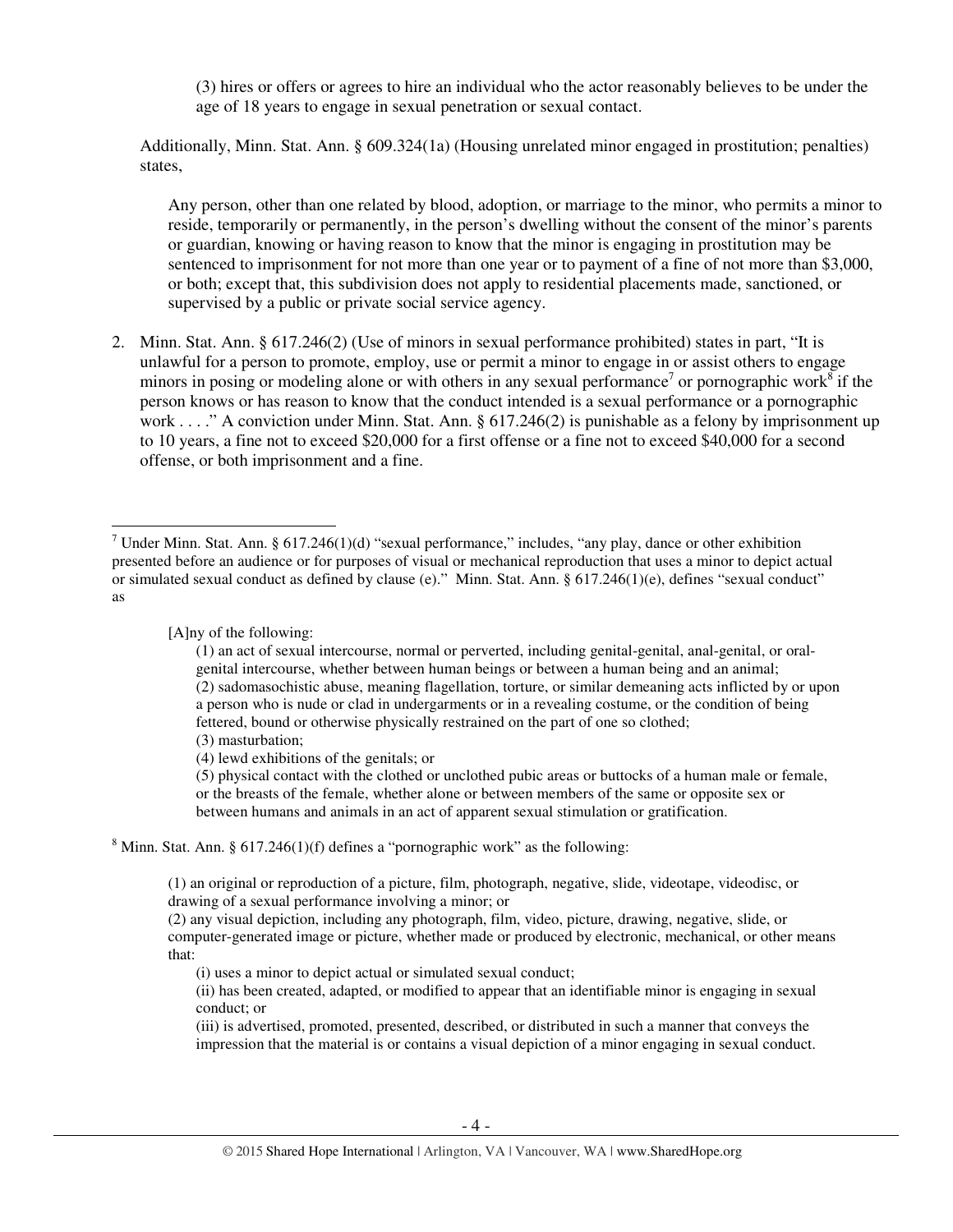Several other laws, while not expressly commercial, may also apply to cases of commercial sexual exploitation of a child. These include the following statutes:

1. Minn. Stat. Ann. § 609.342(1) (Criminal sexual conduct in the first degree) states in part,

A person who engages in sexual penetration<sup>9</sup> with another person, or in sexual contact with a person under 13 years of age as defined in section 609.341, subdivision 11, paragraph (c), <sup>10</sup> is guilty of criminal sexual conduct in the first degree if any of the following circumstances exists:

(a) the complainant is under 13 years of age and the actor is more than 36 months older than the complainant. Neither mistake as to the complainant's age nor consent to the act by the complainant is a defense;

. . . .

 $\overline{a}$ 

A conviction under Minn. Stat. Ann. § 609.342(1) is punishable by imprisonment up to 30 years, a fine not to exceed \$40,000, or both. Offenders are also subject to "conditional release under section 609.3455 [Dangerous sex offenders; life sentences; conditional release]." Minn. Stat. Ann. § 609.342(2)(c). Additionally, "Unless a longer mandatory minimum sentence is otherwise required by law or the Sentencing Guidelines provide for a longer presumptive executed sentence, the court shall presume that an executed sentence of 144 months must be imposed on an offender convicted of violating this section." Minn. Stat. Ann. § 609.342(2)(b).

2. Minn. Stat. Ann. § 609.343(1)(a) (Criminal sexual conduct in the second degree) states,

A person who engages in sexual contact<sup>11</sup> with another person is guilty of criminal sexual conduct in the second degree if any of the following circumstances exists:

[A]ny of the following acts committed without the complainant's consent, except in those cases where consent is not a defense, whether or not emission of semen occurs:

- (1) sexual intercourse, cunnilingus, fellatio, or anal intercourse; or
- (2) any intrusion however slight into the genital or anal openings:
	- (i) of the complainant's body by any part of the actor's body or any object used by the actor for this purpose;

(ii) of the complainant's body by any part of the body of the complainant, by any part of the body of another person, or by any object used by the complainant or another person for this purpose, when effected by a person in a position of authority, or by coercion, or by inducement if the child is under 13 years of age or mentally impaired; or

(iii) of the body of the actor or another person by any part of the body of the complainant or by any object used by the complainant for this purpose, when effected by a person in a position of authority, or by coercion, or by inducement if the child is under 13 years of age or mentally impaired.

<sup>10</sup> Minn. Stat. Ann. § 609.341(11)(c) defines "sexual contact with a person under 13" as "the intentional touching of the complainant's bare genitals or anal opening by the actor's bare genitals or anal opening with sexual or aggressive intent or the touching by the complainant's bare genitals or anal opening of the actor's or another's bare genitals or anal opening with sexual or aggressive intent."

<sup>11</sup> Minn. Stat. Ann. § 609.341(11)(a) states:

(a) "Sexual contact," for the purposes of sections 609.343, subdivision 1, clauses (a) to (f), and 609.345, subdivision 1, clauses (a) to (e), and (h) to (o), includes any of the following acts committed without the

 $9$  Minn. Stat. Ann. § 609.341(12) defines "Sexual penetration" as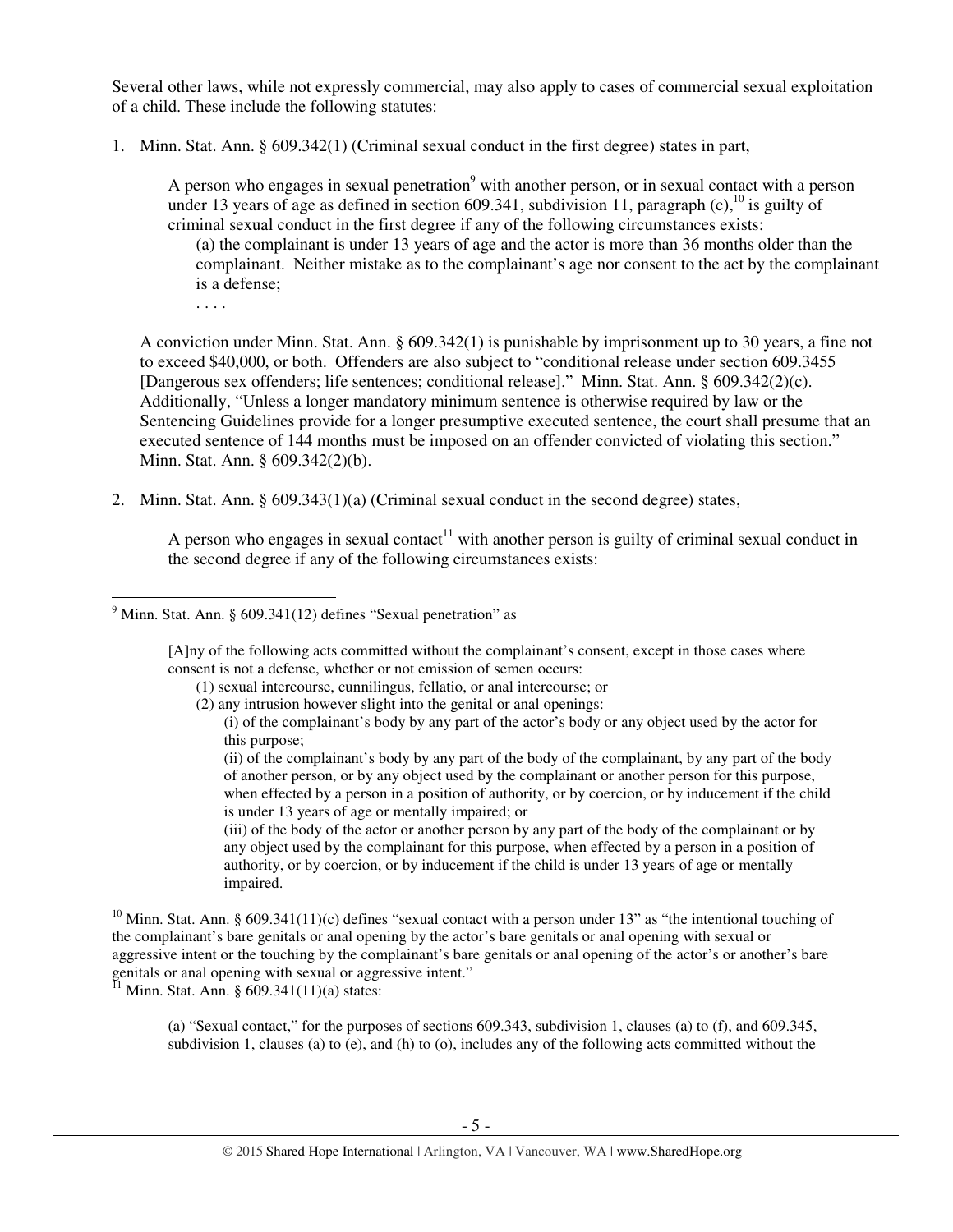(a) the complainant is under 13 years of age and the actor is more than 36 months older than the complainant. Neither mistake as to the complainant's age nor consent to the act by the complainant is a defense. In a prosecution under this clause, the state is not required to prove that the sexual contact was coerced.

A conviction under Minn. Stat. Ann.  $\S 609.343(1)(a)$  is punishable by imprisonment up to 25 years, a fine not to exceed \$35,000, or both. Offenders are also "subject to conditional release under section 609.3455 [Dangerous sex offenders; life sentences; conditional release]." Minn. Stat. Ann. § 609.343(2)(a), (c).

3. Minn. Stat. Ann. §  $609.344(1)(b)^{12}$  (Criminal sexual conduct in the third degree) states,

A person who engages in sexual penetration with another person is guilty of criminal sexual conduct in the third degree if any of the following circumstances exists:

(b) the complainant is at least 13 but less than 16 years of age and the actor is more than 24 months older than the complainant. In any such case if the actor is no more than 120 months older than the complainant, it shall be an affirmative defense, which must be proved by a preponderance of the evidence, that the actor reasonably believes the complainant to be 16 years of age or older. In all other cases, mistake as to the complainant's age shall not be a defense. Consent by the complainant is not a defense.

. . . .

l

. . . .

A conviction under Minn. Stat. Ann. § 609.344(1) may be punished by imprisonment up to 15 years, a fine not to exceed \$30,000, or both Minn. Stat. Ann. § 609.344(2). However, if convicted under (1)(b) (covering situations in which the child is 13–15 and the buyer is more than 2 years older than the child) and the "actor was no more than 48 months but more than 24 months older than the complainant" a conviction may be punished up to 5 years, a fine not to exceed \$30,000, or both. § 609.344(2) Offenders are also "subject to conditional release under section 609.3455 [Dangerous sex offenders; life sentences; conditional release]." Minn. Stat. Ann. § 609.344(2).

complainant's consent, except in those cases where consent is not a defense, and committed with sexual or aggressive intent:

<sup>(</sup>i) the intentional touching by the actor of the complainant's intimate parts, or

<sup>(</sup>ii) the touching by the complainant of the actor's, the complainant's, or another's intimate parts

effected by a person in a position of authority, or by coercion, or by inducement if the complainant is under 13 years of age or mentally impaired, or

<sup>(</sup>iii) the touching by another of the complainant's intimate parts effected by coercion or by a person in a position of authority, or

<sup>(</sup>iv) in any of the cases above, the touching of the clothing covering the immediate area of the intimate parts, or

<sup>(</sup>v) the intentional touching with seminal fluid or sperm by the actor of the complainant's body or the clothing covering the complainant's body.

<sup>&</sup>lt;sup>12</sup> Minn. Stat. Ann. § 609.344(1)(b) (Criminal sexual conduct in the third degree) was held unconstitutional as applied in *State v. Bussman*, 741 N.W.2d 79 (Minn. 2007), but it was not found to be facially unconstitutional. The Minnesota Supreme Court stated, "Because we are equally divided on the issue of whether the clergy sexual conduct statute facially violates the Establishment Clause of the United States Constitution, we affirm the decision of the court of appeals that the statute does not facially violate the Establishment Clause." *Id.* at 92. The case was remanded based on excessive government entanglement in the manner of prosecution as applied to the defendant. *Id.* at 93-95.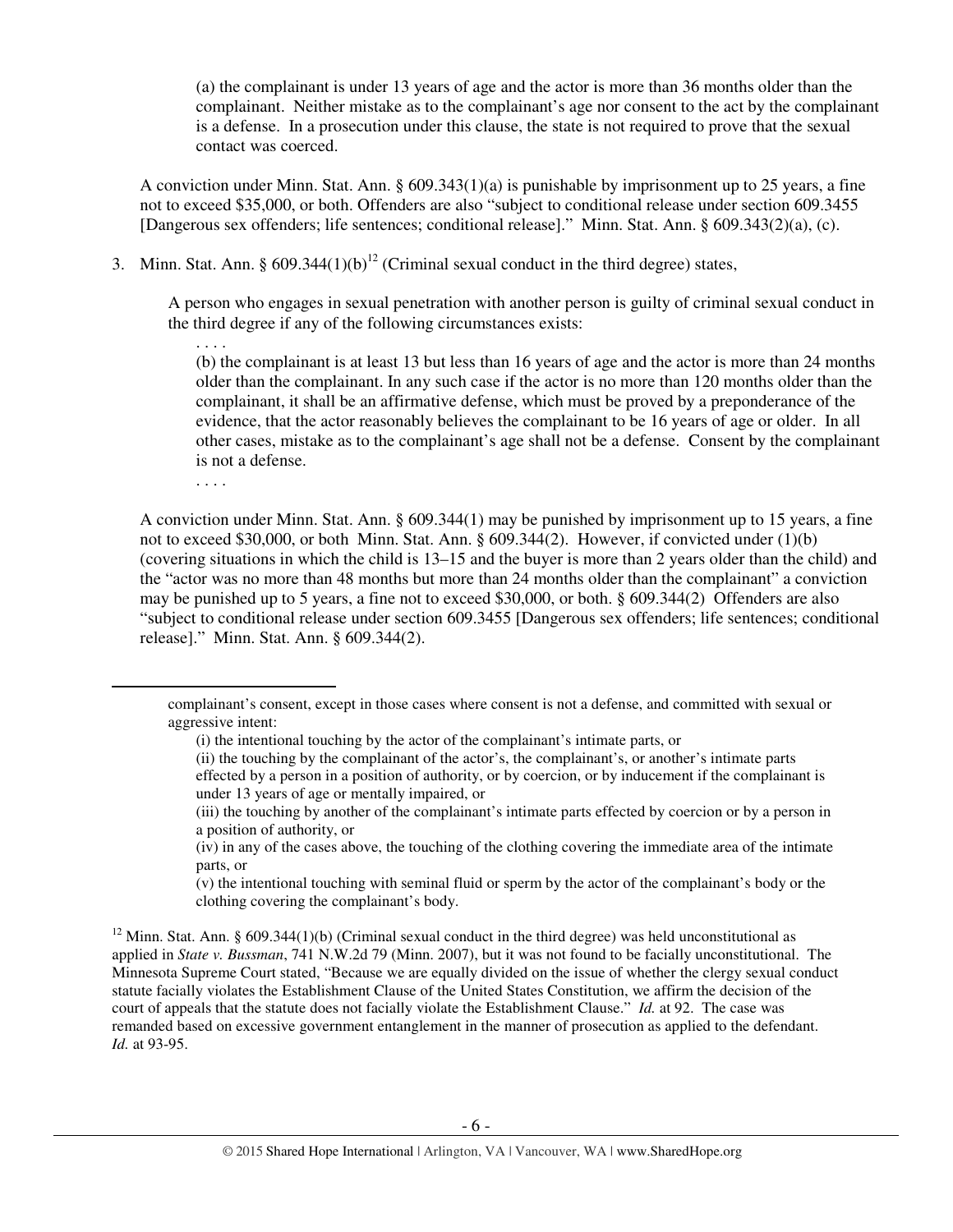4. Minn. Stat. Ann. § 609.345(1)(b) (Criminal sexual conduct in the fourth degree) states,

. . .

A person who engages in sexual contact with another person is guilty of criminal sexual conduct in the fourth degree if any of the following circumstances exists:

(b) the complainant is at least 13 but less than 16 years of age and the actor is more than 48 months older than the complainant or in a position of authority over the complainant. Consent by the complainant to the act is not a defense. In any such case, if the actor is no more than 120 months older than the complainant, it shall be an affirmative defense which must be proved by a preponderance of the evidence that the actor reasonably believes the complainant to be 16 years of age or older. In all other cases, mistake as to the complainant's age shall not be a defense.

A conviction under Minn. Stat. Ann. § 609.345(1) is punishable by imprisonment up to 10 years, a fine not to exceed \$20,000, or both. Offenders are also "subject to conditional release under section 609.3455 [Dangerous sex offenders; life sentences; conditional release]." Minn. Stat. Ann. § 609.345(2).

5. Minn. Stat. Ann. § 609.352(2) (Solicitation of children to engage in sexual conduct; communication of sexually explicit materials to children) makes it illegal if a person age 18 or older "solicits<sup>13</sup> a child or someone the person reasonably believes is a child to engage in sexual conduct<sup>14</sup> with intent to engage in sexual conduct . . . ." Additionally, Minn. Stat. Ann. § 609.352(2a) states,

A person 18 years of age or older who uses the Internet, a computer, computer program, computer network, computer system, an electronic communications system, or a telecommunications, wire, or radio communications system, or other electronic device capable of electronic data storage or transmission to commit any of the following acts, with the intent to arouse the sexual desire of any person, is guilty of a felony and may be sentenced as provided in subdivision 4:

(1) soliciting a child or someone the person reasonably believes is a child to engage in sexual conduct;

(2) engaging in communication with a child or someone the person reasonably believes is a child, relating to or describing sexual conduct; or

(3) distributing any material, language, or communication, including a photographic or video image, that relates to or describes sexual conduct to a child or someone the person reasonably believes is a child.

For purposes of Minn. Stat. Ann. § 609.352, a "child" includes only minors "15 years of age or younger." Minn. Stat. Ann. § 609.352(1)(a). Convictions for violating both Minn. Stat. § 609.352(2) and (2a) are punishable as felonies by imprisonment up to 3 years, a fine not to exceed \$5,000, or both. Minn. Stat. Ann. § 609.352(4).

*1.3 Prostitution statutes refer to the sex trafficking statute to identify the commercially sexually exploited minor as a trafficking victim.* 

Minn. Stat. Ann. § 609.324 (Patrons; prostitutes; housing individuals engaged in prostitution; penalties) refers to Minn. Stat. Ann. § 609.322 (Solicitation, inducement, and promotion of prostitution; sex trafficking) for  $\overline{a}$ 

<sup>&</sup>lt;sup>13</sup> Minn. Stat. Ann. § 609.352(1)(c) defines "solicit" as "commanding, entreating, or attempting to persuade a specific person in person, by telephone, by letter, or by computerized or other electronic means."

<sup>&</sup>lt;sup>14</sup> Minn. Stat. Ann. § 609.352(1)(b) defines "sexual conduct" as "sexual contact of the individual's primary genital area, sexual penetration as defined in section 609.341, or sexual performance as defined in section 617.246." *See supra* notes 7 & 9 for the definitions of "sexual performance" and "sexual penetration."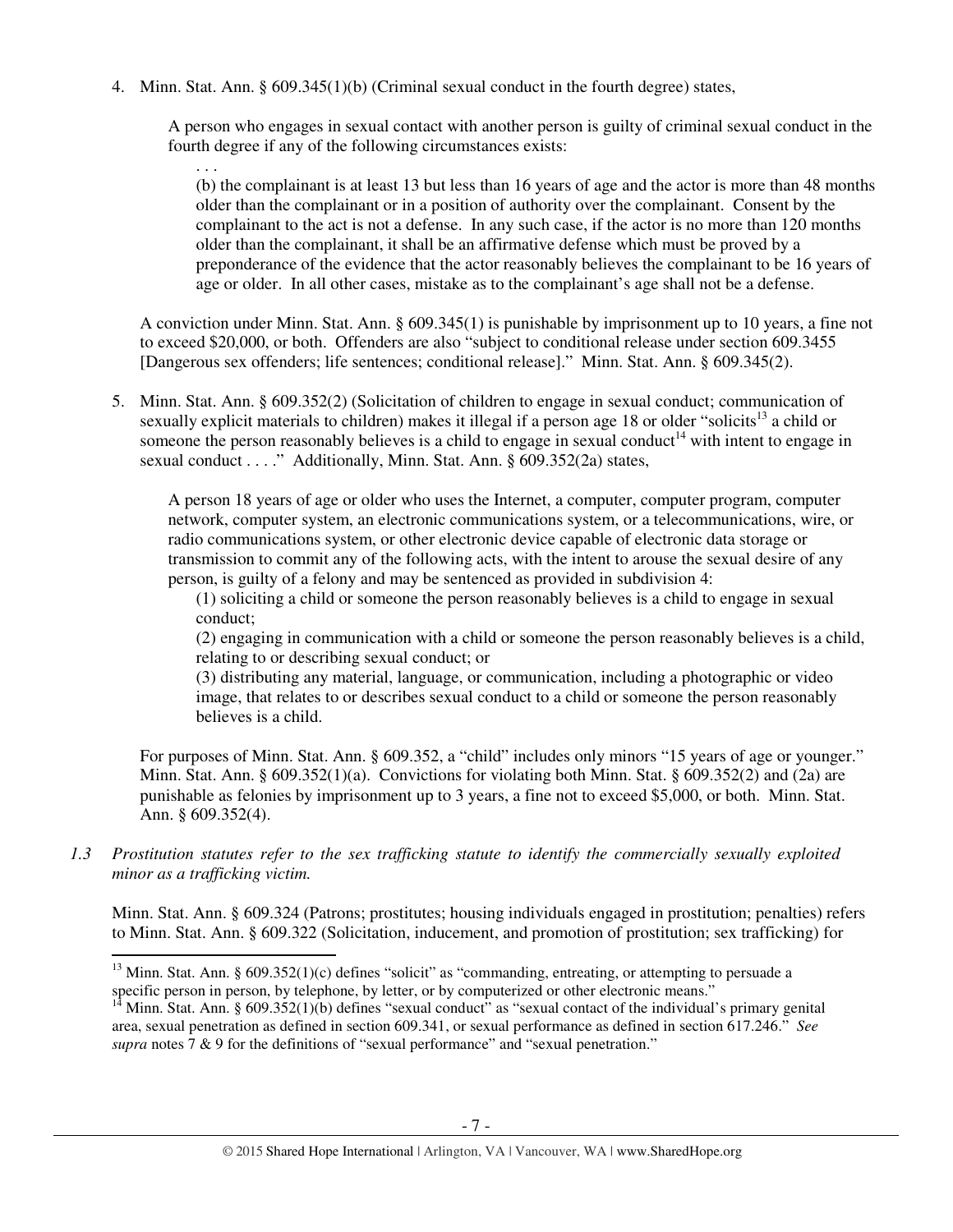purposes of sentencing enhancement,<sup>15</sup> but Minn. Stat. Ann. § 609.3243 (Loitering with intent to participate in prostitution) does not refer to § 609.322 when the person charged is a minor. However, defenses applicable to prostitution laws refer to the sex trafficking law to provide sex trafficking victims an affirmative defense to charges under Minn. Stat. Ann. § 609.324 under some circumstances. Minn. Stat. Ann. § 609.325(4)<sup>16</sup> (Defenses) states,

It is an affirmative defense to a charge under section 609.324 if the defendant proves by a preponderance of the evidence that the defendant is a labor trafficking victim, as defined in section 609.281, or a sex trafficking victim, as defined in section 609.321, and that the defendant committed the acts underlying the charge as a result of being a labor trafficking or sex trafficking victim.

*1.4 The state racketeering or gang crimes statute includes sex trafficking and commercial sexual exploitation of children (CSEC) offenses as predicate acts allowing the statute to be used to prosecute trafficking crimes.* 

Minnesota includes human trafficking and some CSEC offenses as predicate criminal acts under its Racketeer Influenced and Corrupt Organizations (RICO) Act. Minn. Stat. Ann. § 609.903(1) (Racketeering) states that:

A person is guilty of racketeering if the person:

(1) is employed by or associated with an enterprise<sup>17</sup> and intentionally conducts or participates in the affairs of the enterprise by participating in a pattern of criminal activity;<sup>18</sup> (2) acquires or maintains an interest in real property,<sup>19</sup> by participating in a pattern of criminal activity; or

(3) participates in a pattern of criminal activity and knowingly invests any proceeds derived from that conduct, or any proceeds derived from the investment or use of those proceeds, in an enterprise or in real property.

Minn. Stat. Ann. § 609.902(4) (Definitions) defines a "criminal act" as:

 $\overline{a}$ 

conduct constituting, or a conspiracy or attempt to commit, a felony violation of . . . 609.322 [Solicitation, inducement, and promotion of prostitution; sex trafficking]; . . . 609.342 [Criminal sexual conduct in the first degree]; 609.343 [Criminal sexual conduct in the second degree]; 609.344 [Criminal sexual conduct in the third degree]; 609.345 [Criminal sexual conduct in the fourth degree]; ...

<sup>&</sup>lt;sup>15</sup> Minn. Stat. Ann. § 609.324 (3)(b) (General prostitution crimes; penalties for patrons) states in part, "Whoever violates the provisions of this subdivision within two years of a previous prostitution conviction for violating this section or section 609.322 is guilty of a gross misdemeanor."

<sup>&</sup>lt;sup>16</sup> The text of Minn. Stat. Ann. § 609.325 included here and elsewhere in this report includes amendments made by the passage of S.F. No. 878 during the 89<sup>th</sup> Legislative Session (2015) (effective August 1, 2015).

<sup>&</sup>lt;sup>17</sup> Minn. Stat. Ann. § 609.902(3) (Definitions) defines an "enterprise" as "a sole proprietorship, partnership, corporation, trust, or other legal entity, or a union, governmental entity, association, or group of persons, associated in fact although not a legal entity, an includes illicit as well as legitimate enterprises."

<sup>&</sup>lt;sup>18</sup> Minn. Stat. Ann. § 609.902(5) (Definitions) defines "participation in a pattern of criminal activity" as "when the person is a principal\* with respect to the conduct constituting at least three of the criminal acts included in the pattern and two of the acts constitute felonies other than conspiracy." Subdivision (8) defines a "principal" as "a person who personally engages in conduct constituting a violation or who is criminally liable under section 609.05 [Criminal forfeiture] for the conduct of another constituting violation." Minn. Stat. Ann. § 609.902(8).

 $19$  Minn. Stat. Ann. § 609.902(10) (Definitions) defines "real property" as "any real property or an interest in real property, including a lease of, or mortgage on, real property. A beneficial interest in real property is deemed to be located where the real property is located."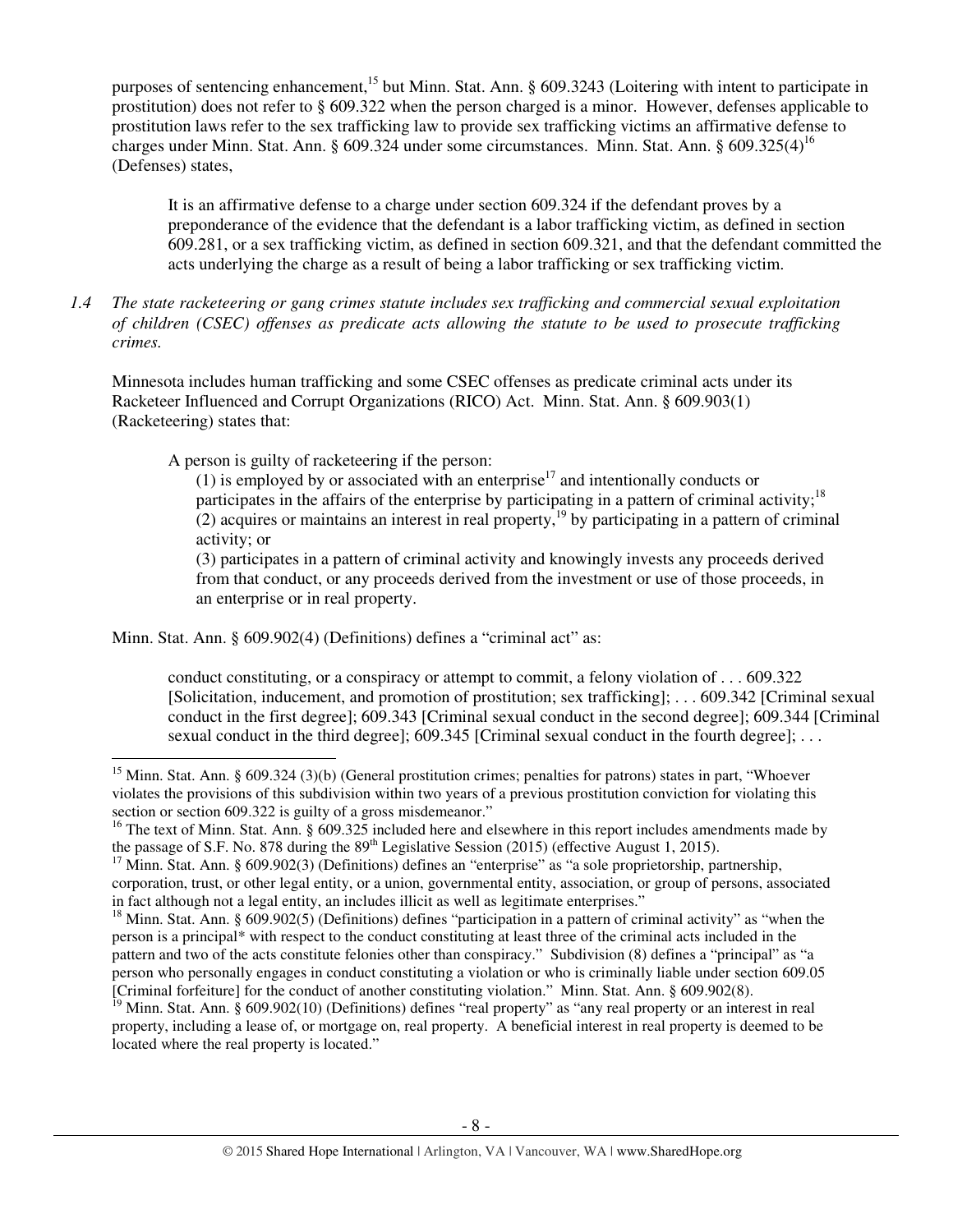Pursuant to Minn. Stat. Ann. § 609.902(6) (Definitions),

"Pattern of criminal activity" means conduct constituting three or more criminal acts that: (1) were committed within ten years of the commencement of the criminal proceeding; (2) are neither isolated incidents, nor so closely related and connected in point or time or circumstance of commission as to constitute a single criminal offense; and (3) were either: (i) related to one another through a common scheme or plan or a shared criminal purpose or (ii) committed, solicited, requested, importuned, or intentionally aided by persons acting with the mental culpability required for the commission of the criminal acts and associated with or in an enterprise involved in those activities.

Pursuant to Minn. Stat. Ann. § 609.904(1) (Criminal penalties), a person convicted of a RICO violation under Minn. Stat. Ann. § 609.903(Racketeering) faces a maximum of 20 years in prison, a fine up to \$1,000,000, or both. Furthermore, instead of the fine mentioned in subdivision (1), a person convicted, "who received economic gain from the act or caused economic gain from the act or caused loss or personal injury during the act may be sentenced to pay a fine . . . [and the] maximum fine is three times the gross value gained or three times the gross loss caused, whichever is greater, plus court costs and the costs of investigation and prosecution, reasonably incurred, less the value of any property forfeited under section 609.905 [Criminal forfeiture]." Minn. Stat. Ann. § 609.904(2).

Pursuant to Minn. Stat. Ann. § 609.905(1), (2),

[1] When a person is convicted of violating section 609.903, the court may order the person to forfeit to the prosecuting authority any real or personal property subject to forfeiture under this section. Property subject to forfeiture is real and personal property that was used in the course of, intended for use in the course of, derived from, or realized through conduct in violation of section 609.903. A court may not order the forfeiture of property that has been used to pay reasonable attorney fees in connection with a criminal proceeding under section 609.903. . . .

. . . .

[2] The district court may order criminal forfeiture of any other property of the defendant up to the value of the property that is unreachable if any property subject to criminal forfeiture under subdivision 1:

- (1) cannot be located;
- (2) has been sold to a bona fide purchaser for value;
- (3) has been placed beyond the jurisdiction of the court;
- (4) has been substantially diminished in value by the conduct of the defendant;

(5) has been commingled with other property that cannot be divided without difficulty or undue injury to innocent persons; or

(6) is otherwise unreachable without undue injury to an innocent person.

For defendants who violate Minn. Stat. Ann. § 609.903 (Racketeering), pursuant to Minn. Stat. Ann. § 609.911(3),

The prosecuting authority may institute proceedings against an enterprise or an individual to recover a civil penalty. The penalty may be imposed in the discretion of the district court for conduct constituting a violation of section 609.903. The civil penalty may not exceed \$1,000,000 less a fine imposed under section 609.903. Penalties collected under this section must be applied to the costs and expenses of investigation and prosecution, including costs of resources and personnel incurred in investigation and prosecution, and the balance, if any, to the state general fund.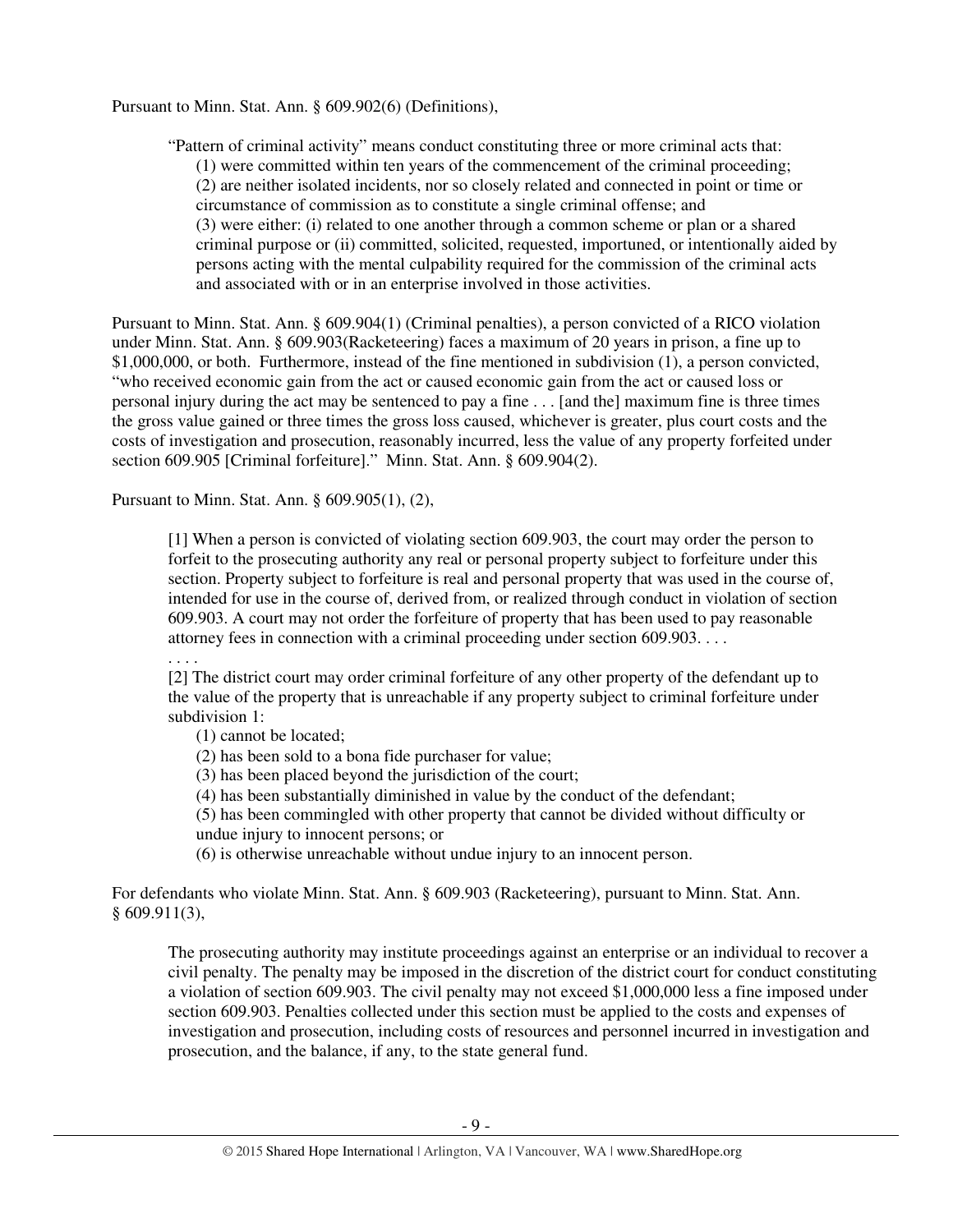Finally, Minn. Stat. Ann. § 609.904(5) directs the prosecuting authority to "vigorously advocate full and complete restitution to an aggrieved person" when a trafficker is convicted of Minn. Stat. Ann. § 609.903.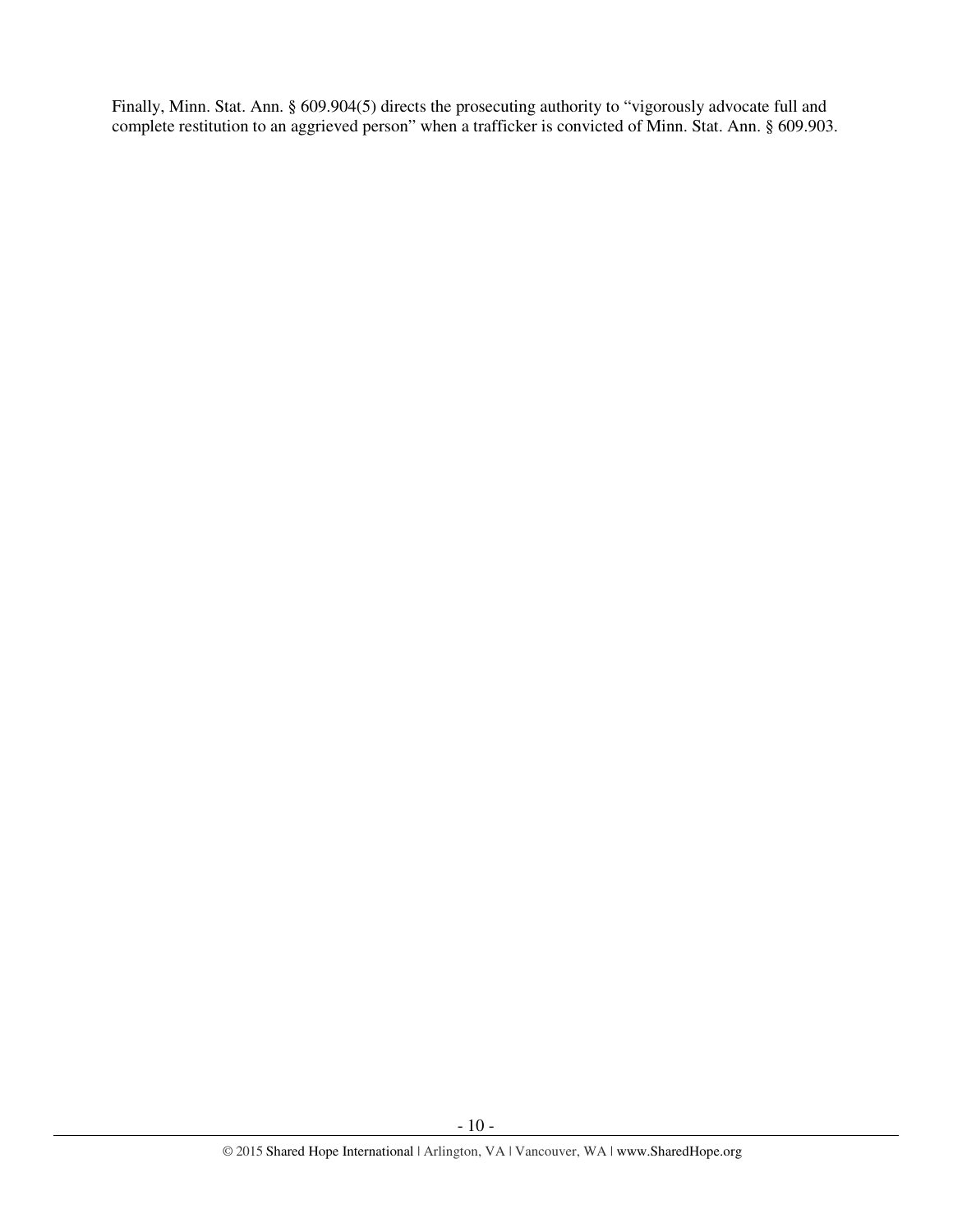#### **FRAMEWORK ISSUE 2: CRIMINAL PROVISIONS ADDRESSING DEMAND**

## *Legal Components:*

- *2.1 The state sex trafficking law can be applied to buyers of commercial sex acts with a victim of domestic minor sex trafficking.*
- *2.2 Buyers of commercial sex acts with a minor can be prosecuted under commercial sexual exploitation of children (CSEC) laws.*
- *2.3 Solicitation of prostitution laws differentiate between buying sex acts with an adult and buying sex acts with a minor under 18.*
- *2.4 Penalties for buyers of commercial sex acts with minors are as high as federal penalties.*
- *2.5 Using the Internet or electronic communications to lure, entice, or purchase, or attempt to lure, entice, or purchase commercial sex acts with a minor is a separate crime or results in an enhanced penalty for buyers.*
- *2.6 No age mistake defense is permitted for a buyer of commercial sex acts with any minor under 18.*
- *2.7 Base penalties for buying sex acts with a minor under 18 are sufficiently high and not reduced for older minors.*
- *2.8 Financial penalties for buyers of commercial sex acts with minors are sufficiently high to make it difficult for buyers to hide the crime.*
- *2.9 Buying and possessing child pornography carries penalties as high as similar federal offenses.*
- *2.10 Convicted buyers of commercial sex acts with minors and child pornography are required to register as sex offenders.*

\_\_\_\_\_\_\_\_\_\_\_\_\_\_\_\_\_\_\_\_\_\_\_\_\_\_\_\_\_\_\_\_\_\_\_\_\_\_\_\_\_\_\_\_\_\_\_\_\_\_\_\_\_\_\_\_\_\_\_\_\_\_\_\_\_\_\_\_\_\_\_\_\_\_\_\_\_\_\_\_\_\_\_\_\_\_\_\_\_\_\_\_\_\_

## *Legal Analysis:*

*2.1 The state sex trafficking law can be applied to buyers of commercial sex acts with a victim of domestic minor sex trafficking.*

Minn. Stat. Ann. § 609.322(1)(a) (Solicitation, inducement, and promotion of prostitution; sex trafficking) does not apply to the buyer of sex with a victim of domestic minor sex trafficking. Minn. Stat. Ann. § 609.322(1)(a) expressly states that its provisions only apply to a person who solicits a minor to practice prostitution if the person is "acting other than as a prostitute or patron."

- 2.1.1 Recommendation: Amend Minn. Stat. Ann. § 609.322(1)(a) (Solicitation, inducement, and promotion of prostitution; sex trafficking) to make the statute applicable to the actions of buyers of commercial sex with minors. $^{20}$
- *2.2 Buyers of commercial sex acts with a minor can be prosecuted under commercial sexual exploitation of children (CSEC) laws.*

Minn. Stat. Ann. § 609.324(1)(c)<sup>21</sup> (Engaging in, hiring, or agreeing to hire minor to engage in prostitution; penalties) makes it a crime to buy sex with a minor, stating:

l

<sup>20</sup> *See generally* SHARED HOPE INTERNATIONAL, "Eliminating the Third Party Control Barrier to Identifying Juvenile Sex Trafficking Victims," JuST Response Policy Paper (2015), http://sharedhope.org/wpcontent/uploads/2015/08/Policy-Paper\_Eliminating-Third-Party-Control\_Final1.pdf (discussing need to include buyer conduct in core sex trafficking offense regardless of whether victim is under control of a third party and explaining negative impact on victims and victim-identification when buyers are excluded as sex trafficking offenders).

<sup>21</sup> *See supra* note 6.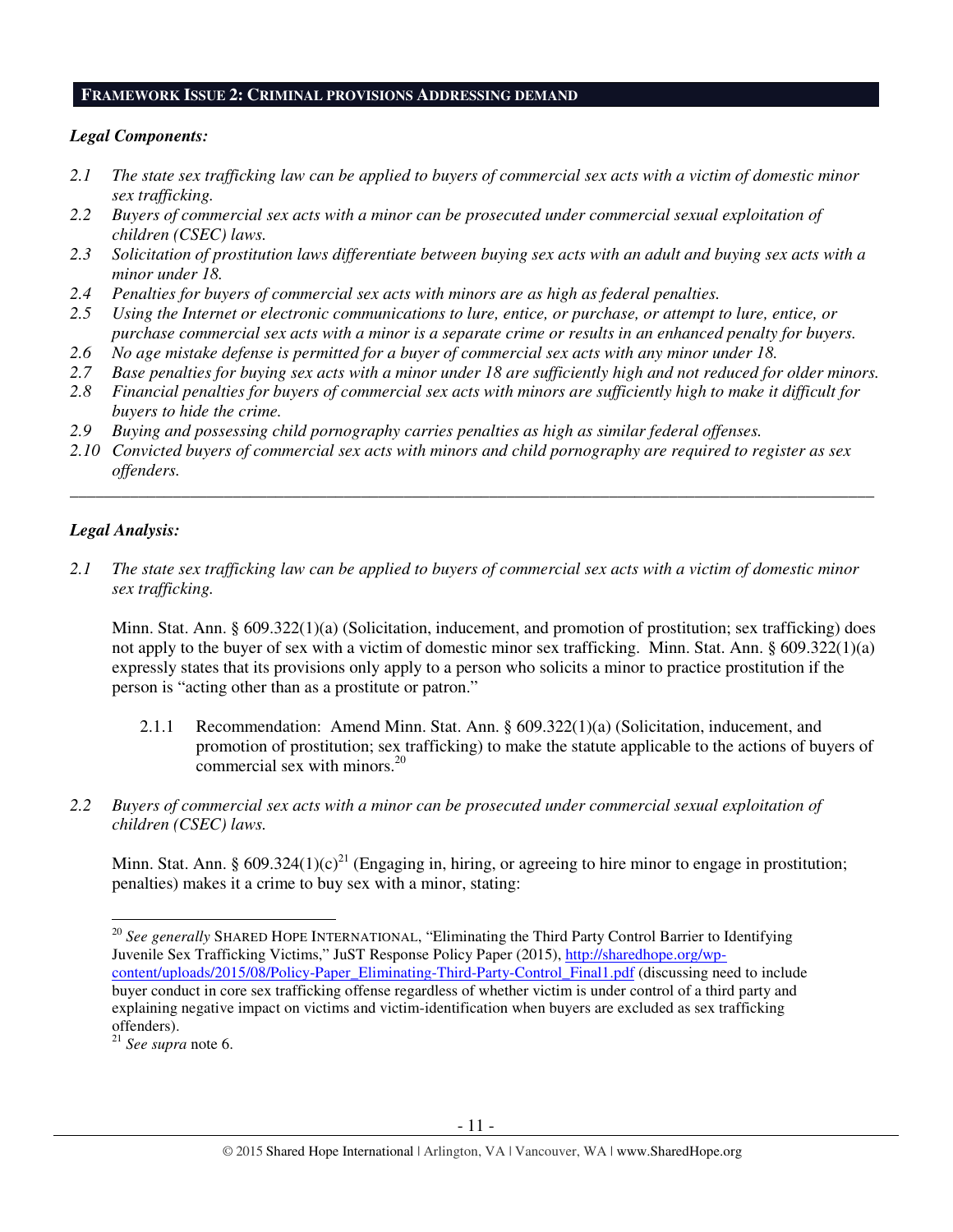Whoever intentionally does any of the following may be sentenced to imprisonment for not more than five years or to payment of a fine of not more than \$10,000, or both:

(1) engages in prostitution with an individual under the age of 18 years but at least 16 years;

(2) hires or offers or agrees to hire an individual under the age of 18 years but at least 16 years to engage in sexual penetration or sexual contact; or

(3) hires or offers or agrees to hire an individual who the actor reasonably believes to be under the age of 18 years to engage in sexual penetration or sexual contact.

A buyer who engages in prostitution with a minor aged 13–15 "or hires or offers or agrees to hire an individual under the age of 16 years but at least 13 years to engage in sexual penetration or sexual contact," faces imprisonment up to 10 years, a fine not to exceed \$20,000, or both. Minn. Stat. Ann. § 609.324(1)(b). Lastly, if the minor is under 13, a buyer convicted under the statute may receive imprisonment up to 20 years, a fine not to exceed \$40,000, or both. Minn. Stat. Ann. § 609.324(1)(a).

Several sexual offenses could be used to prosecute certain buyers of commercial sex acts with a minor, but these statutes do not specifically make the commercial sexual exploitation of a child illegal.<sup>22</sup>

# *2.3 Solicitation of prostitution laws differentiate between buying sex acts with an adult and buying sex acts with a minor under 18.*

Minn. Stat. Ann. § 609.324 (Patrons; prostitutes; housing individuals engaged in prostitution; penalties) differentiates between the act of buying sex with a minor and the act of buying sex with an adult.<sup>23</sup> Minn. Stat. Ann. § 609.324(1)<sup>24</sup> (Engaging in, hiring, or agreeing to hire minor to engage in prostitution; penalties) generally criminalizes "[e]ngaging in, hiring, or agreeing to hire [a] minor to engage in prostitution," while Minn. Stat. Ann. § 609.324(3)(a) applies when a buyer "(1) engages in prostitution with an individual 18 years of age or older; or (2) hires, offers to hire, or agrees to hire an individual 18 years of age or older to engage in sexual penetration or sexual contact. . . ." The penalty for a conviction under Subdivision 1, depending on the minor's age or the age the buyer reasonably believed the individual to be, ranges from 5 to 20 years' imprisonment, a fine ranging from \$10,000 to \$40,000, or both. Minn. Stat. Ann.  $\S 609.324(1)(a)$ , (b), (c). By contrast, a conviction under Minn. Stat. Ann. § 609.324(3)(a), is punishable as a misdemeanor by a fine of at least \$500, unless the buyer has been convicted of Minn. Stat. Ann. § 609.324(3)(a) or § 609.322 within the previous 2 years, in which case the buyer will be guilty of a gross misdemeanor punishable by a fine of at least \$1,500 and a minimum of community work service for 20 hours, which may be waived by the court if it "makes specific, written findings that the community work service is not feasible or appropriate under the circumstances of the case." Minn. Stat. Ann. § 609.324(3)(a), (b). If a person "hires, offers to hire, or agrees to hire an individual 18 years of age or older to engage in sexual penetration or sexual contact" in a public place, a conviction is punishable by a fine of at least \$1,500, <sup>25</sup> pursuant to Minn. Stat. Ann. § 609.324(2) (Prostitution in public place; penalty for patrons).

 $\overline{a}$ 

<sup>&</sup>lt;sup>22</sup> See supra Section 1.2 for a full description of the sexual offense laws that may be used to prosecute buyers.

<sup>&</sup>lt;sup>23</sup> See supra Section 1.2 for the substantive provisions of Minn. Stat. Ann. § 609.324 (Patrons, prostitutes; housing individuals engaged in prostitution; penalties).

<sup>24</sup> *See supra* note 6.

 $25$  Minn. Stat. Ann. § 609.324(4)(Community service in lieu of minimum fine) states,

The court may order a person convicted of violating subdivision 2 or 3 to perform community work service in lieu of all or a portion of the minimum fine required under those subdivisions if the court makes specific, written findings that the convicted person is indigent or that payment of the fine would create undue hardship for the convicted person or that person's immediate family. Community work service ordered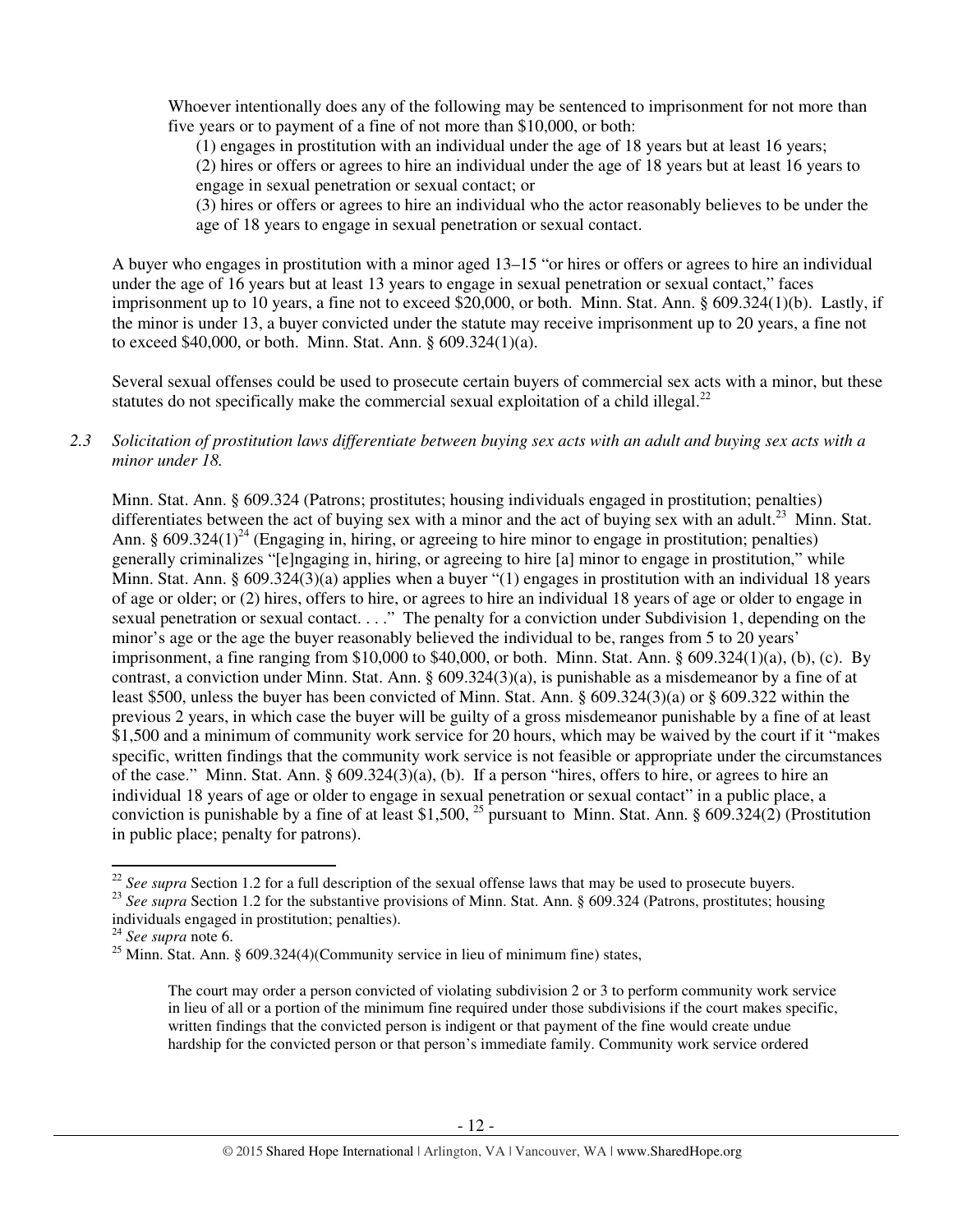# *2.4 Penalties for buyers of commercial sex acts with minors are as high as federal penalties.*

Buyers of commercial sex with minors may be prosecuted for crimes carrying penalties ranging from imprisonment between 1 and 30 years, fines of \$5,000–\$40,000, or both imprisonment and a fine. Buyers convicted of Minn. Stat. Ann.  $\S 609.324(1)^{26}$  (Engaging in, hiring, or agreeing to hire minor to engage in prostitution; penalties) may receive imprisonment between 5 and 20 years, based on the minor's age or the age the buyer reasonably believed the individual to be, a fine ranging from \$10,000–\$40,000, based on the minor's age or the age the buyer reasonably believed the individual to be, or both imprisonment and a fine. Minn. Stat. Ann. § 609.324(1).

Buyers found convicted of violating Minn. Stat. Ann. § 609.352(2) (Solicitation of children to engage in sexual conduct; communication of sexually explicit materials to children) may receive imprisonment up to 3 years, fines of up to \$5,000, or both. Minn. Stat. Ann. § 609.352(4).

Lastly, several other sexual offense laws could be used to prosecute some buyers of commercial sex acts with minors, which could result, depending on the offense, in imprisonment up to 30 years, a fine up to \$40,000, or both imprisonment and a fine.<sup>27</sup>

In contrast, if the victim is under the age of 14, a conviction under the Trafficking Victims Protection Act  $(TVPA)<sup>28</sup>$  for child sex trafficking is punishable by 15 years to life imprisonment and a fine not to exceed \$250,000. 18 U.S.C. §§ 1591(b)(1), 3559(a)(1), 3571(b)(3). If the victim is between the ages of 14–17, a conviction is punishable by 10 years to life imprisonment and a fine not to exceed \$250,000. 18 U.S.C. §§ 1591(b)(2), 3559(a)(1), 3571(b)(3). A conviction is punishable by mandatory life imprisonment, however, if the buyer has a prior conviction for a federal sex offense<sup>29</sup> against a minor. 18 U.S.C. §  $3559(e)(1)$ . To the extent buyers can be prosecuted under other federal CSEC laws,<sup>30</sup> a conviction is punishable by penalties ranging from a fine not to exceed \$250,000 to life imprisonment and a fine not to exceed  $$250,000.<sup>31</sup>$ 

 $\overline{a}$ 

an offense under section 1591 [18 USCS § 1591] (relating to sex trafficking of children), 2241 [18 USCS § 2241] (relating to aggravated sexual abuse), 2242 [18 USCS § 2242] (relating to sexual abuse), 2244(a)(1) [18 USCS § 2244(a)(1)] (relating to abusive sexual contact), 2245 [18 USCS § 2245] (relating to sexual abuse resulting in death), 2251 [18 USCS § 2251] (relating to sexual exploitation of children), 2251A [18 USCS § 2251A] (relating to selling or buying of children), 2422(b) [18 USCS § 2422(b)] (relating to coercion and enticement of a minor into prostitution), or 2423(a) [18 USCS § 2423(a)] (relating to transportation of minors).

 $30\,$  18 U.S.C. §§ 2251A(b) (Selling or buying of children), 2251(a) (Sexual exploitation of children), 2423(a) (Transportation of a minor with intent for minor to engage in criminal sexual activity), 2422(a) (Coercion and enticement),  $2252(a)(2)$ ,  $(a)(4)$  (Certain activities relating to material involving the sexual exploitation of minors).  $31$  18 U.S.C. §§ 2251A(b) (conviction punishable by imprisonment for 30 years to life and a fine), 2251(e) (conviction punishable by imprisonment for 15–30 years and a fine), 2423(a) (conviction punishable by imprisonment for 10 years to life and a fine), 2422(a) (conviction punishable by a fine, imprisonment up to 20 years,

under this subdivision is in addition to any mandatory community work service ordered under subdivision 3.

<sup>26</sup> *See supra* note 6.

<sup>&</sup>lt;sup>27</sup> See supra Section 1.2 for the substantive provisions of Minn. Stat. Ann. § 609.342, § 609.343, § 609.344, and § 609.345 that may apply to some buyers.

 $^{28}$  Trafficking Victims Protection Act (TVPA) of 2000, Pub. L. No. 106-386, 114 Stat. 1464, 1466 (codified in scattered sections of 18 and 22 U.S.C.).

<sup>&</sup>lt;sup>29</sup> Pursuant to 18 U.S.C. § 3559(e)(2), "federal sex offense" is defined as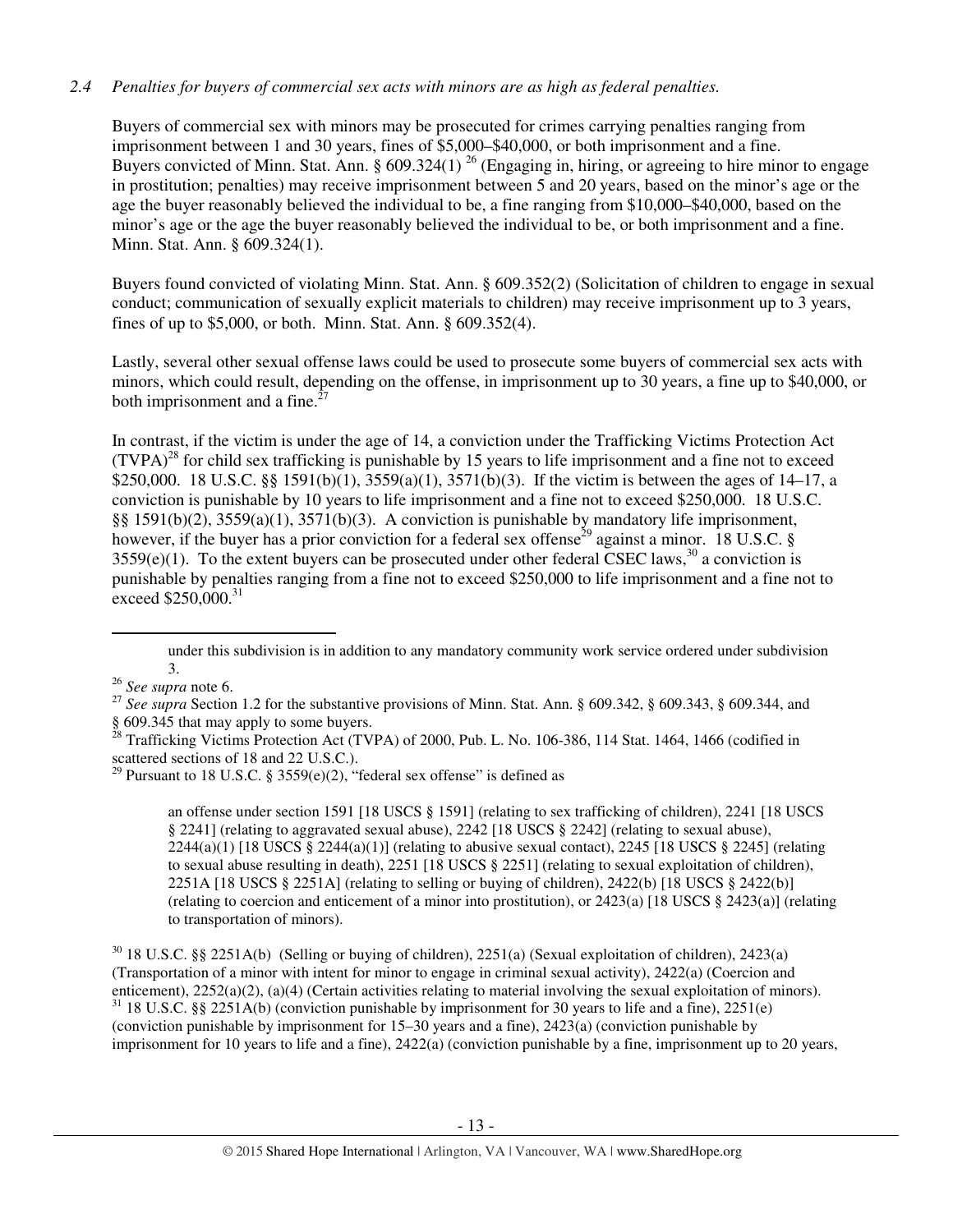*2.5 Using the Internet or electronic communications to lure, entice, or purchase, or attempt to lure, entice, or purchase commercial sex acts with a minor is a separate crime or results in an enhanced penalty for buyers.* 

Under Minn. Stat. Ann. § 609.352(2a) (Solicitation of children to engage in sexual conduct; communication of sexually explicit materials to children),

A person 18 years of age or older who uses the Internet, a computer, computer program, computer network, computer system, an electronic communications system, or a telecommunications, wire, or radio communications system, or other electronic device capable of electronic data storage or transmission to commit any of the following acts, with the intent to arouse the sexual desire of any person, is guilty of a felony and may be sentenced as provided in subdivision 4:

(1) soliciting<sup>32</sup> a child or someone the person reasonably believes is a child to engage in sexual conduct:<sup>33</sup>

(2) engaging in communication with a child or someone the person reasonably believes is a child, relating to or describing sexual conduct; or

(3) distributing any material, language, or communication, including a photographic or video image, that relates to or describes sexual conduct to a child or someone the person reasonably believes is a child.

For purposes of Minn. Stat. Ann. § 609.352(2a), a "child" only includes minors "15 years of age or younger." Minn. Stat. Ann. § 609.352(1)(a). A conviction under Minn. Stat. Ann. § 609.352(2a) is punishable as a felony by imprisonment up to 3 years, a fine not to exceed \$5,000, or both. Minn. Stat. Ann. § 609.352(4).

## *2.6 No age mistake defense is permitted for a buyer of commercial sex acts with any minor under 18.*

The mistake of age defense is specifically prohibited for a buyer prosecuted under Minn. Stat. Ann. § 609.324<sup>34</sup> (Patrons; prostitutes; housing individuals engaged in prostitution; penalties) or § 609.352(2a) (Electronic solicitation of children). Minn. Stat. Ann. §§ 609.325 (2), 609.352 (3)(a). Similarly, sexual offenses, Minn. Stat. Ann. § 609.342(1)(a) (Criminal sexual conduct in the first degree) and § 609.343(1)(a) (Criminal sexual conduct in the second degree), explicitly rule out a mistake of age defense.

However, for buyers prosecuted under both Minn. Stat. Ann. § 609.344(1)(b) (Criminal sexual conduct in the third degree) (covering situations in which the child is 13–15 and the buyer is more than 2 years older than the child) and §  $609.345(1)(b)$  (Criminal sexual conduct in the fourth degree), if the perpetrator is not more than 10 years older than the victim "it shall be an affirmative defense, which must be proved by a preponderance of the evidence, that the actor reasonably believes the complainant to be 16 years of age or older." Otherwise, mistake of age is not a defense. Minn. Stat. Ann. §§ 609.344(1)(b), 609.345(1)(b).

 $\overline{a}$ 

or both),  $2252(a)(2)$ , (4) (stating that a conviction under subsection (a)(2) is punishable by imprisonment for 5–20 years and a fine, while a conviction under subsection (a)(4) is punishable by imprisonment up to 10 years, a fine, or both); *see also* 18 U.S.C. §§ 3559(a)(1) (classifying all of the above listed offenses as felonies), 3571(b)(3) (providing a fine up to \$250,000 for any felony conviction).

<sup>32</sup> *See supra* note 13.

<sup>33</sup> *See supra* note 14.

<sup>34</sup> *See supra* note 6.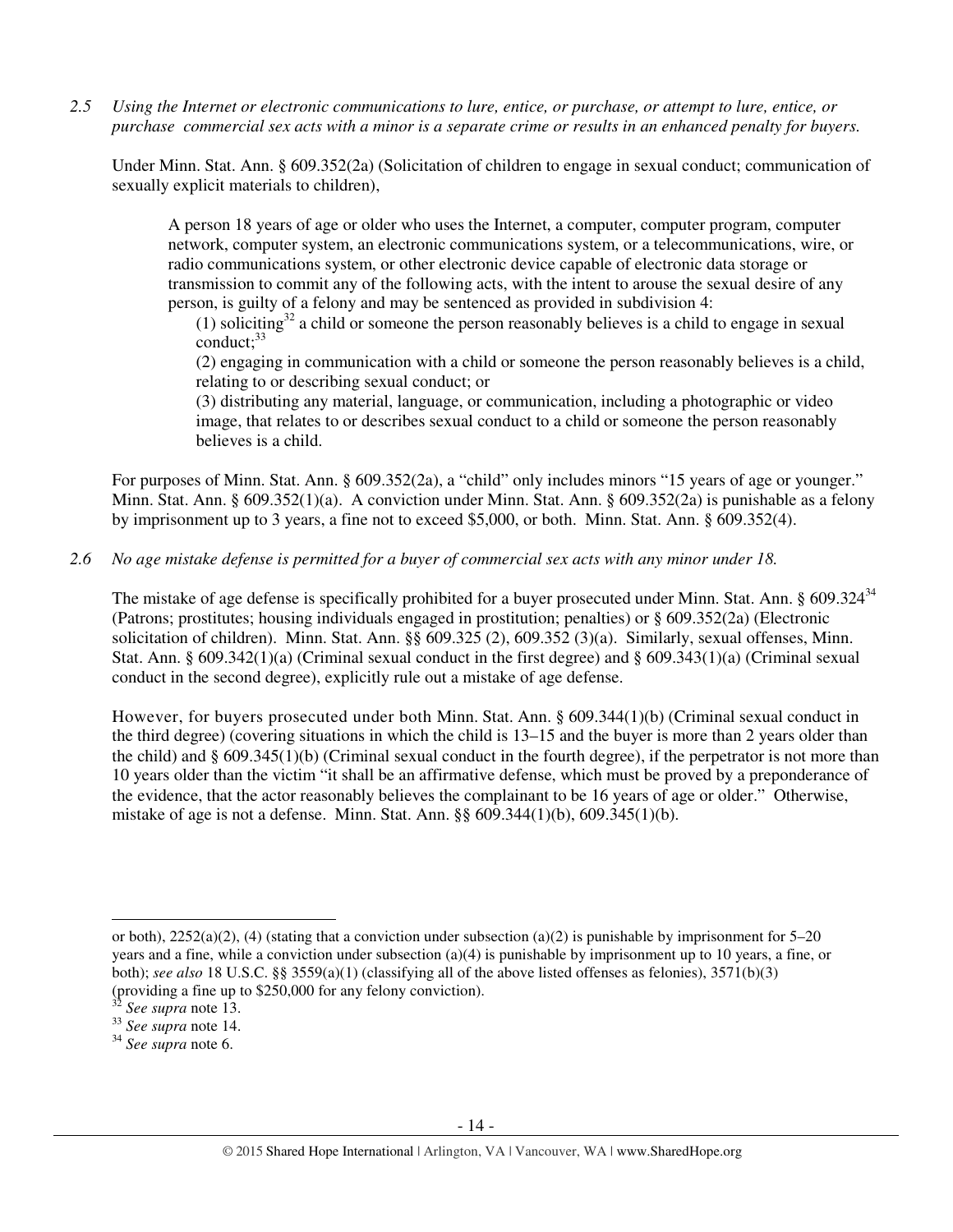## *2.7 Base penalties for buying sex acts with a minor under 18 are sufficiently high and not reduced for older minors.*

Minn. Stat. Ann. § 609.324(1)<sup>35</sup> (Engaging in, hiring, or agreeing to hire minor to engage in prostitution; penalties), staggers penalties based on the age of the minor involved in the crime. Specifically, where the minor is 16–17 or a buyer hires or offers or agrees to hire an individual who the buyer reasonably believes to be under the age of 18 years to engage in sexual penetration or sexual conduct, the convicted buyer may receive imprisonment up to 5 years, a fine not to exceed \$10,000, or both. Minn. Stat. Ann. § 609.324(1)(c). If the minor is 13–15, a convicted buyer may receive imprisonment up to 10 years, a fine not to exceed \$20,000, or both. Minn. Stat. Ann. § 609.324(1)(b). Lastly, if the minor is under 13 years old, a convicted buyer may receive imprisonment up to 20 years, a fine not to exceed \$40,000, or both. Minn. Stat. Ann. § 609.324(1)(a).

- 2.7.1 Recommendation: Amend Minn. Stat. Ann. § 609.324(1) (Engaging in, hiring, or agreeing to hire minor to engage in prostitution; penalties) to impose sufficiently high penalties on buyers convicted of buying commercial sex with any minor under 18 to reflect the seriousness of the offense.
- *2.8 Financial penalties for buyers of commercial sex acts with minors are sufficiently high to make it difficult for buyers to hide the crime.*

Buyers of commercial sex with minors may be required to pay fines ranging from \$5,000–\$40,000. Specifically, buyers convicted of Minn. Stat. Ann.  $\S 609.324(1)^{36}$  (Engaging in, hiring, or agreeing to hire minor to engage in prostitution; penalties) may be required to pay fines ranging from \$10,000–\$40,000, depending on the minor's age or the age the buyer reasonably believed the individual to be. In addition, when a buyer is convicted under Minn. Stat. Ann. § 609.324, "[T]he court shall impose an assessment<sup>37</sup> of not less than \$500 and not more than \$750 for a violation of section 609.324, subdivision 2, or a misdemeanor violation of section 609.324, subdivision 3; otherwise the court shall impose an assessment of not less than \$750 and not more than \$1,000. The assessment . . . is in addition to the surcharge required by section 357.021, subdivision 6." Minn. Stat. Ann. § 609.3241(a). Minn. Stat. Ann.§ 357.021(6)(a) requires the court administrator to "collect a \$75 surcharge on every person convicted of any felony, gross misdemeanor, misdemeanor, or petty misdemeanor offense." Buyers convicted of sexual offenses may be required to pay fines up to \$40,000. Minn. Stat. Ann. §§ 609.342(2)(a), 609.343(2)(a), 609.344(2), 609.345(2), 609.352(4).

 $\overline{a}$ 

The assessment collected under paragraph (a) must be distributed as follows:

(1) 40 percent of the assessment shall be forwarded to the political subdivision that employs the arresting officer for use in enforcement, training, and education activities related to combating sexual exploitation of youth, or if the arresting officer is an employee of the state, this portion shall be forwarded to the commissioner of public safety for those purposes identified in clause (3); (2) 20 percent of the assessment shall be forwarded to the prosecuting agency that handled the case for

<sup>35</sup> *See supra* note 6.

<sup>36</sup> *See supra* note 6.

 $37$  Minn. Stat. Ann. § 609.3241(c) provides,

use in training and education activities relating to combating sexual exploitation activities of youth; and

<sup>(3) 40</sup> percent of the assessment must be forwarded to the commissioner of public safety to be deposited in the safe harbor for youth account in the special revenue fund and are appropriated to the commissioner for distribution to crime victims services organizations that provide services to sexually exploited youth, as defined in section 260C.007, subdivision 31.

<sup>(</sup>d) A safe harbor for youth account is established as a special account in the state treasury.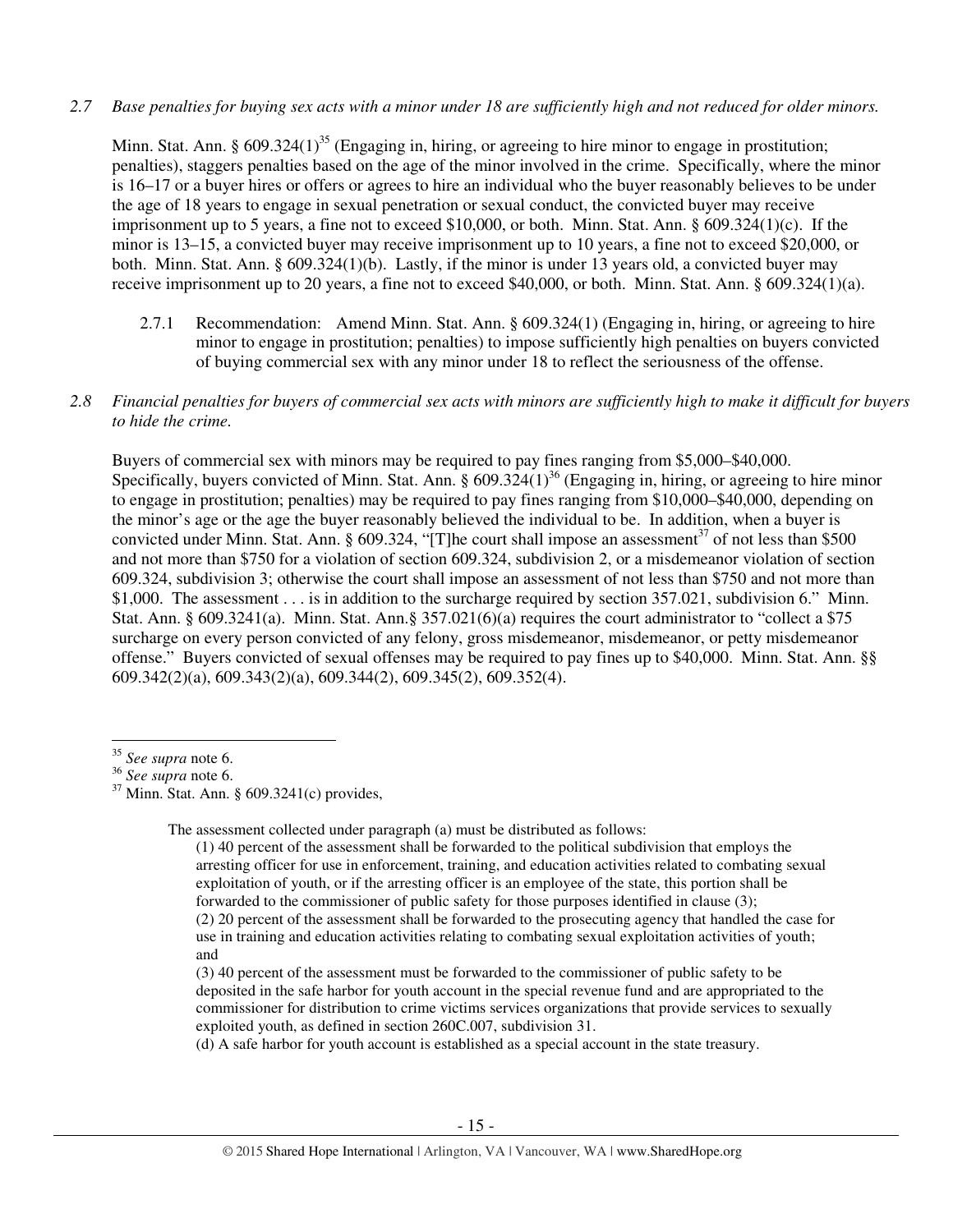Defendants, including, presumably, buyers, may also be ordered to make restitution. Pursuant to Minn. Stat. Ann. § 611A.04(1)(a) (Order of restitution),

A victim<sup>38</sup> of a crime has the right to receive restitution as part of the disposition of a criminal charge or juvenile delinquency proceeding against the offender if the offender is convicted or found delinquent. . . . A request for restitution may include, but is not limited to, any out-of-pocket losses resulting from the crime, including medical and therapy costs, replacement of wages and services, expenses incurred to return a child who was a victim of a crime under section 609.26 [Depriving another of custodial or parental rights] to the child's parents or lawful custodian, and funeral expenses. An actual or prospective civil action involving the alleged crime shall not be used by the court as a basis to deny a victim's right to obtain court-ordered restitution under this section. . . .

Additionally, buyers, through a civil procedure, may be required to forfeit certain property, including money, used in committing a designated crime. Minn. Stat. Ann. § 609.531(6a) (Forfeitures). Pursuant to Minn. Stat. Ann. § 609.5312(1)(a),(b) (Forfeiture of property associated with designated offenses),

(a) All personal property is subject to forfeiture if it was used or intended for use to commit or facilitate the commission of a designated offense. All money and other property, real and personal, that represent proceeds of a designated offense, and all contraband property, are subject to forfeiture, except as provided in this section.

(b) All money used or intended to be used to facilitate the commission of a violation of section  $609.322^{39}$  [Solicitation, inducement, and promotion of prostitution; sex trafficking] or  $609.324^{40}$ [Patrons; prostitutes; housing individuals engaged in prostitution; penalties] or a violation of a local ordinance substantially similar to section 609.322 or 609.324 is subject to forfeiture.

Seizure of the property may be upon process issued by a court or without process, where certain circumstances apply. Minn. Stat. Ann. § 609.531(4). Minn. Stat. Ann. § 609.531(5) also states that "[a]ll right, title, and interest in property subject to forfeiture under sections 609.531 to 609.5318 vests in the appropriate agency<sup>41</sup> upon commission of the act or omission giving rise to forfeiture."

As defined in Minn. Stat. Ann. § 609.531(1)(f) (Forfeitures), "designated offenses" include felony violations of, or felony-level attempts and conspiracies to violate Minn. Stat. Ann. § 609.352 (Solicitation of children to engage in sexual conduct; communication of sexually explicit materials to children), § 617.247 (Possession of

l

<sup>&</sup>lt;sup>38</sup> "Victim" is defined in part in Minn. Stat. Ann. § 611A.01(b) as "a natural person who incurs loss or harm as a result of a crime, including a good faith effort to prevent a crime . . . ." "Crime" is defined as "conduct that is prohibited by local ordinance and results in bodily harm to an individual; or conduct that is included within the definition of 'crime' in section 609.02, subdivision 1, or would be included within that definition but for the fact that (1) the person engaging in the conduct lacked capacity to commit the crime under the laws of this state, or (2) the act was alleged or found to have been committed by a juvenile." Minn. Stat. Ann. § 611A.01(a). Pursuant to Minn. Stat. Ann. § 609.02(1), "'Crime' means conduct which is prohibited by statute and for which the actor may be sentenced to imprisonment, with or without a fine."

<sup>&</sup>lt;sup>39</sup> *See supra section 2.1 for discussion of inapplicability of Min. Stat. Ann.* § 609.322 to buyers.

<sup>40</sup> *See supra* section 2.2 for discussion of applicability of Min. Stat. Ann. § 609.324 to buyers.

<sup>&</sup>lt;sup>41</sup> Minn. Stat. Ann. § 609.531(1)(e) defines "appropriate agency" as "the Bureau of Criminal Apprehension, the Department of Commerce Division of Insurance Fraud Prevention, the Minnesota Division of Driver and Vehicle Services, the Minnesota State Patrol, a county sheriff's department, the Three Rivers District park rangers, the Department of Natural Resources Division of Enforcement, the University of Minnesota Police Department, the Department of Corrections Fugitive Apprehension Unit, a city, metropolitan transit, or airport police department; or a multijurisdictional entity established under section 299A.642 or 299A.681."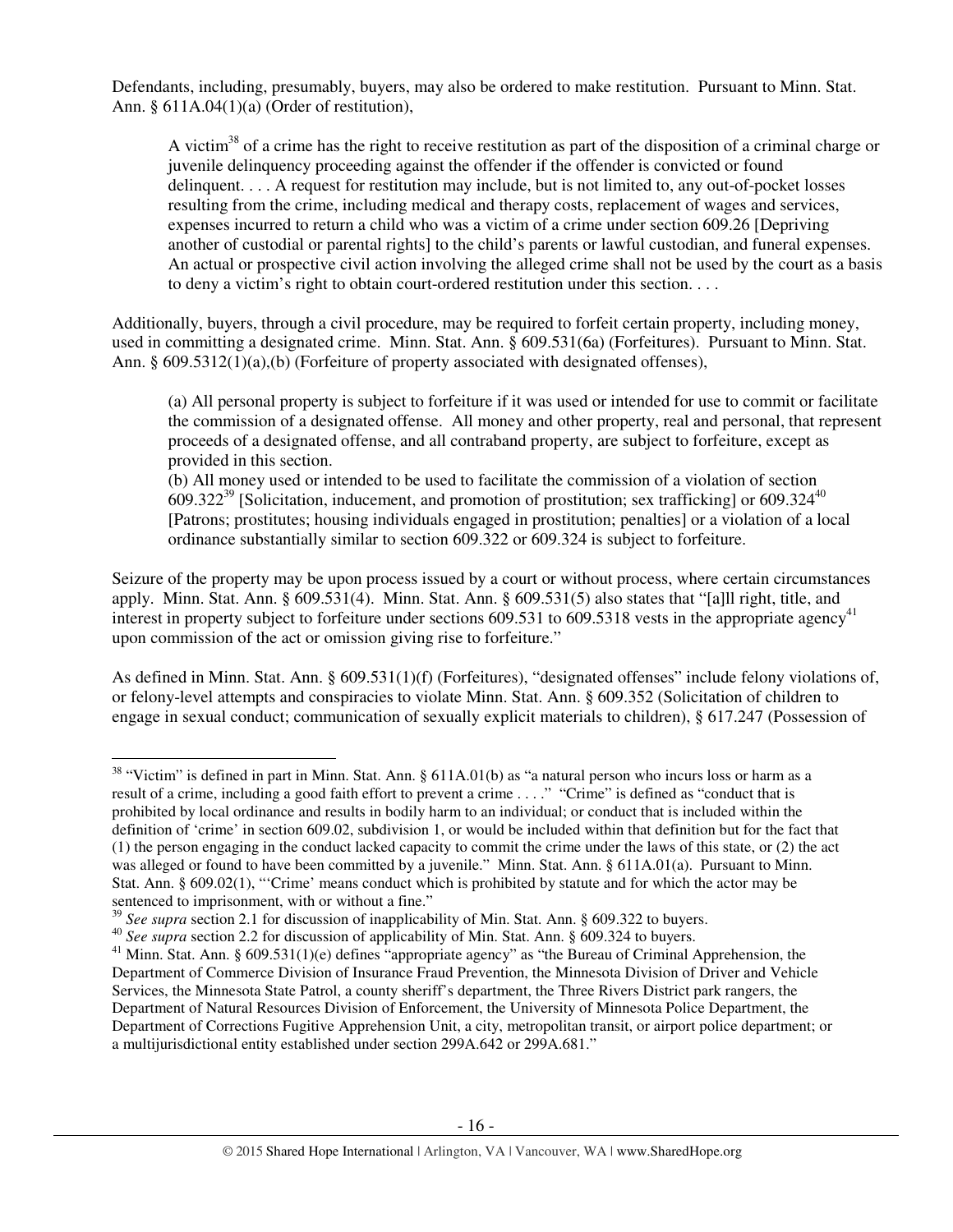pornographic work involving minors), or any violation of § 609.324 (Patrons; prostitutes; housing individuals engaged in prostitution; penalties).

Furthermore, Minn. Stat. Ann. § 609.5312(3)(a), states,

A motor vehicle is subject to forfeiture under this subdivision if it was used to commit or facilitate, or used during the commission of, a violation of section 609.324 [Patrons; prostitutes; housing individuals engaged in prostitution; penalties] or a violation of a local ordinance substantially similar to section 609.324. A motor vehicle is subject to forfeiture under this subdivision only if the offense is established by proof of a criminal conviction for the offense. . . .

Buyers may also be ordered to make restitution for a violation of Minnesota's RICO act. Minn. Stat. Ann. § 609.904(5) directs the prosecuting authority to "vigorously advocate full and complete restitution to an aggrieved person" when a trafficker is convicted of Minn. Stat. Ann. § 609.903.

## *2.9 Buying and possessing child pornography carries penalties as high as similar federal offenses.*

Minn. Stat. Ann. § 617.247(4)(a) (Possession of pornographic work involving minors) states,

A person who possesses a pornographic work $42$  or a computer disk or computer or other electronic, magnetic, or optical storage system or a storage system of any other type, containing a pornographic work, knowing or with reason to know its content and character, is guilty of a felony and may be sentenced to imprisonment for not more than five years and a fine of not more than \$5,000 for a first offense and for not more than ten years and a fine of not more than \$10,000 for a second or subsequent offense.

In contrast, a federal conviction for possession of child pornography<sup>43</sup> is generally punishable by imprisonment for 5–20 years and a fine not to exceed  $$250,000.<sup>44</sup>$  Subsequent convictions, however, are punishable by imprisonment up to 40 years and a fine not to exceed \$250,000.<sup>45</sup>

2.9.1 Recommendation: Amend Minn. Stat. Ann. § 617.247(4)(a) (Possession of pornographic work involving minors) to increase the penalty to reflect the seriousness of the offense.

l

<sup>42</sup> *See supra* note 8 for the definition of "pornographic work."

 $43$  18 U.S.C. §§ 2252(a)(2), (a)(4) (Certain activities relating to material involving the sexual exploitation of minors),  $2252A(a)(2)$ , (a)(3) (Certain activities relating to material constituting or containing child pornography), 1466A(a), (b) (Obscene visual representations of the sexual abuse of children).

<sup>&</sup>lt;sup>44</sup> 18 U.S.C. §§ 2252(b) (stating that a conviction under subsection (a)(2) is punishable by imprisonment for 5–20 years and a fine, while a conviction under subsection (a)(4) is punishable by imprisonment up to 10 years, a fine, or both), 2252A(b)(1) (a conviction is punishable by imprisonment for 5–20 years and a fine), 1466A(a), (b) (stating that a conviction under subsection (a) is "subject to the penalties provided in section  $2252A(b)(1)$ ," imprisonment for 5–20 years and a fine, while a conviction under subsection (b) is "subject to the penalties provided in section 2252A(b)(2)," imprisonment up to 10 years, a fine, or both); *see also* 18 U.S.C. §§ 3559(a)(1) (classifying all of the above listed offenses as felonies), 3571(b)(3) (providing a fine up to \$250,000 for any felony conviction).

<sup>&</sup>lt;sup>45</sup> 18 U.S.C. §§ 2252(b) (stating if a person has a prior conviction under subsection (a)(2), or a list of other statutes, a conviction is punishable by a fine and imprisonment for 15–40 years, but if a person has a prior conviction under subsection (a)(4), or a list of other statutes, a conviction is punishable by a fine and imprisonment for  $10-20$  years),  $2252A(b)(1)$  (stating if a person has a prior conviction under subsection (a)(2), (a)(3), or a list of other statutes, a conviction is punishable by a fine and imprisonment for  $15-40$  years),  $1466A(a)$ , (b) (stating that the penalty scheme for section 2252A(b) applies); *see also* 18 U.S.C. §§ 3559(a)(1) (classifying all of the above listed offenses as felonies), 3571(b)(3) (providing a fine up to \$250,000 for any felony conviction).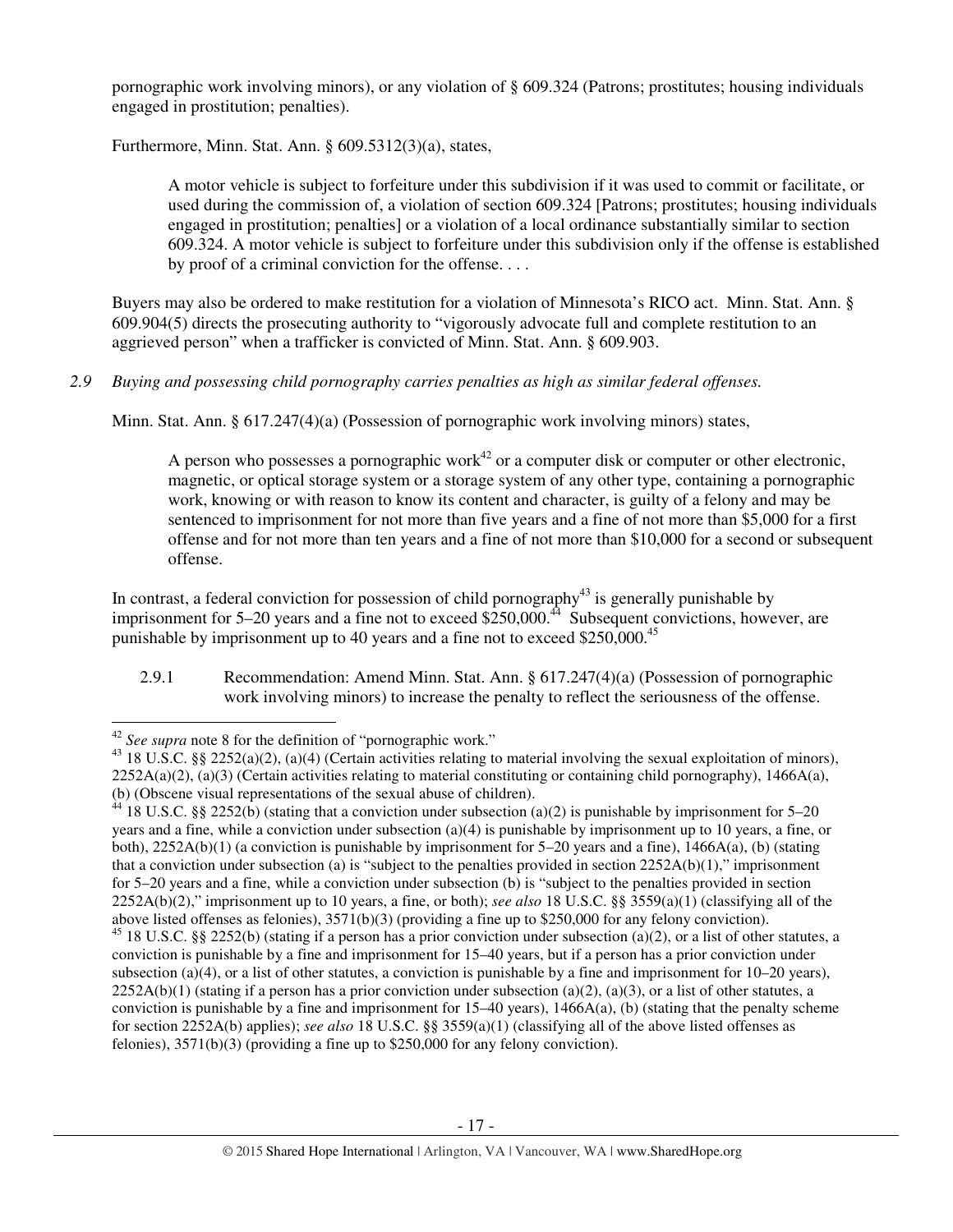## *2.10 Convicted buyers of commercial sex acts with minors and child pornography are required to register as sex offenders*.

Pursuant to Minn. Stat. Ann. § 243.166(1b) (Registration of predatory offenders),

(a) A person shall register under this section if:

. . . . (2) the person was charged with or petitioned for a violation of, or attempt to violate, or aiding, abetting, or conspiring to commit . . . solicitation, inducement, or promotion of the prostitution of a minor or engaging in the sex trafficking of a minor in violation of section 609.322 [Solicitation, inducement, and promotion of prostitution; sex trafficking]; a prostitution offense involving a minor under the age of 13 years in violation of section 609.324, subdivision 1, paragraph (a) [Patrons, prostitutes; housing individuals engaged in prostitution; penalties—Engaging in, hiring, or agreeing to hire minor to engage in prostitution; penalties]; soliciting a minor to engage in sexual conduct in violation of section 609.352, subdivision 2 or 2a, clause (1) [Solicitation of children to engage in sexual conduct; communication of sexually explicit materials to children—Prohibited Act; Electronic solicitation of children]; . . . or possessing pornographic work involving a minor in violation of section 617.247 [Possession of pornographic work involving minors], and convicted of or adjudicated delinquent for that offense or another offense arising out of the same set of circumstances;

. . . .

(4) the person was charged with or petitioned for, including pursuant to a court martial, violating a law of the United States, including the Uniform Code of Military Justice, similar to the offenses described in clause (1), (2), or (3), and convicted of or adjudicated delinquent for that offense or another offense arising out of the same set of circumstances;

. . . .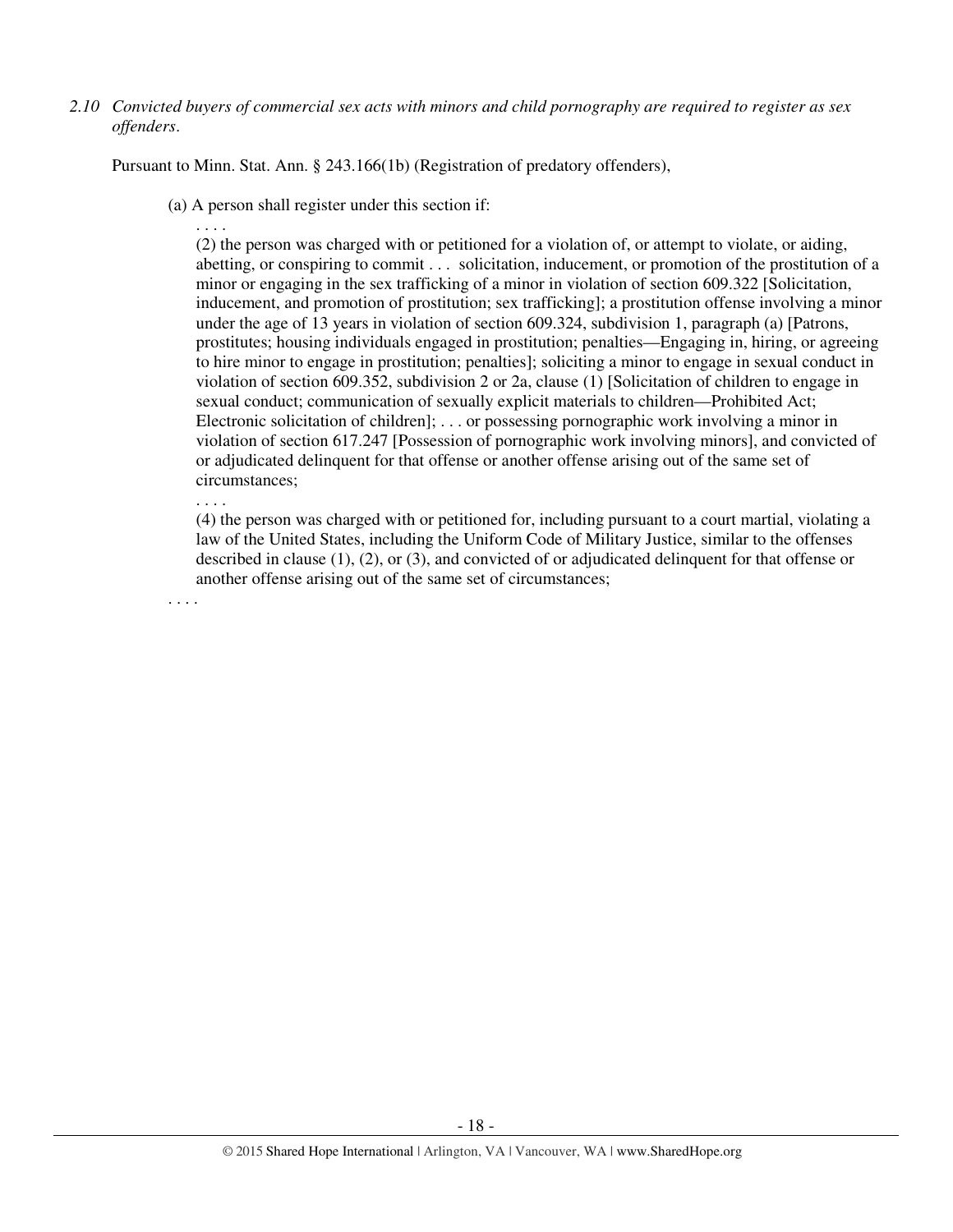#### **FRAMEWORK ISSUE 3: CRIMINAL PROVISIONS FOR TRAFFICKERS**

## *Legal Components:*

- *3.1 Penalties for trafficking a child for sexual exploitation are as high as federal penalties.*
- *3.2 Creating and distributing child pornography carries penalties as high as similar federal offenses.*
- *3.3 Using the Internet or electronic communications to lure, entice, recruit, or sell commercial sex acts with a minor is a separate crime or results in an enhanced penalty for traffickers.*
- *3.4 Financial penalties for traffickers, including asset forfeiture, are sufficiently high.*
- *3.5 Convicted traffickers are required to register as sex offenders.*
- *3.6 Laws relating to termination of parental rights for certain offenses include sex trafficking or commercial sexual exploitation of children (CSEC) offenses in order to remove the children of traffickers from their control and potential exploitation.*

*\_\_\_\_\_\_\_\_\_\_\_\_\_\_\_\_\_\_\_\_\_\_\_\_\_\_\_\_\_\_\_\_\_\_\_\_\_\_\_\_\_\_\_\_\_\_\_\_\_\_\_\_\_\_\_\_\_\_\_\_\_\_\_\_\_\_\_\_\_\_\_\_\_\_\_\_\_\_\_\_\_\_\_\_\_\_\_\_\_\_\_\_\_\_* 

# *Legal Analysis:*

l

*3.1 Penalties for trafficking a child for sexual exploitation are as high as federal penalties.* 

Traffickers convicted under Minn. Stat. Ann. § 609.322(1)(a) (Solicitation, inducement and promotion of prostitution; sex trafficking in the first degree)<sup>46</sup> may be punished by imprisonment up to 20 years, a fine not to exceed \$50,000, or both. However, a trafficker may receive imprisonment up to 25 years, a fine not to exceed \$60,000, or both under Minn. Stat. Ann. § 609.322(1)(b) if at least one of the following aggravating factors is present:

(1) the offender has committed a prior qualified human trafficking-related offense;

(2) the offense involved a sex trafficking victim who suffered bodily harm during the commission of the offense;

(3) the time period that a sex trafficking victim was held in debt bondage or forced labor or services exceeded 180 days; or

(4) the offense involved more than one sex trafficking victim.

Additionally, traffickers face prosecution under Minn. Stat. Ann. § 609.324 (1a) (Housing unrelated minor engaged in prostitution; penalties) and Minn. Stat. Ann. § 609.283(1) (Unlawful conduct with respect to documents in furtherance of labor or sex trafficking).<sup>47</sup> A trafficker convicted under Minn. Stat. Ann. § 609.324(1a) may receive imprisonment up to 1 year, a fine not to exceed \$3,000, or both. If the victim of Minn. Stat Ann. § 609.283(1) is under the age of 18, a conviction under Minn. Stat. Ann. § 609.283(1) may be punished by imprisonment up to 10 years, a fine not to exceed \$20,000, or both. Minn. Stat. Ann. § 609.283(2).

Furthermore, Minn. Stat. Ann. § 609.3453 (Criminal sexual predatory conduct) enhances a sentence "if the person commits a predatory crime<sup>48</sup> that was motivated by the offender's sexual impulses or was part of a predatory pattern of behavior that had criminal sexual conduct as its goal." Minn. Stat. Ann. § 609.3453(1). A

<sup>46</sup> *See supra* Section 1.1 for the substantive provisions of Minn. Stat. Ann. § 609.322(1)(a).

<sup>&</sup>lt;sup>47</sup> See supra Section 1.2 for the substantive provisions of Minn. Stat. Ann. § 609.324 (1a) and § 609.283(1).

<sup>&</sup>lt;sup>48</sup> "Predatory crime" is defined as "a felony violation of . . . 609.25 (kidnapping), 609.255 (false imprisonment), 609.498 (tampering with a witness), 609.561 (first-degree arson), or 609.582, subdivision 1 (first-degree burglary)." Minn. Stat. Ann. § 609.341(22).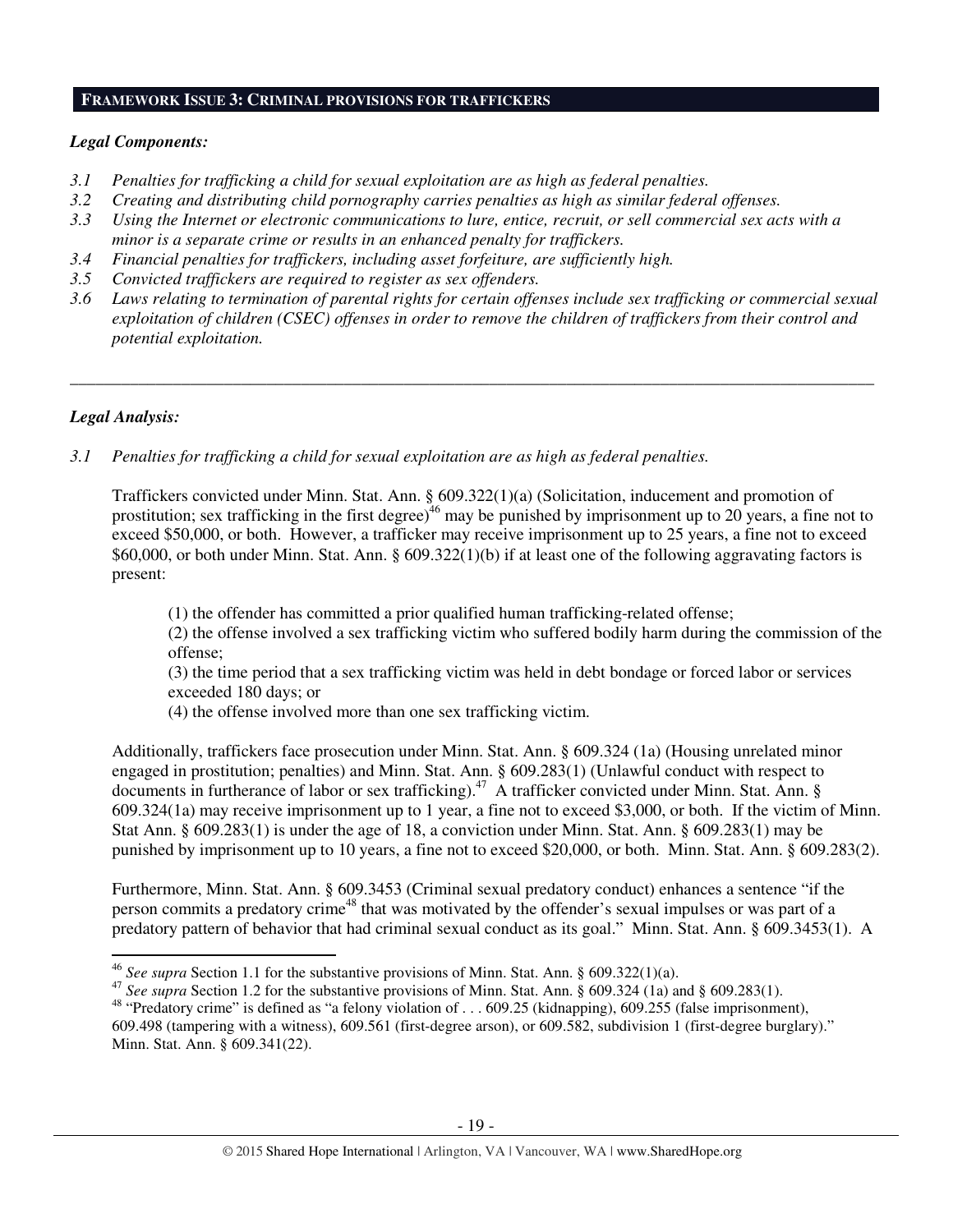person convicted who falls under Minn. Stat. Ann. § 609.3453(1) may have the sentence enhanced by up to "25 percent longer than for the underlying predatory crime" and a possible fine of up to \$20,000. If the offender has prior sex offense convictions, the sentence may be enhanced by up to "50 percent longer than for the underlying predatory crime" and a possible fine of up to \$20,000. Minn. Stat. Ann. § 609.3453(2).

In comparison, if the victim is under the age of 14, a conviction under the Trafficking Victims Protection Act  $(TVPA)<sup>49</sup>$  for child sex trafficking is punishable by 15 years to life imprisonment and a fine not to exceed \$250,000. 18 U.S.C. §§ 1591(b)(1), 3559(a)(1), 3571(b)(3). If the victim is between the ages of 14–17, a conviction is punishable by 10 years to life imprisonment and a fine not to exceed \$250,000. 18 U.S.C. §§ 1591(b)(2), 3559(a)(1), 3571(b)(3). A conviction is punishable by mandatory life imprisonment, however, if the trafficker has a prior conviction for a federal sex offense<sup>50</sup> against a minor.

# *3.2 Creating and distributing child pornography carries penalties as high as similar federal offenses*.

Minn. Stat. Ann. § 617.246(2) (Use of minors in sexual performance prohibited) prohibits creating child pornography.<sup>51</sup> Additionally, Minn. Stat. Ann. § 617.246(4) makes it illegal to sell child pornography, by making it unlawful if a person, "knowing or with reason to know its content and character, disseminates for profit . . . a pornographic work,"<sup>52</sup> while Minn. Stat. Ann. § 617.246(3) makes it illegal if a person to "owns or operates a business in which pornographic work . . . is disseminated . . . or is reproduced" when the person "knows the content and character of the pornographic work disseminated or reproduced." Convictions under Minn. Stat. Ann. § 617.246(2), (3), and (4) are all felonies punishable by imprisonment up to 10 years, a fine not to exceed \$20,000 for a first offense, or both. The fine rises to \$40,000 for any subsequent offense. Minn. Stat. Ann. § 617.246(2), (3), (4).

In comparison, if the victim is under the age of 14, a conviction under the TVPA for child sex trafficking is punishable by 15 years to life imprisonment and a fine not to exceed \$250,000. 18 U.S.C. §§ 1591(b)(1), 3559(a)(1), 3571(b)(3). If the victim is between the ages of 14–17, a conviction is punishable by 10 years to life imprisonment and a fine not to exceed \$250,000. 18 U.S.C. §§ 1591(b)(2),  $3559(a)(1)$ ,  $3571(b)(3)$ . A conviction is punishable by mandatory life imprisonment, however, if the trafficker has a prior conviction for a federal sex offense<sup>53</sup> against a minor. Additionally, a federal conviction for distribution of child pornography<sup>54</sup> is generally punishable by imprisonment for 5–20 years and a fine not to exceed  $$250,000$ .<sup>55</sup> Subsequent convictions, however, are punishable by imprisonment up to 40 years and a fine not to exceed  $$250,000.<sup>56</sup>$ l

<sup>56</sup> 18 U.S.C. §§ 2252(b) (stating if a person has a prior conviction under subsection (a)(1), (a)(2), or (a)(3) or a list of other statutes, a conviction is punishable by a fine and imprisonment for 15–40 years), 2252A(b)(1) (stating if a

<sup>49</sup> *See supra* note 28.

<sup>50</sup> *See supra* note 29.

<sup>51</sup> *See supra* Section 1.2 for the substantive provisions of Minn. Stat. Ann. § 617.246(2).

<sup>52</sup> *See supra* note 8 for the definition of "pornographic work."

<sup>53</sup> *See supra* note 29.

<sup>&</sup>lt;sup>54</sup> 18 U.S.C. §§ 2252(a)(1), (a)(2), (a)(3) (Certain activities relating to material involving the sexual exploitation of minors), 2252A(a)(2), (a)(3) (Certain activities relating to material constituting or containing child pornography), 1466A(a) (Obscene visual representations of the sexual abuse of children).

<sup>&</sup>lt;sup>55</sup> 18 U.S.C. §§ 2252(b) (stating that a conviction under subsection (a)(1), (a)(2), or (a)(3) is punishable by imprisonment for 5–20 years and a fine), 2252A(b)(1) (a conviction is punishable by imprisonment for 5–20 years and a fine), 1466A(a), (b) (stating that a conviction under subsection (a) is "subject to the penalties provided in section 2252A(b)(1)," imprisonment for 5–20 years and a fine, while a conviction under subsection (b) is "subject to the penalties provided in section 2252A(b)(2)," imprisonment up to 10 years, a fine, or both); *see also* 18 U.S.C. §§ 3559(a)(1) (classifying all of the above listed offenses as felonies),  $3571(b)(3)$  (providing a fine up to \$250,000 for any felony conviction).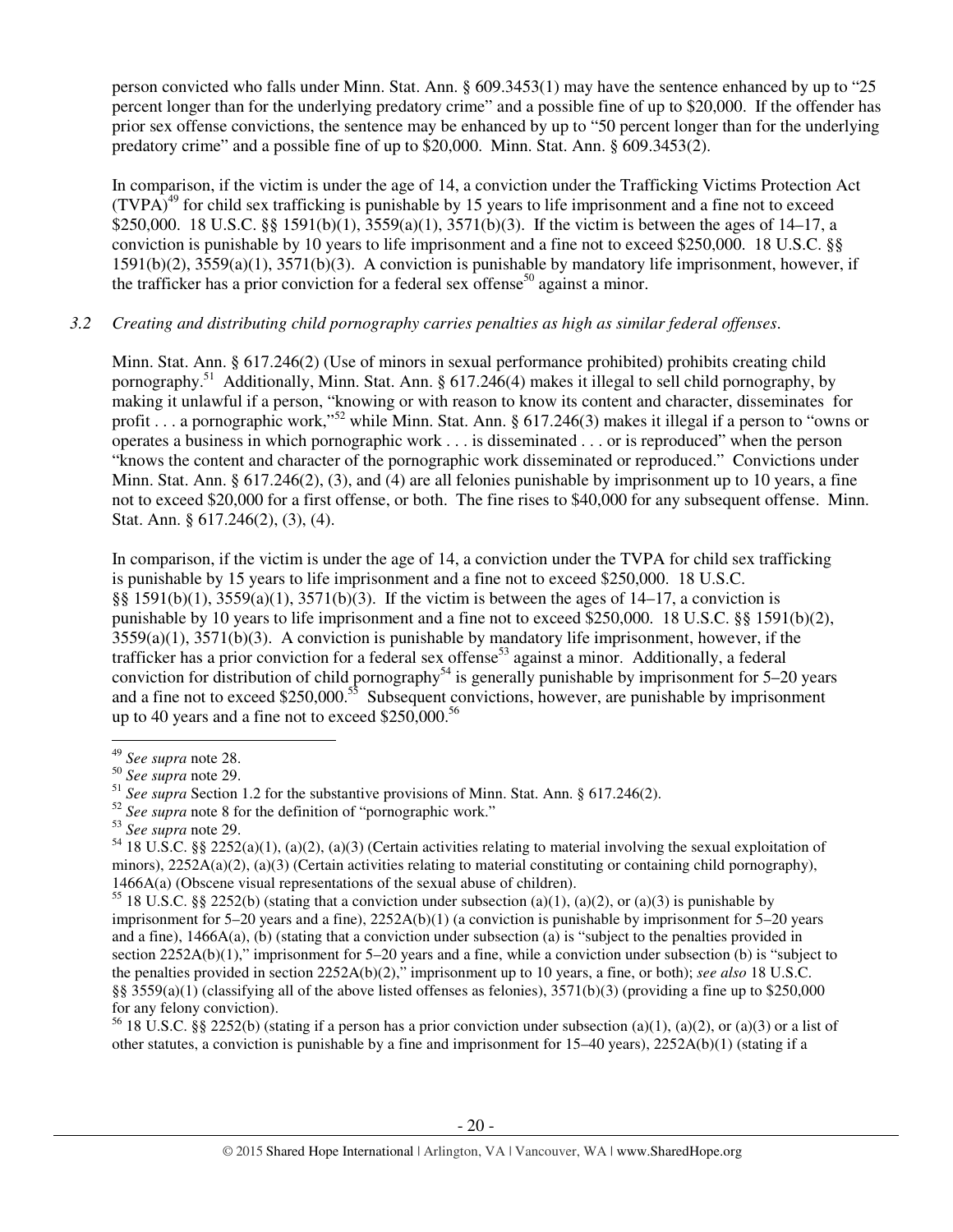*3.3 Using the Internet or electronic communications to lure, entice, recruit, or sell commercial sex acts with a minor is a separate crime or results in an enhanced penalty for traffickers.* 

Minn. Stat. Ann. § 609.352(2a) (Solicitation of children to engage in sexual conduct; communication of sexually explicit materials to children) makes it illegal to use the Internet or electronic communications to solicit a child for the purpose of engaging in sexual conduct.<sup>57</sup> A conviction under Minn. Stat. Ann. § 609.352(2a) is punishable as a felony by imprisonment up to 3 years, a fine not to exceed \$5,000, or both. Minn. Stat. Ann. § 609.352(4).

## *3.4 Financial penalties for traffickers, including asset forfeiture, are sufficiently high*.

Traffickers convicted under Minnesota's trafficking related criminal laws may be required to pay fines ranging from \$3,000 to \$1,000,000. Specifically, traffickers convicted of Minn. Stat. Ann. § 609.322(1)(a) (Solicitation, inducement, and promotion of prostitution; sex trafficking) may be ordered to pay a fine not to exceed \$50,000. Minn. Stat. Ann.  $\S 609.322(1)(a)$ . However, a trafficker may be required to pay a fine not to exceed \$60,000 under Minn. Stat. Ann. § 609.322(1)(b) if at least one aggravating factor is present.

Traffickers prosecuted under Minn. Stat. Ann. § 609.324(1a) (Housing unrelated minor engaged in prostitution; penalties) may be required to pay a fine not to exceed \$3,000, while those convicted under Minn. Stat. Ann. § 609.283(1) (Unlawful conduct with respect to documents in furtherance of labor or sex trafficking), if the victim is under the age of 18, may be ordered to pay a fine not to exceed \$20,000. Minn. Stat. Ann. §§ 609.324(1a), 609.283(2).

In addition, when a trafficker is convicted under Minn. Stat. Ann. §§ 609.322 or 609.324, "the court shall impose as assessment<sup>58</sup> of not less than \$500 and not more than \$750 for a violation of section 609.324, subdivision 2, or a misdemeanor violation of section 609.324, subdivision 3; otherwise the court shall impose an assessment of not less than \$750 and not more than \$1,000. The assessment . . . is in addition to the surcharge required by section 357.021, subdivision 6." Minn. Stat. Ann. § 609.3241(a). Minn. Stat. Ann. § 357.021(6) requires the court administrator to "collect a \$75 surcharge on every person convicted of any felony, gross misdemeanor, misdemeanor, or petty misdemeanor offense."

A trafficker convicted under Minn. Stat. Ann. § 609.352(2) or (2a) (Solicitation of children to engage in sexual conduct; communication of sexually explicit materials to children), both felonies, may have to pay fines not to exceed \$5,000. Traffickers convicted under Minn. Stat. Ann. § 617.246 (Use of minors in sexual performance prohibited) may be required to pay a fine not to exceed \$20,000 for a first offense, and \$40,000 for any subsequent offense. Minn. Stat. Ann. § 617.246(2), (3), (4). Lastly, traffickers convicted under Minn. Stat. Ann.  $\hat{\S}$  609.903(1) (Racketeering)<sup>59</sup> may be ordered to pay a fine not to exceed \$1,000,000 or "three times the gross value gained or three times the gross loss caused, whichever is greater, plus court costs and the costs of investigation and prosecution reasonably incurred, less the value of any property forfeited under section 609.905 [Criminal forfeiture]." Minn. Stat. Ann. § 609.904(1), (2).

 $\overline{a}$ 

person has a prior conviction under subsection (a)(2), (a)(3), or a list of other statutes, a conviction is punishable by a fine and imprisonment for  $15-40$  years),  $1466A(a)$ , (b) (stating that the penalty scheme for section  $2252A(b)$ applies); *see also* 18 U.S.C. §§ 3559(a)(1) (classifying all of the above listed offenses as felonies), 3571(b)(3) (providing a fine up to \$250,000 for any felony conviction).

<sup>57</sup> *See supra* Section 2.5 for the substantive provisions of Minn. Stat. Ann. § 609.352(2a).

<sup>58</sup> *See supra* note 37.

<sup>59</sup> *See supra* Section 1.4 for relevant RICO provisions under Minnesota law.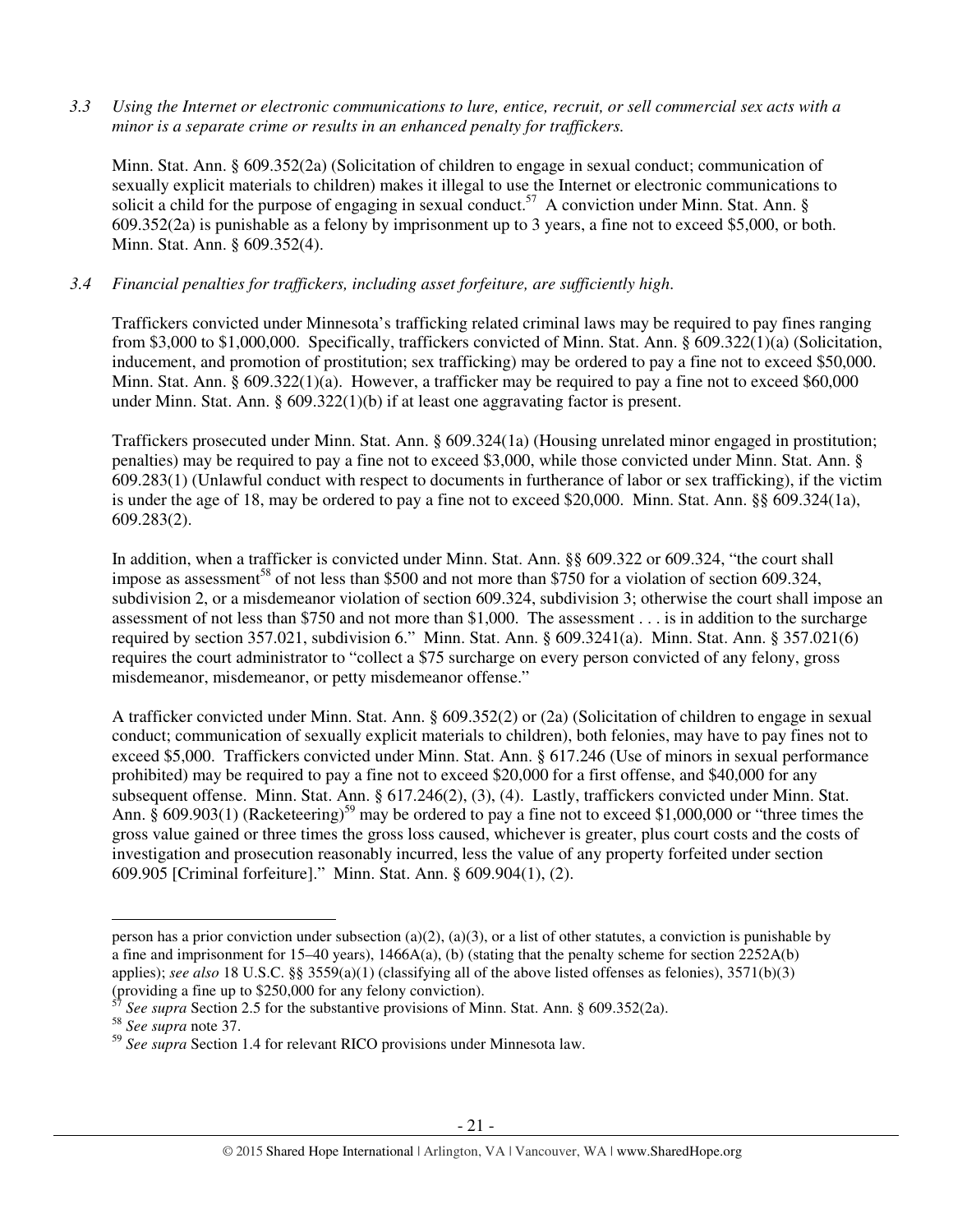Defendants may also be ordered to make restitution. Pursuant to Minn. Stat. Ann. § 611A.04(1)(a) (Order of restitution),

A victim $^{60}$  of a crime has the right to receive restitution as part of the disposition of a criminal charge or juvenile delinquency proceeding against the offender if the offender is convicted or found delinquent. . . . A request for restitution may include, but is not limited to, any out-of-pocket losses resulting from the crime, including medical and therapy costs, replacement of wages and services, expenses incurred to return a child who was a victim of a crime under section 609.26 [Depriving another of custodial or parental rights] to the child's parents or lawful custodian, and funeral expenses. An actual or prospective civil action involving the alleged crime shall not be used by the court as a basis to deny a victim's right to obtain court-ordered restitution under this section. . . .

Additionally, traffickers may be required, under a civil procedure, to forfeit certain property, including money, used in committing a designated crime. Pursuant to Minn. Stat. Ann. § 609.5312(1)(a)-, b) (Forfeiture of property associated with designated offenses),

(a) All personal property<sup>61</sup> is subject to forfeiture if it was used or intended for use to commit or facilitate the commission of a designated offense. All money and other property, real and personal, that represent proceeds of a designated offense, and all contraband property are subject to forfeiture, except as provided in this section.

(b) All money used or intended to be used to facilitate the commission of a violation of section  $609.322^{62}$  [Solicitation, inducement, and promotion of prostitution; sex trafficking] or 609.324<sup>63</sup> [Patrons; prostitutes; housing individuals engaged in prostitution; penalties] or a violation of a local ordinance substantially similar to section 609.322 or 609.324 is subject to forfeiture.

Minn. Stat. Ann. § 609.531(5) states that "[a]ll right, title, and interest in property subject to forfeiture under sections 609.531 to 609.5318 vests in the appropriate agency<sup>64</sup> upon commission of the act or omission giving rise to forfeiture." Seizure of the property may be upon process issued by a court or without process, where certain circumstances apply. Minn. Stat. Ann. § 609.531(4).

As defined in Minn. Stat. Ann. § 609.531(1)(f) (Forfeitures), "designated offenses" include Minn. Stat. Ann. § 609.352 (Solicitation of children to engage in sexual conduct; communication of sexually explicit materials to children), Minn. Stat. Ann. § 617.246 (Use of minors in sexual performance prohibited), Minn. Stat. Ann. § 609.322 (Solicitation, inducement, and promotion of prostitution; sex trafficking), or any violation of section 609.324 (Patrons; prostitutes; housing individuals engaged in prostitution; penalties).

 $\overline{a}$ 

<sup>64</sup> *See supra* note 41.

<sup>60</sup> *See supra* note 38.

 $61$  Minn. Stat. Ann. § 609.531 (Forfeitures) defines "property" for the purposes of Minn. Stat. Ann. § 609.5312(1), according to "section 609.52, subdivision 1, clause (1)," which states that property

means all forms of tangible property, whether real or personal, without limitation including documents of value, electricity, gas, water, corpses, domestic animals, dogs, pets, fowl, and heat supplied by pipe or conduit by municipalities or public utility companies and articles, as defined in clause (4), representing trade secrets, which articles shall be deemed for the purposes of Extra Session Laws 1967, chapter 15 to include any trade secret represented by the article.

<sup>62</sup> *See supra* section 3.1 for discussion of applicability of Stat. Ann. § 609.322 to traffickers.

<sup>&</sup>lt;sup>63</sup> See supra section 3.1 for discussion of applicability of Stat. Ann. § 609.324 to traffickers.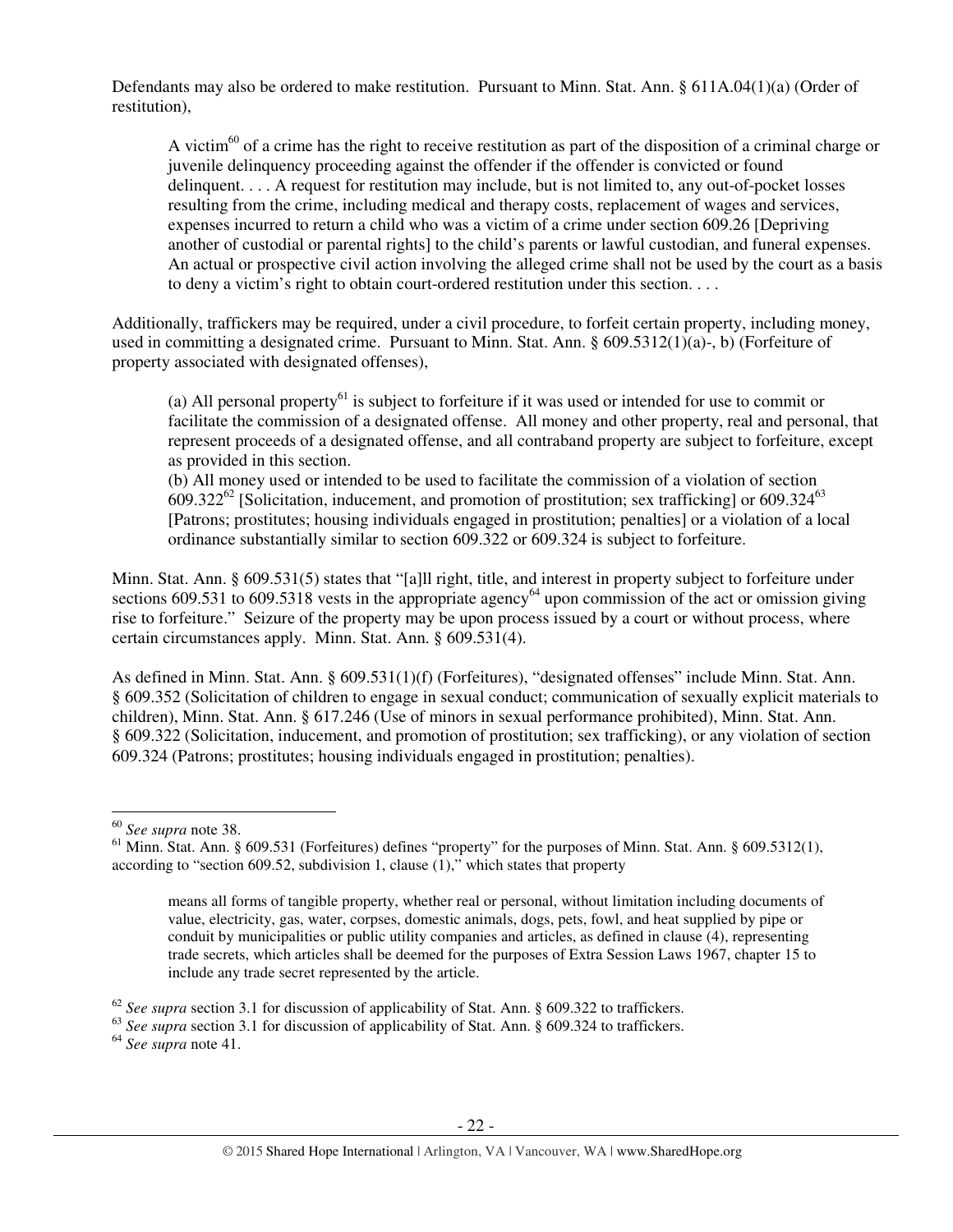Furthermore, Minn. Stat. Ann. § 609.5312(3)(a) states,

A motor vehicle is subject to forfeiture under this subdivision if it was used to commit or facilitate, or used during the commission of, a violation of section 609.324 [Patrons; prostitutes; housing individuals engaged in prostitution; penalties] or a violation of a local ordinance substantially similar to section 609.324. A motor vehicle is subject to forfeiture under this subdivision only if the offense is established by proof of a criminal conviction for the offense. . . .

*3.5 Convicted traffickers are required to register as sex offenders.*

Pursuant to Minn. Stat. Ann. § 243.166(1b),

(a) A person shall register under this section if:

. . . . (2) the person was charged with or petitioned for a violation of, or attempt to violate, or aiding, abetting, or conspiring to commit . . . solicitation, inducement, or promotion of the prostitution of a minor or engaging in the sex trafficking of a minor in violation of section 609.322 [Solicitation, inducement, and promotion of prostitution; sex trafficking]; a prostitution offense involving a minor under the age of 13 years in violation of section 609.324, subdivision 1, paragraph (a) [Patrons, prostitutes; housing individuals engaged in prostitution; penalties—Engaging in, hiring, or agreeing to hire minor to engage in prostitution; penalties]; soliciting a minor to engage in sexual conduct in violation of section 609.352, subdivision 2 or 2a, clause (1) [Solicitation of children to engage in sexual conduct; communication of sexually explicit materials to children—Prohibited Act; Electronic solicitation of children]; . . . or possessing pornographic work involving a minor in violation of section 617.247 [Possession of pornographic work involving minors], and convicted of or adjudicated delinquent for that offense or another offense arising out of the same set of circumstances;

. . .

(4) the person was charged with or petitioned for, including pursuant to a court martial, violating a law of the United States, including the Uniform Code of Military Justice, similar to the offenses described in clause (1), (2), or (3), and convicted of or adjudicated delinquent for that offense or another offense arising out of the same set of circumstances;

- . . . .
- *3.6 Laws relating to termination of parental rights for certain offenses include sex trafficking or commercial sexual exploitation of children (CSEC) offenses in order to remove the children of traffickers from their control and potential exploitation.*

Under Minn. Stat. Ann. § 260C.301(1), the juvenile court has discretion to file a petition to terminate parental rights under certain circumstances:

The juvenile court may upon petition, terminate all rights of a parent to a child:

- (a) with the written consent of a parent who for good cause desires to terminate parental rights; or (b) if it finds that one or more of the following conditions exist:
	- . . . . (6) that a child has experienced egregious harm in the parent's care which is of a nature, duration, or chronicity that indicates a lack of regard for the child's well-being, such that a reasonable person would believe it contrary to the best interest of the child or of any child to be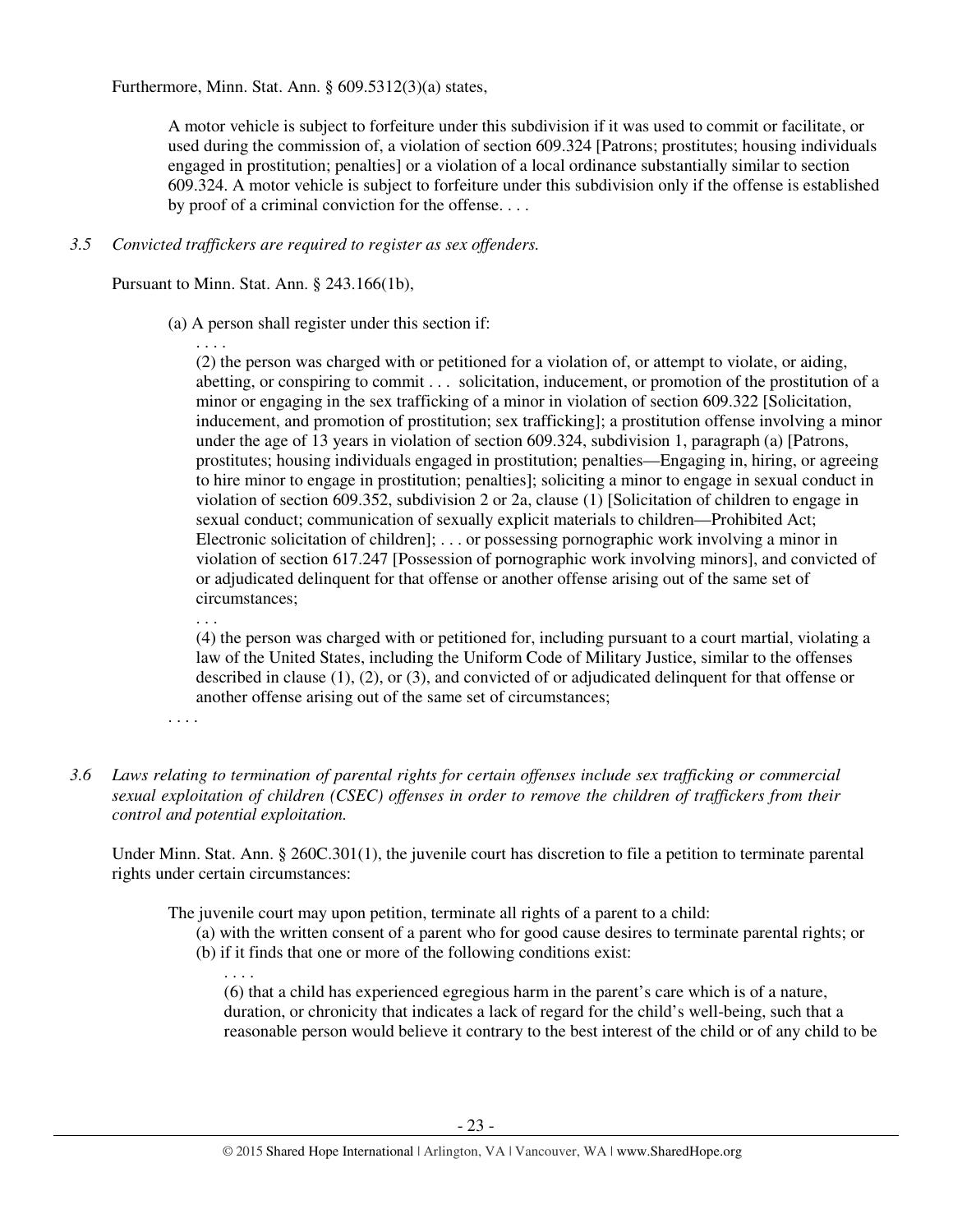in the parent's care;

(9) that the parent has been convicted of a crime listed in section 260.012, paragraph  $(g)$ , clauses  $(1)$  to  $(5)$ .

. . . .

. . .

The list of crimes in Minn. Stat. Ann. §  $260.012(g)(1)-(3)$  does not include Minn. Stat. Ann. § 609.322(1)(a) (Solicitation, inducement, and promotion of prostitution; sex trafficking), § 609.324(1a) (Housing unrelated minor engaged in prostitution; penalties), § 609.283(1) (Unlawful conduct with respect to documents in furtherance of labor or sex trafficking), § 609.352(2) or (2a) (Solicitation of children to engage in sexual conduct; communication of sexually explicit materials to children), or § 617.246 (Use of minors in sexual performance prohibited). However, pursuant to Minn. Stat. Ann. § 260C.007(14), "egregious harm" is defined as the following:

[T]he infliction of bodily harm to a child or neglect of a child which demonstrates a grossly inadequate ability to provide minimally adequate parental care. . . . Egregious harm includes, but is not limited to:

(7) conduct towards a child that constitutes solicitation, inducement, or promotion of, or receiving profit derived from prostitution under section 609.322 [Solicitation, inducement, and promotion of prostitution; sex trafficking];

. . .

. . .

(10) conduct toward a child that constitutes criminal sexual conduct under sections 609.342 [Criminal sexual conduct in the first degree] to 609.345 [Criminal sexual conduct in the fourth degree].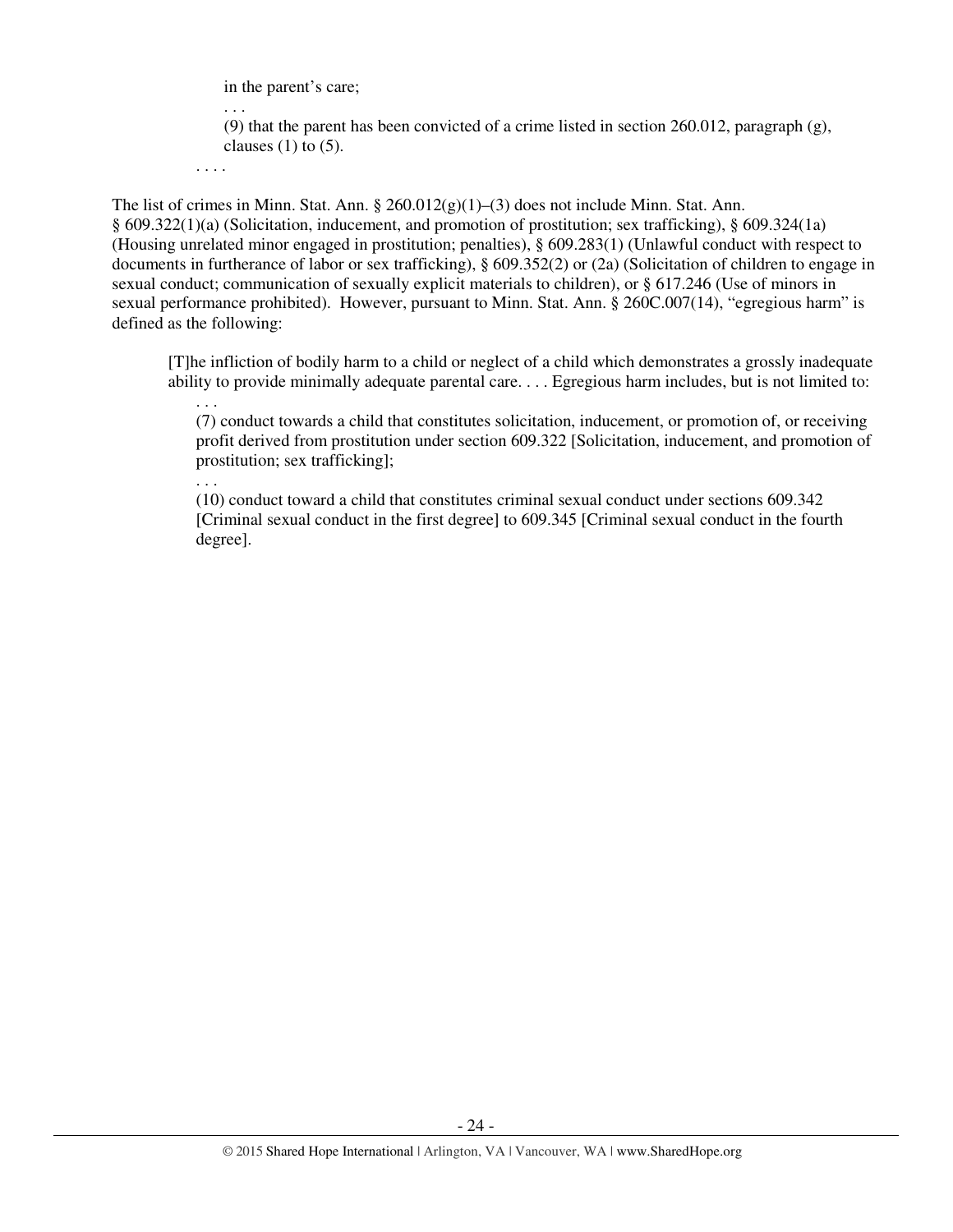#### **FRAMEWORK ISSUE 4: CRIMINAL PROVISIONS FOR FACILITATORS**

#### *Legal Components:*

- *4.1 The acts of assisting, enabling, or financially benefitting from child sex trafficking are included as criminal offenses in the state sex trafficking statute.*
- *4.2 Financial penalties, including asset forfeiture laws, are in place for those who benefit financially from or aid and assist in committing domestic minor sex trafficking.*

*\_\_\_\_\_\_\_\_\_\_\_\_\_\_\_\_\_\_\_\_\_\_\_\_\_\_\_\_\_\_\_\_\_\_\_\_\_\_\_\_\_\_\_\_\_\_\_\_\_\_\_\_\_\_\_\_\_\_\_\_\_\_\_\_\_\_\_\_\_\_\_\_\_\_\_\_\_\_\_\_\_\_\_\_\_\_\_\_\_\_\_\_\_\_* 

- *4.3 Promoting and selling child sex tourism is illegal.*
- *4.4 Promoting and selling child pornography is illegal.*

#### *Legal Analysis:*

l

*4.1 The acts of assisting, enabling, or financially benefitting from child sex trafficking are included as criminal offenses in the state sex trafficking statute*.

Minn. Stat. Ann. § 609.322(1)(a)(3) (Solicitation, inducement and promotion of prostitution; sex trafficking) could be used to prosecute a facilitator who "receives profit, knowing or having reason to know that it is derived from the prostitution, or the promotion of the prostitution, of an individual under the age of 18 years.<sup>565</sup> A facilitator who is convicted under Minn. Stat. Ann. § 609.322(1)(a) may be punished by imprisonment up to 20 years, a fine not to exceed \$50,000, or both. However, according to Minn. Stat. Ann. § 609.322(1)(b), a facilitator may receive imprisonment up to 25 years, a fine not to exceed \$60,000, or both imprisonment and a fine, if at least one of the following aggravating factors is present:

(1) the offender has committed a prior qualified human trafficking-related offense;

(2) the offense involved a sex trafficking victim who suffered bodily harm during the commission of the offense;

(3) the time period that a sex trafficking victim was held in debt bondage or forced labor or services exceeded 180 days; or

(4) the offense involved more than one sex trafficking victim.

Additionally, facilitators may face prosecution under Minn. Stat. Ann.  $\S 609.324(1a)^{66}$  (Housing unrelated minor engaged in prostitution; penalties), which states,

Any person, other than one related by blood, adoption, or marriage to the minor, who permits a minor to reside, temporarily or permanently, in the person's dwelling without the consent of the minor's parents or guardian, knowing or having reason to know that the minor is engaging in prostitution may be sentenced to imprisonment for not more than one year or to payment of a fine of not more than \$3,000, or both; except that, this subdivision does not apply to residential placements made, sanctioned, or supervised by a public or private social service agency.

<sup>65</sup> *See supra* Section 1.1 for the substantive provisions of Minn. Stat. Ann. § 609.322(1)(a).

<sup>66</sup> *See supra* Section 1.2 for the substantive provisions of Minn. Stat. Ann. § 609.324 (1a).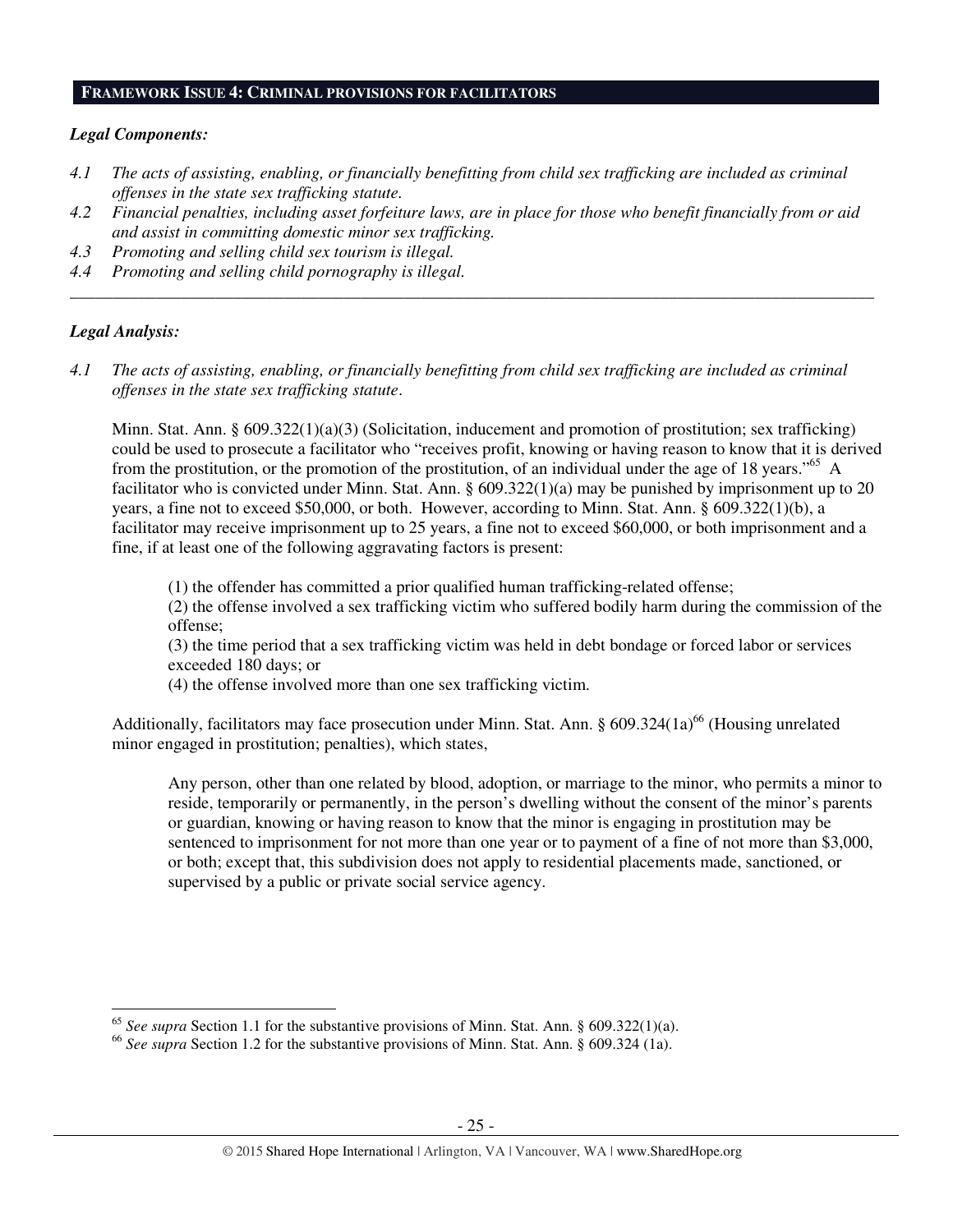*4.2 Financial penalties, including asset forfeiture laws, are in place for those who benefit financially from or aid and assist in committing domestic minor sex trafficking.* 

Facilitators convicted under Minnesota's criminal laws may be required to pay fines ranging from \$3,000 to \$1,000,000. Specifically, facilitators convicted of violating Minn. Stat. Ann. § 609.322(1)(a) (Solicitation, inducement and promotion of prostitution; sex trafficking) may be ordered to pay a fine not to exceed \$50,000 or \$60,000 if aggravating factors are present. Minn. Stat. Ann. § 609.322(1)(a), (b).

Facilitators convicted under Minn. Stat. Ann. § 609.324 (1a) (Housing unrelated minor engaged in prostitution; penalties) may be required to pay a fine not to exceed \$3,000. Minn. Stat. Ann. § 609.324 (1a) Facilitators convicted of Minn. Stat. Ann. § 617.246 (Use of minors in sexual performance prohibited) may be required to pay a fine not to exceed \$20,000 for a first offense, and \$40,000 for any subsequent offense, while facilitators convicted of Minn. Stat. Ann. § 617.247(3)(a) (Possession of pornographic work involving minors) may have to pay fine not to exceed \$10,000 for a first offense and a fine not to exceed \$20,000 for any subsequent offenses. Minn. Stat. Ann. §§ 617.246(2), (3), (4), 617.247(3)(b).

Defendants may also be ordered to make restitution. Pursuant to Minn. Stat. Ann. § 611A.04(1)(a) (Order of restitution),

A victim<sup>67</sup> of a crime has the right to receive restitution as part of the disposition of a criminal charge or juvenile delinquency proceeding against the offender if the offender is convicted or found delinquent. . . . A request for restitution may include, but is not limited to, any out-of-pocket losses resulting from the crime, including medical and therapy costs, replacement of wages and services, expenses incurred to return a child who was a victim of a crime under section 609.26 [Depriving another of custodial or parental rights] to the child's parents or lawful custodian, and funeral expenses. An actual or prospective civil action involving the alleged crime shall not be used by the court as a basis to deny a victim's right to obtain court-ordered restitution under this section. . . .

A person convicted of a RICO violation may also be ordered to criminally forfeit certain items. Pursuant to Minn. Stat. Ann. § 609.905(1), (2) (Criminal forfeiture),

When a person is convicted of violating section 609.903 [Racketeering], the court may order the person to forfeit to the prosecuting authority any real or personal property subject to forfeiture under this section. Property subject to forfeiture is real and personal property that was used in the course of, intended for use in the course of, derived from, or realized through conduct in violation of section 609.903. A court may not order the forfeiture of property that has been used to pay reasonable attorney fees in connection with a criminal proceeding under section 609.903. . . .

Under subdivision (2), "The district court may order criminal forfeiture of any other property of the defendant up to the value of the property that is unreachable if any property subject to criminal forfeiture under subdivision 1: (1) cannot be located . . . ."

Additionally, a crime<sup>68</sup> victim, including a commercially sexually exploited child who, pursuant to Minn. Stat. Ann. § 611A.01(b), "incurs loss or harm as a result of a crime" and has "the right to receive restitution as part of l

conduct that is prohibited by local ordinance and results in bodily harm to an individual; or conduct that is included within the definition of "crime" in section 609.02, subdivision 1, or would be included within that

<sup>67</sup> *See supra* note 38.

 $68$  Pursuant to Minn. Stat. Ann. § 611A.01(a) "crime" means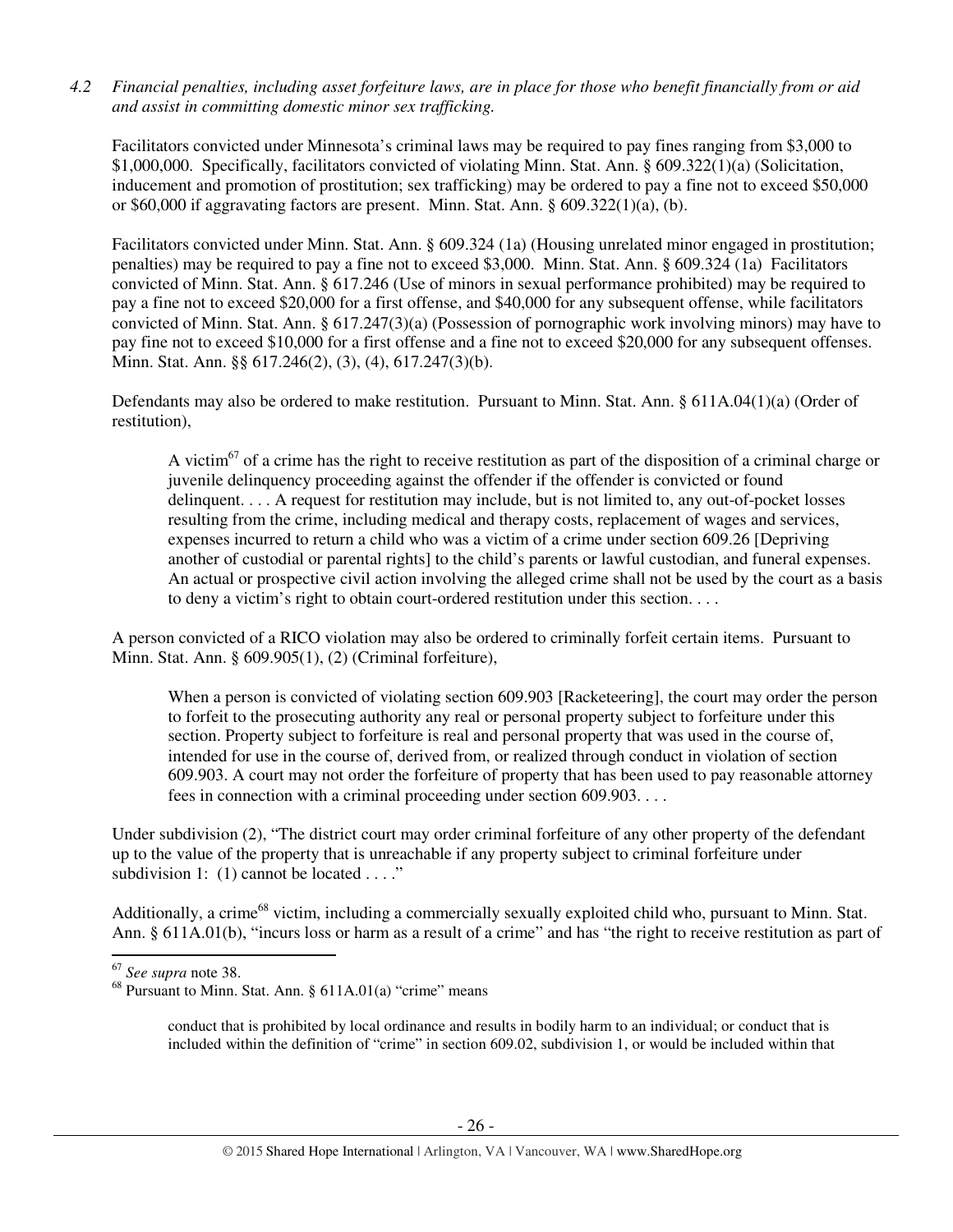the disposition of a criminal charge or juvenile delinquency proceeding against the offender if the offender is convicted or found delinquent." Minn. Stat. Ann. § 611A.04(1). Pursuant to Minn. Stat. Ann. § 611A.04(1)(a) (Order of restitution),

A request for restitution may include, but is not limited to, any out-of-pocket losses resulting from the crime, including medical and therapy costs, replacement of wages and services, expenses incurred to return a child who was a victim of a crime under section 609.26 [Depriving another of custodial or parental rights] to the child's parents or lawful custodian, and funeral expenses. An actual or prospective civil action involving the alleged crime shall not be used by the court as a basis to deny a victim's right to obtain court-ordered restitution under this section. . . .

Additionally, facilitators may be required, under a civil procedure, to forfeit certain property, including money, used in committing a crime. Pursuant to Minn. Stat. Ann. § 609.5312(1)(a), (b) (Forfeiture of property associated with designated offenses),

(a) All personal property is subject to forfeiture if it was used or intended for use to commit or facilitate the commission of a designated offense. All money and other property, real and personal, that represent proceeds of a designated offense, and all contraband property are subject to forfeiture [subject to the exceptions listed in Minn. Stat. Ann. § 609.5312(2)].

(b) All money used or intended to be used to facilitate the commission of a violation of section  $609.322^{69}$  [Solicitation, inducement, and promotion of prostitution; sex trafficking] or  $609.324^{70}$ [Patrons; prostitutes; housing individuals engaged in prostitution; penalties] or a violation of a local ordinance substantially similar to section 609.322 or 609.324 is subject to forfeiture.

Minn. Stat. Ann. § 609.531(5) states that "[a]ll right, title, and interest in property subject to forfeiture under sections 609.531 to 609.5318 vests in the appropriate agency<sup>71</sup> upon commission of the act or omission giving rise to forfeiture." Seizure of the property may be upon process issued by a court or without process, where certain circumstances apply. Minn. Stat. Ann. § 609.531(4).

As defined in Minn. Stat. Ann. § 609.531(1)(f) (Forfeitures), "designated offenses" include felony violations, or felony-level attempts and conspiracies to violate Minn. Stat. Ann. § 617.246 (Use of minors in sexual performance prohibited), § 617.247 (Possession of pornographic work involving minors), § 609.322 (Solicitation, inducement, and promotion of prostitution; sex trafficking), or § 609.324 (Patrons; prostitutes; housing individuals engaged in prostitution; penalties).

Additionally, Minn. Stat. Ann. § 609.5312(3) states,

A motor vehicle is subject to forfeiture under this subdivision if it was used to commit or facilitate, or used during the commission of, a violation of section 609.324 [Patrons; prostitutes; housing individuals engaged in prostitution; penalties] or a violation of a local ordinance substantially similar to section

 $\overline{a}$ 

definition but for the fact that (1) the person engaging in the conduct lacked capacity to commit the crime under the laws of this state, or (2) the act was alleged or found to have been committed by a juvenile.

Minn. Stat. Ann. § 609.02(1) defines "crime" as "conduct which is prohibited by statute and for which the actor may be sentenced to imprisonment, with or without a fine."

<sup>69</sup> *See supra* section 4.1 for discussion of applicability of Minn. Stat. Ann. § 609.322 to facilitators.

<sup>70</sup> *See supra* section 4.1 for discussion of applicability of Minn. Stat. Ann. § 609.324 to facilitators.

<sup>71</sup> *See supra* note 41.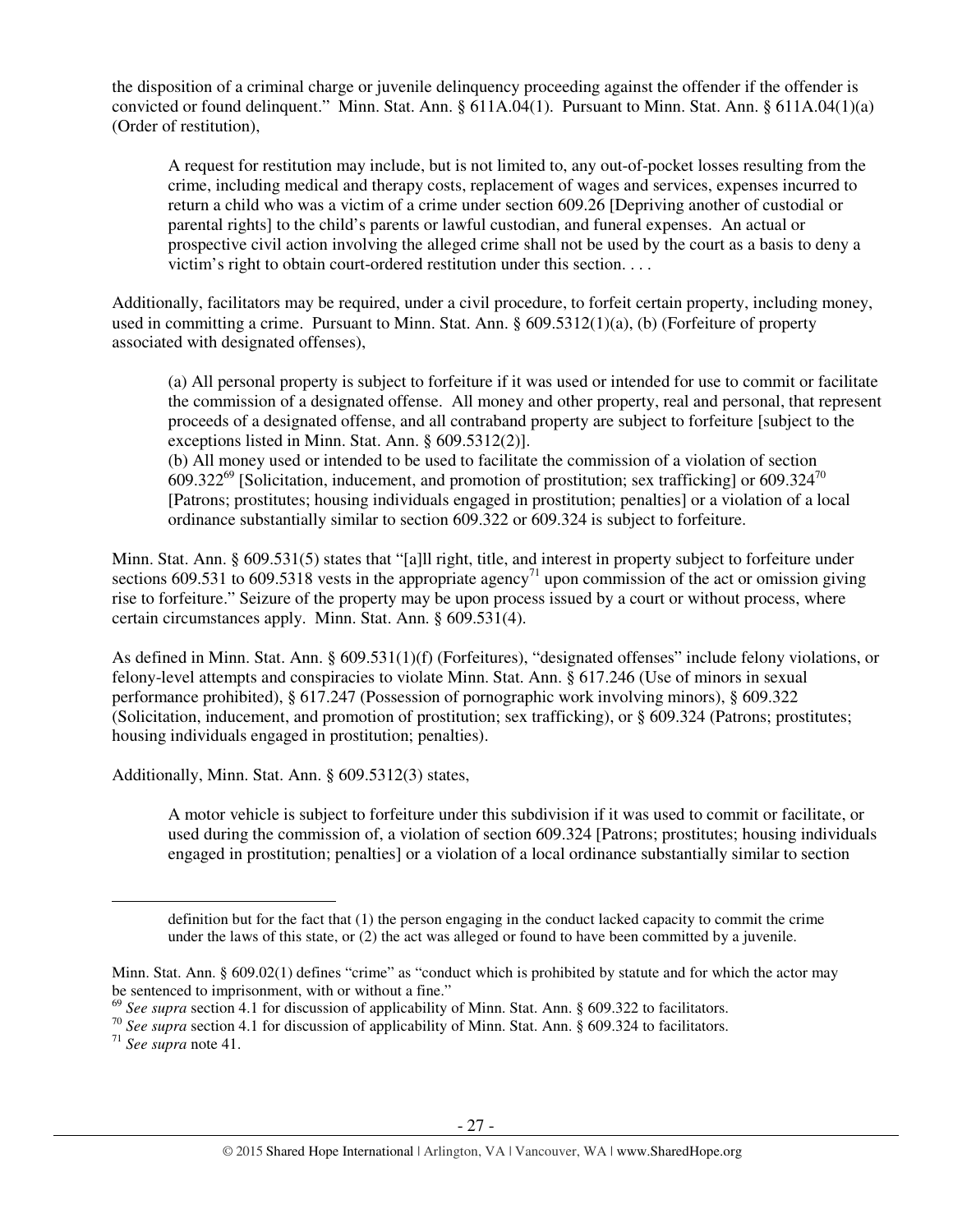609.324. A motor vehicle is subject to forfeiture under this subdivision only if the offense is established by proof of a criminal conviction for the offense.

*4.3 Promoting and selling child sex tourism is illegal*.

There is no specific provision in Minnesota law making it illegal to promote or to sell child sex tourism in Minnesota.

- 4.3.1 Recommendation: Enact a law that prohibits selling or offering to sell travel services that include or facilitate travel for the purpose of engaging in commercial sexual exploitation of a minor, if the offer, travel, or sale is occurring in Minnesota.
- *4.4 Promoting and selling child pornography is illegal*.

Minn. Stat. Ann. § 617.246(3) makes it a crime to own a business that sells child pornography, stating in part, "A person who owns or operates a business in which a pornographic work, as defined in this section, is disseminated to an adult or a minor or is reproduced, and who knows the content and character of the pornographic work disseminated or reproduced, is guilty of a felony." Minn. Stat. Ann. § 617.246(4) separately makes it illegal to disseminate child pornography, stating, "A person who, knowing or with reason to know its content and character, disseminates for profit to an adult or a minor a pornographic work, as defined in this section, is guilty of a felony." Convictions for violating Minn. Stat. Ann. § 617.246, (3), and (4) are all punishable as felonies by imprisonment not to exceed 10 years, a fine not to exceed \$20,000, or both imprisonment and a fine, for a first offense, but the fine is increased up to \$40,000 for any subsequent offense. Minn. Stat. Ann. § 617.246(2), (3), (4).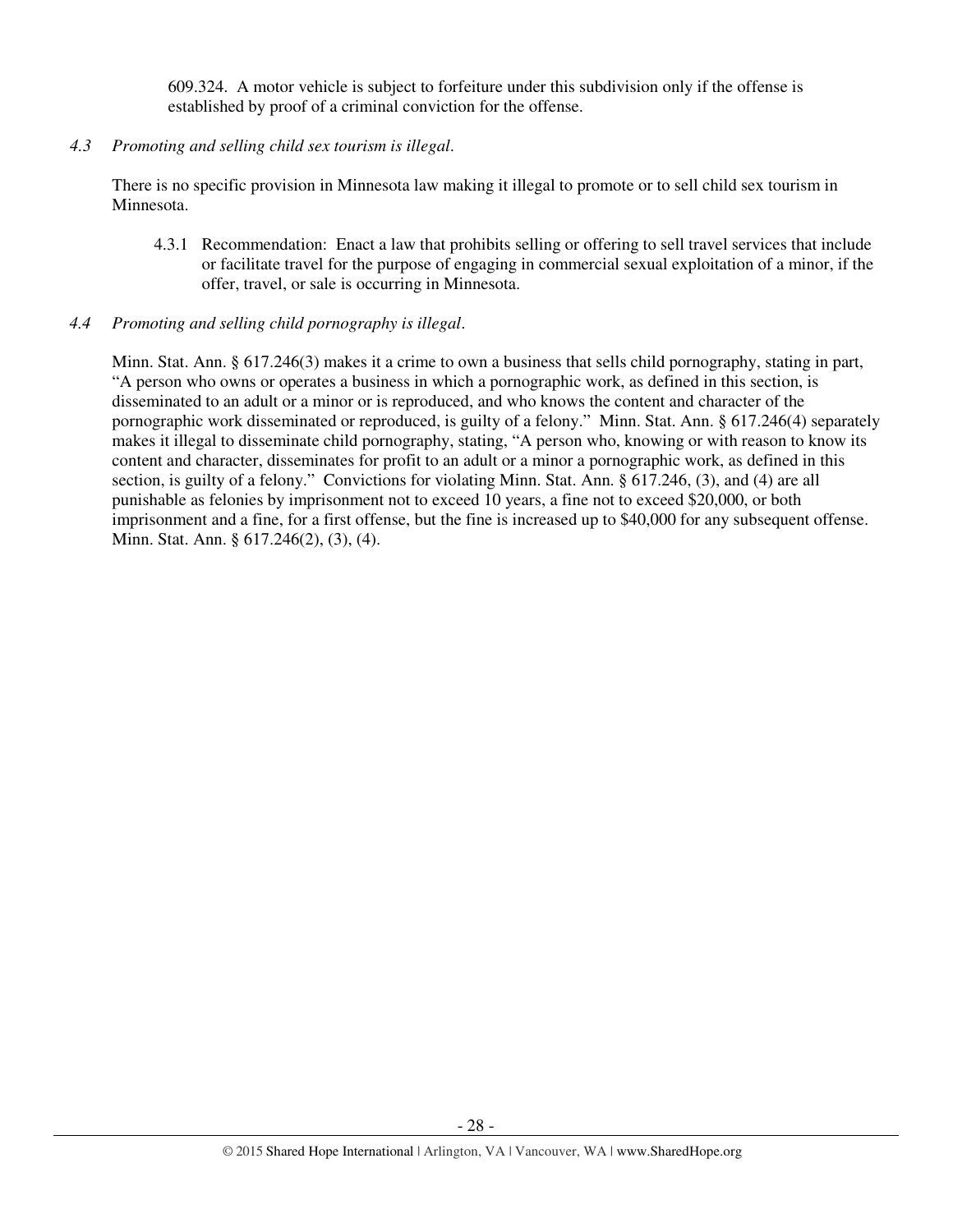#### **FRAMEWORK ISSUE 5: PROTECTIVE PROVISIONS FOR THE CHILD VICTIMS**

# *Legal Components:*

- *5.1 Statutorily-mandated victim services define "victim" to specifically include victims of domestic minor sex trafficking or commercial sexual exploitation of children (CSEC) to ensure prompt identification and access to victims' rights and services.*
- *5.2 The state sex trafficking statute expressly prohibits a defendant from raising consent of the minor to the commercial sex acts as a defense.*
- *5.3 Prostitution laws apply only to adults, preventing criminalization of minors under 18 for prostitution offenses.*
- *5.4 State law provides a non-punitive avenue to specialized services through one or more points of entry.*
- *5.5 Commercial sexual exploitation or sex trafficking is identified as a type of abuse and neglect within child protection statutes.*
- *5.6 The definition of "caregiver" or another related term in the child welfare statutes is not a barrier to a sex trafficked child accessing the protection of child welfare.*
- *5.7 Crime victims' compensation is specifically available to a child victim of sex trafficking or commercial sexual exploitation of children (CSEC) without regard to ineligibility factors.*
- *5.8 Victim-friendly procedures and protections are provided in the trial process for minors under 18.*
- *5.9 Expungement or sealing of juvenile delinquency records resulting from arrests or adjudications for prostitution-related offenses committed as a result of, or in the course of, the commercial sexual exploitation of a minor is available within a reasonable time after turning 18.*
- *5.10 Victim restitution and civil remedies for victims of domestic minor sex trafficking or commercial sexual exploitation of children (CSEC) are authorized by law.*
- *5.11 Statutes of limitations for civil and criminal actions for child sex trafficking or commercial sexual exploitation of children (CSEC) offenses are eliminated or lengthened sufficiently to allow prosecutors and victims a realistic opportunity to pursue criminal action and legal remedies.*

*\_\_\_\_\_\_\_\_\_\_\_\_\_\_\_\_\_\_\_\_\_\_\_\_\_\_\_\_\_\_\_\_\_\_\_\_\_\_\_\_\_\_\_\_\_\_\_\_\_\_\_\_\_\_\_\_\_\_\_\_\_\_\_\_\_\_\_\_\_\_\_\_\_\_\_\_\_\_\_\_\_\_\_\_\_\_\_\_\_\_\_\_\_* 

# *Legal Analysis:*

*5.1 Statutorily-mandated victim services define "victim" to specifically include victims of domestic minor sex trafficking or commercial sexual exploitation of children (CSEC) to ensure prompt identification and access to victims' rights and services.* 

Under Minn. Stat. Ann. § 609.321(7b) (Prostitution and sex trafficking; definition), a "sex trafficking victim" is defined as "a person subjected to the practices in subdivision 7a," which defines "sex trafficking" as "(1) receiving, recruiting, enticing, harboring, providing, or obtaining by any means an individual to aid in the prostitution of the individual; or (2) receiving profit or anything of value, knowing or having reason to know it is derived from an act described in clause (1)."

For purposes of the child protection provisions of Minnesota's Juvenile Court Act, a "sexually exploited youth" is defined to include a sex trafficking victim, as defined in Minn. Stat. Ann. § 609.321(7b) (Prostitution and sex trafficking; definition). Pursuant to Minn. Stat. Ann. § 260C.007(31), defines "sexually exploited youth" as one who

(1) is alleged to have engaged in conduct which would, if committed by an adult, violate any federal, state, or local law relating to being hired, offering to be hired, or agreeing to be hired by another individual to engage in sexual penetration or sexual conduct;

(2) is a victim of a crime described in section 609.342 [Criminal sexual conduct in the first degree], 609.343 [Criminal sexual conduct in the second degree], 609.344 [Criminal sexual conduct in the third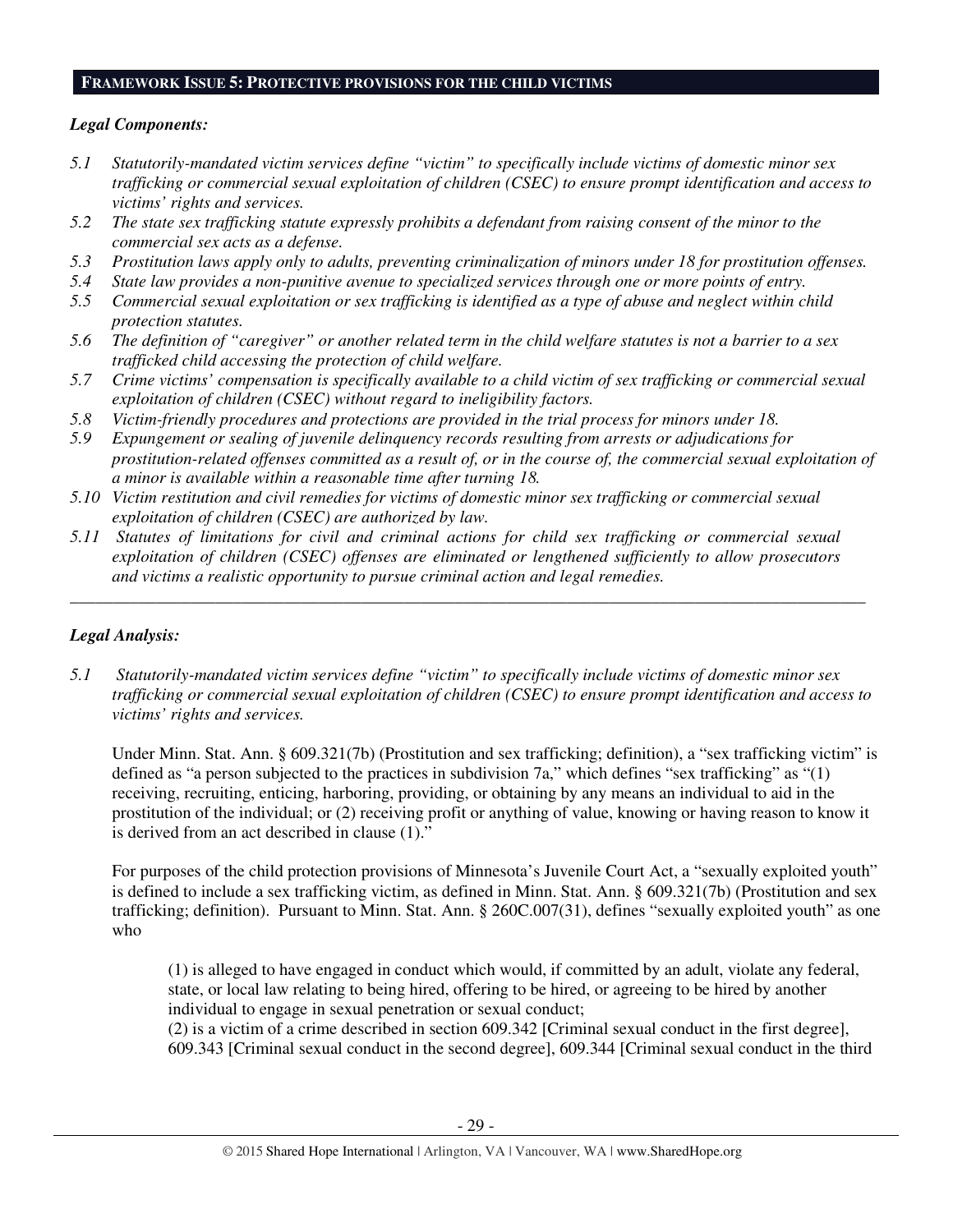degree], 609.345 [Criminal sexual conduct in the fourth degree], 609.3451 [Criminal sexual conduct in the fifth degree], 609.3453 [Criminal sexual predatory conduct], 609.352 [Solicitation of children to engage in sexual conduct; communications of sexually explicit material to children], 617.246 [Use of minors in sexual performance prohibited], or 617.247 [Possession of pornographic work involving minors];

(3) is a victim of a crime described in United States Code, title 18, section 2260; 2421; 2422; 2423; 2425; 2425A; or 2256; or

(4) is a sex trafficking victim as defined in section 609.321 [Prostitution and sex trafficking; definitions], subdivision 7b.

In addition, Minn. Stat. Ann. §§ 260C.007(6)(11) defines a "child in need of protection or services" in part as a child who "is a sexually exploited youth."

Additionally, a "victim" for purposes of Minnesota's victim rights provisions, including eligibility to receive restitution pursuant to Minn. Stat. Ann. § 611A.04 (Order of Restitution), is defined more generally under Minn. Stat. Ann. § 611A.01(b) (Definitions) as,

[A] natural person who incurs loss or harm as a result of a crime, including a good faith effort to prevent a crime<sup>72</sup> . . . . The term "victim" includes the family members, guardian, or custodian of a minor, incompetent, incapacitated, or deceased person. . . . The term "victim" does not include the person charged with or alleged to have committed the crime.

This definition does not expressly include commercially sexually exploited children.

For purposes of the Minnesota Crime Victims Reparation Act, a "victim" is defined, in part, as including a "person who suffers personal injury or death as a direct result of: (1) a crime . . . ." Minn. Stat. Ann. § 611A.52(10). Pursuant to Minn. Stat. Ann. § 611A.52(9) (Definitions), "injury" means "actual bodily harm including pregnancy and emotional trauma." Under Minn. Stat. Ann. § 611A.52(6), a "crime" includes conduct that occurs within the state of Minnesota, "poses a substantial threat of personal injury or death," and is defined as a "crime" in section 609.02 (Criminal Code; general principles), subdivision 1, "or would be included within that definition but for the fact that (i) the person engaging in the conduct lacked capacity to commit the crime under the laws of this state; or (ii) the act was alleged or found to have been committed by a juvenile."<sup>73</sup> Therefore, a commercially sexually exploited minor who is the victim of any crime under Minnesota law and suffers personal injury or death may be considered a victim for purposes of Minnesota's Crime Victims Reparation Act.

Minnesota's laws also specifically allow victims of sex trafficking to obtain services as victims. Under Minn. Stat. Ann. § 299A.795 (Trafficking victim assistance), the commissioner of the Department of Public Safety may recommend a plan to coordinate services to trafficking victims, including, "(1) medical and mental health services; (2) housing; (3) education and job training; (4) English as a second language; (5) interpreting services; (6) legal and immigration services; and (7) victim compensation." Under Minn. Stat. Ann. § 299C.065(1)(4) (Undercover buy fund; witness and victim protection), the commissioner can give grants to local officials for "violations of section 609.322 or any other state or federal law prohibiting the recruitment, transportation, or use of juveniles for purposes of prostitution." Additionally, Minnesota has also set up a toll-free hotline, under Minn. Stat. Ann. § 299A.7957, with interpreters of languages commonly spoken in Minnesota, for trafficking victims to call and be referred to attorneys and victims' service organizations. For purposes of this section,

l

<sup>72</sup> *See supra* note 41.

<sup>73</sup> *See supra* note 41 for further definitions of "crime."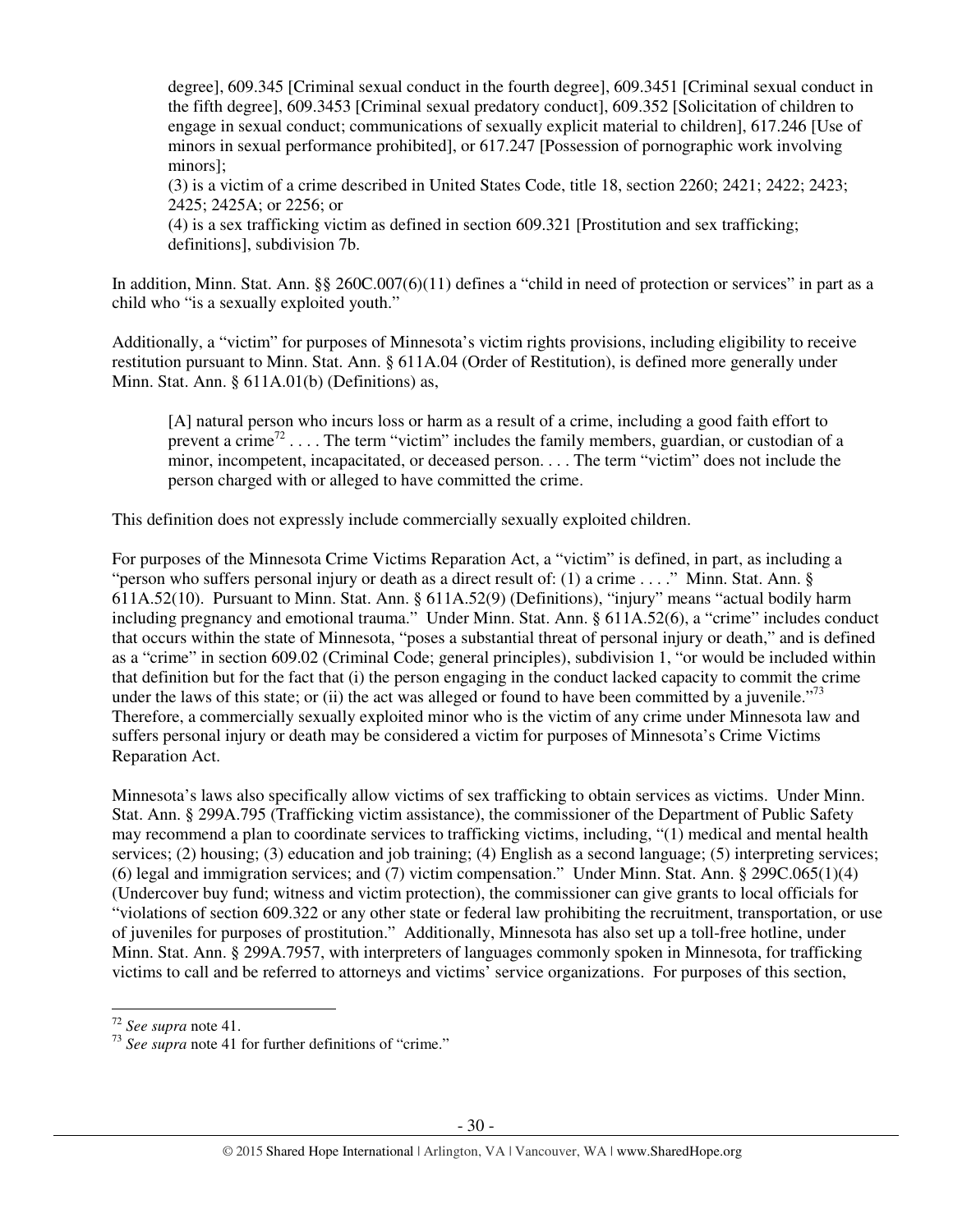"trafficking victims" are defined in Minn. Stat. Ann. § 299A.78(1)(i), which refers to the definition of "sex trafficking victim" in Minn. Stat. Ann. § 609.321(7b).

# *5.2 The state sex trafficking statute expressly prohibits a defendant from raising consent of the minor to the commercial sex acts as a defense.*

The consent of a minor to a commercial sex act is not available as a defense to a prosecution under Minn. Stat. Ann. § 609.322 (Solicitation, inducement, and promotion of prostitution; sex trafficking) or § 609.324<sup>74</sup> (Patrons; prostitutes; housing individuals engaged in prostitution; penalties) as Minn. Stat. Ann. § 609.325(2) (Defenses) expressly states that "[c]onsent . . . shall be no defense to prosecutions under 609.322 or 609.324." Minn. Stat. Ann. § 609.283(1) (Unlawful conduct with respect to documents in furtherance of labor or sex trafficking) also provides that "the consent or age of the victim is not a defense."

*5.3 Prostitution laws apply only to adults, preventing criminalization of minors under 18 for prostitution offenses.* 

While Minnesota's prostitution laws, Minn. Stat. Ann. § 609.324, Subdivs. 6 (Prostitution in public place; penalty for prostitutes) and 7 (General prostitution crimes; penalties for prostitutes) and Minn. Stat. Ann. § 609.3243 (Loitering with intent to participate in prostitution), do not prohibit the prosecution of minors for prostitution, minors are prohibited from enduring a criminal justice response under Chapter 260B (Delinquency). Minn. Stat. Ann. § 260B.007(6)(c)(Definitions) states,

The term delinquent child does not include a child alleged to have engaged in conduct which would, if committed by an adult, violate any federal, state, or local law relating to being hired, offering to be hired, or agreeing to be hired by another individual to engage in sexual penetration or sexual conduct.

The definition of "juvenile petty offender" in Minn. Stat. Ann.  $\S$  260B.007(16)(d) states,

A child who commits a juvenile petty offense is a "juvenile petty offender." The term juvenile petty offender does not include a child alleged to have violated any law relating to being hired, offering to be hired, or agreeing to be hired by another individual to engage in sexual penetration or sexual conduct which, if committed by an adult, would be a misdemeanor.

Under these provisions, minors who violate Minn. Stat. Ann. § 609.324, Subdivs. 6 (Prostitution in public place; penalty for prostitutes) or 7 (General prostitution crimes; penalties for prostitutes) or § 609.3243 (Loitering with intent to participate in prostitution) will not be treated as delinquent or as petty offenders.

*5.4 State law provides a non-punitive avenue to specialized services through one or more points of entry.* 

# **Child Identified as in Need of Protection or Services (Abused/Neglected)**

Pursuant to Minn. Stat. Ann. § 260C.007(5),<sup>75</sup> a sexually exploited child is likely to be identified as abused or neglected. However, even if a child is identified as abused or neglected under Minn. Stat. Ann. § 260C.007(5), the definition of "custodian" under Minn. Stat. Ann.  $\S 260C.007(10)^{76}$  is not sufficiently broad to involve Child Protective Services in investigations where the child is in the custody or control of a non-family trafficker.

 $\overline{a}$ 

<sup>74</sup> *See supra* note 6.

<sup>&</sup>lt;sup>75</sup> See *infra* section 5.5 for a full analysis of the definition of "abuse" as it relates to identification of sexually exploited children.

<sup>&</sup>lt;sup>76</sup> See *infra* section 5.6 for a full analysis of the definition of "caregiver."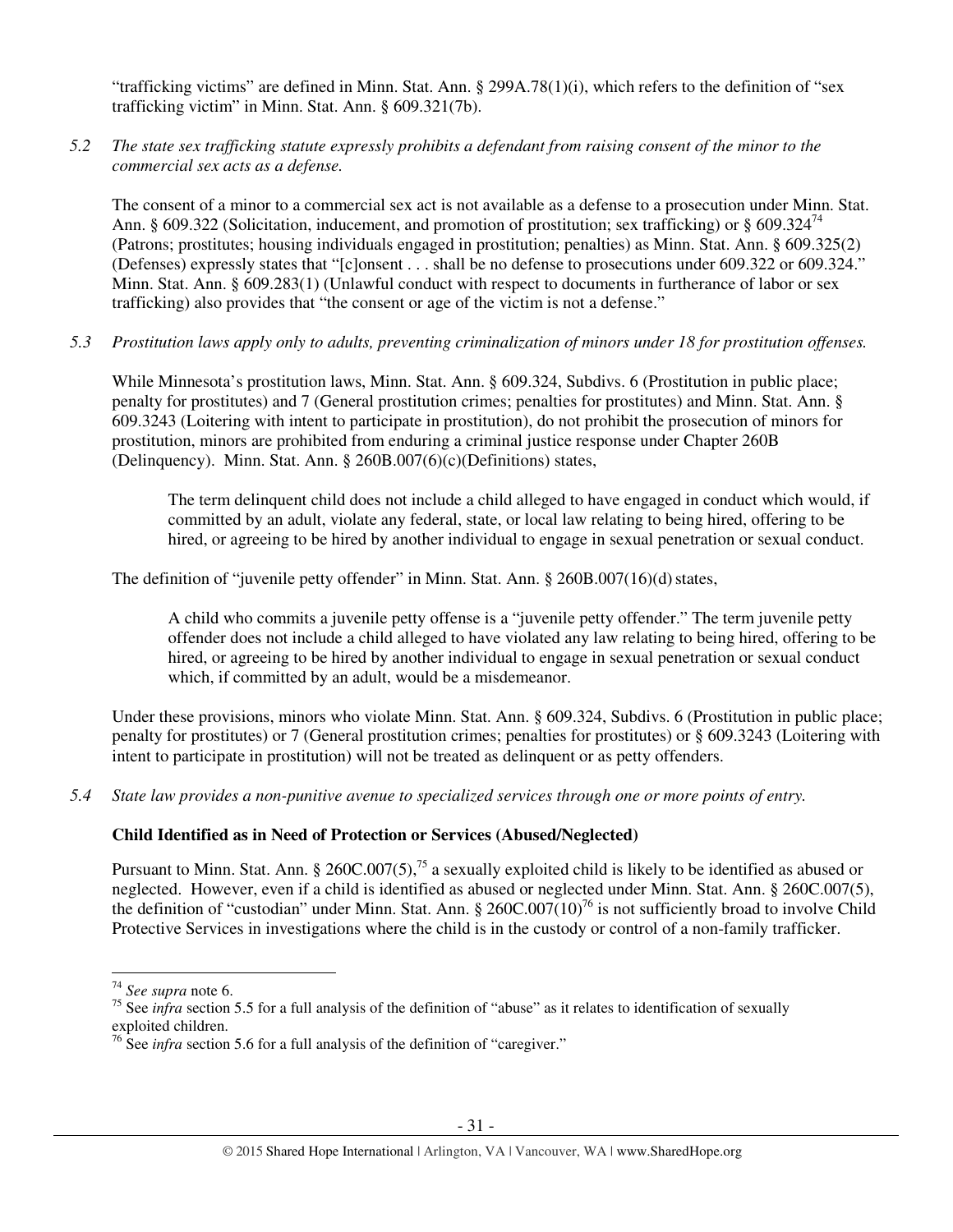The definition of "child in need of protection or services" in Minn. Stat. Ann. § 260C.007(6) includes an abused child, Minn. Stat. Ann. § 260C.007(6)(2)(i), and a "sexually exploited youth," Minn. Stat. Ann. § 260C.007(6)(17). The definition of a "sexually exploited youth" under Minn. Stat. Ann. § 260C.007(31)(4) also includes someone who is "a sex trafficking victim as defined in section 609.321, subdivision 7b."

Under Minn. Stat. Ann. § 626.566(3) (Persons Mandated to Report),

(a) A person who knows or has reason to believe a child is being neglected or physically or sexually abused, as defined in subdivision 2, or has been neglected or physically or sexually abused within the preceding three years, shall immediately report the information to the local welfare agency, agency responsible for assessing or investigating the report, police department, or the county sheriff if the person is:

(1) a professional or professional's delegate who is engaged in the practice of the healing arts, social services, hospital administration, psychological or psychiatric treatment, child care, education, correctional supervision, probation and correctional services, or law enforcement; or (2) employed as a member of the clergy and received the information while engaged in ministerial duties, provided that a member of the clergy is not required by this subdivision to report information that is otherwise privileged under section 595.02, subdivision 1, paragraph (c).

The police department or the county sheriff, upon receiving a report, shall immediately notify the local welfare agency or agency responsible for assessing or investigating the report, orally and in writing. The local welfare agency, or agency responsible for assessing or investigating the report, upon receiving a report, shall immediately notify the local police department or the county sheriff orally and in writing. The county sheriff and the head of every local welfare agency, agency responsible for assessing or investigating reports, and police department shall each designate a person within their agency, department, or office who is responsible for ensuring that the notification duties of this paragraph and paragraph (b) are carried out. Nothing in this subdivision shall be construed to require more than one report from any institution, facility, school, or agency. . . . .

(c) A person mandated to report physical or sexual child abuse or neglect occurring within a licensed facility shall report the information to the agency responsible for licensing the facility under sections 144.50 to 144.58; 241.021; 245A.01 to 245A.16; or chapter 245B; or a nonlicensed personal care provider organization as defined in sections 256B.04, subdivision 16; and 256B.0625, subdivision 19. A health or corrections agency receiving a report may request the local welfare agency to provide assistance pursuant to subdivisions 10, 10a, and 10b. A board or other entity whose licensees perform work within a school facility, upon receiving a complaint of alleged maltreatment, shall provide information about the circumstances of the alleged maltreatment to the commissioner of education. Section 13.03, subdivision 4, applies to data received by the commissioner of education from a licensing entity.

. . . .

(e) For purposes of this section, "immediately" means as soon as possible but in no event longer than 24 hours.

Furthermore, pursuant to Minn. Stat. Ann. § Minn. Stat. Ann. § 626.556(10) (Duties of local welfare agency and local law enforcement agency upon receipt of report).

(a) Upon receipt of a report, the local welfare agency shall determine whether to conduct a family assessment or an investigation as appropriate to prevent or provide a remedy for child maltreatment. The local welfare agency: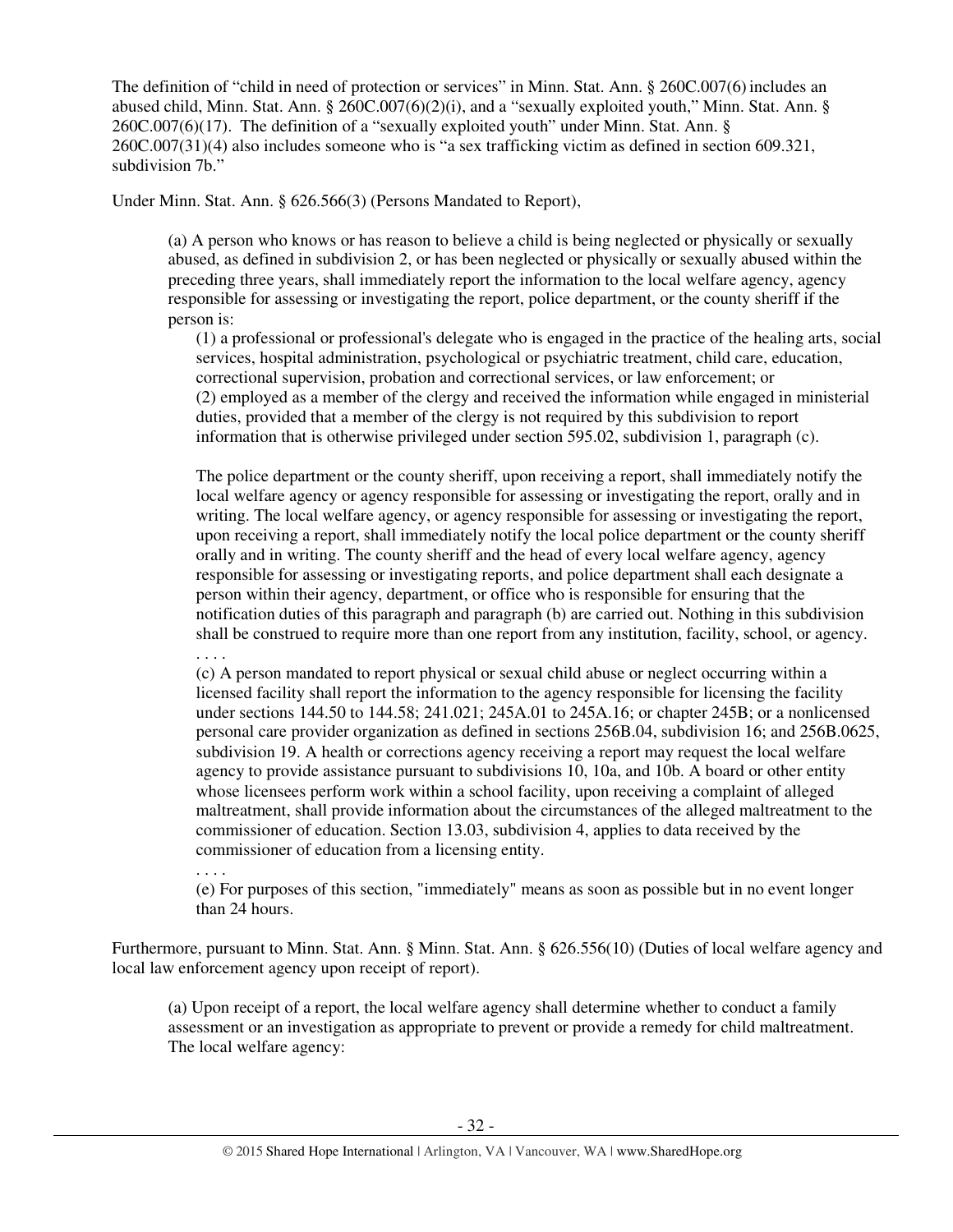(1) shall conduct an investigation on reports involving substantial child endangerment; (2) shall begin an immediate investigation if, at any time when it is using a family assessment response, it determines that there is reason to believe that substantial child endangerment or a serious threat to the child's safety exists;

(3) may conduct a family assessment for reports that do not allege substantial child endangerment. In determining that a family assessment is appropriate, the local welfare agency may consider issues of child safety, parental cooperation, and the need for an immediate response; and (4) may conduct a family assessment on a report that was initially screened and assigned for an investigation. In determining that a complete investigation is not required, the local welfare agency must document the reason for terminating the investigation and notify the local law enforcement agency if the local law enforcement agency is conducting a joint investigation.

- *I. Initial Custody:* 
	- a. Authority for initial custody

Under Minn. Stat. Ann. § 260C.175(1) (Taking child into custody), a child in need of protection or services may be taken into immediate custody by some of the following methods:

(1) with an order issued by the court in accordance with the provisions of section 260C.151, subdivision 6 [Summons; notice] . . .

(2) by a peace officer:

… (ii) when a child is found in surroundings or conditions which endanger the child's health or welfare or which such peace officer reasonably believes will endanger the child's health or welfare.

b. Placement:

After being taken into custody, the child's parent, guardian, or custodian "shall be notified as soon as possible," and "[u]nless there is reason to believe that the child would endanger self or others or not return for a court hearing, or that the child's health or welfare would be immediately endangered, the child shall be released to the custody of a parent, guardian, or other suitable relative." Minn. Stat. Ann. § 260C.176(1).

A child in need of protection or services taken into custody under Minn. Stat. Ann. § 260C.175(1)(1), or (2)(ii) and who is not allegedly delinquent, "shall be detained in the least restrictive setting consistent with the child's health and welfare and in closest proximity to the child's family as possible." Minn. Stat. Ann. § 260C.181(2).

Minnesota has not enacted statutorily mandated ongoing services following placement, a formal multidisciplinary approach to victim services, or specialized long-term placement option available for victims of domestic minor sex trafficking that may be identified as abused, neglected, or dependent. In response to the absence of procedures and services specific to domestic minor sex trafficking victims, Minnesota is developing a multi-agency plan to identify victims and provide community-based services and benefits to which they may be entitled. Pursuant to Minn. Stat. Ann. § 145.4716(1) (Safe harbor for sexually exploited youth)**,** "The commissioner of health shall establish a position for a director of child sex trafficking prevention." As discussed in subdivision (2), the director is responsible for the following duties: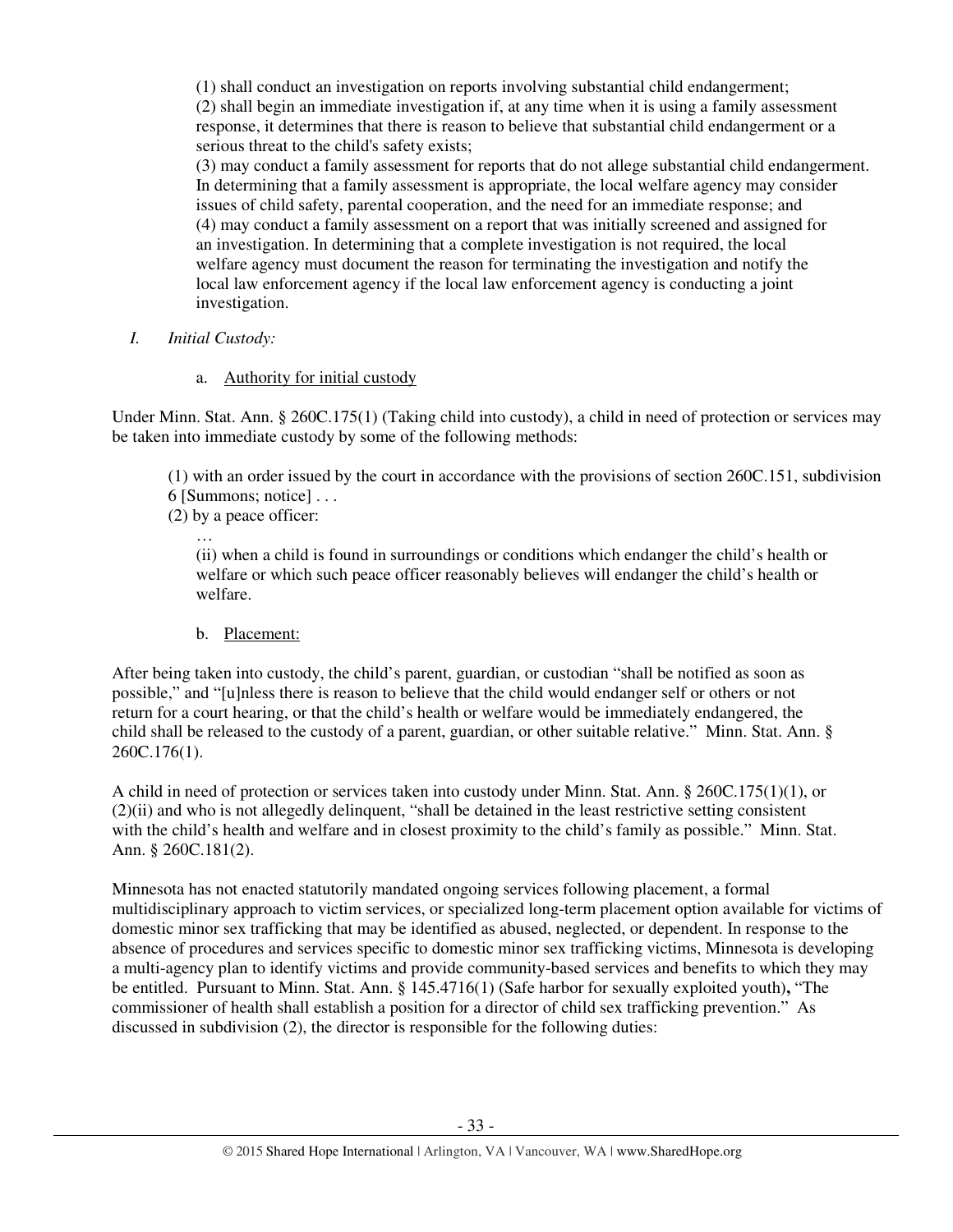(1) developing and providing comprehensive training on sexual exploitation of youth for social service professionals, medical professionals, public health workers, and criminal justice professionals; (2) collecting, organizing, maintaining, and disseminating information on sexual exploitation and services across the state, including maintaining a list of resources on the Department of Health Web site;

(3) monitoring and applying for federal funding for antitrafficking efforts that may benefit victims in the state;

(4) managing grant programs established under sections 145.4716 to 145.4718;

(5) managing the request for proposals for grants for comprehensive services, including traumainformed, culturally specific services;

(6) identifying best practices in serving sexually exploited youth, as defined in section 260C.007, subdivision 31 [Definitions—Sexually Exploited Youth];

(7) providing oversight of and technical support to regional navigators pursuant to section 145.4717 [Regional navigator grants];

(8) conducting a comprehensive evaluation of the statewide program for safe harbor of sexually exploited youth; and

(9) developing a policy, consistent with the requirements of chapter 13, for sharing data related to sexually exploited youth, as defined in section 260C.007, subdivision 31, among regional navigators and community-based advocates.

*II. Process following initial custody:* 

Pursuant to Minn. Stat. Ann. § 260C.176(2)(b),

No child taken into custody and placed in a shelter care facility or relative's home by a peace officer pursuant to section 260C.175, subdivision 1, clause  $(1)$  or  $(2)$ , item  $(ii)$ , may be held in custody longer than 72 hours, excluding Saturdays, Sundays, and holidays, unless a petition has been filed and the judge or referee determines pursuant to section 260C.178 [Emergency removal hearing] that the child shall remain in custody or unless the court has made a finding of domestic abuse perpetrated by a minor after a hearing . . . in which case the court may extend the period of detention for an additional seven days, within which time the social services agency shall conduct an assessment and shall provide recommendations to the court regarding voluntary services or file a child in need of protection or services petition.

*III. Placement process pending adjudication/ investigation:* 

Pursuant to Minn. Stat. Ann. § 260C.151(6),

If the court makes individualized, explicit findings, based on the notarized petition or sworn affidavit, that there are reasonable grounds to believe the child is in surroundings or conditions which endanger the child's health, safety, or welfare that require that responsibility for the child's care and custody be immediately assumed by the responsible social services agency and that continuation of the child in the custody of the parent or guardian is contrary to the child's welfare, the court may order that the officer serving the summons take the child into immediate custody for placement of the child in foster care. In ordering that responsibility for the care, custody, and control of the child be assumed by the responsible social services agency, the court is ordering emergency protective care as that term is defined in the juvenile court rules.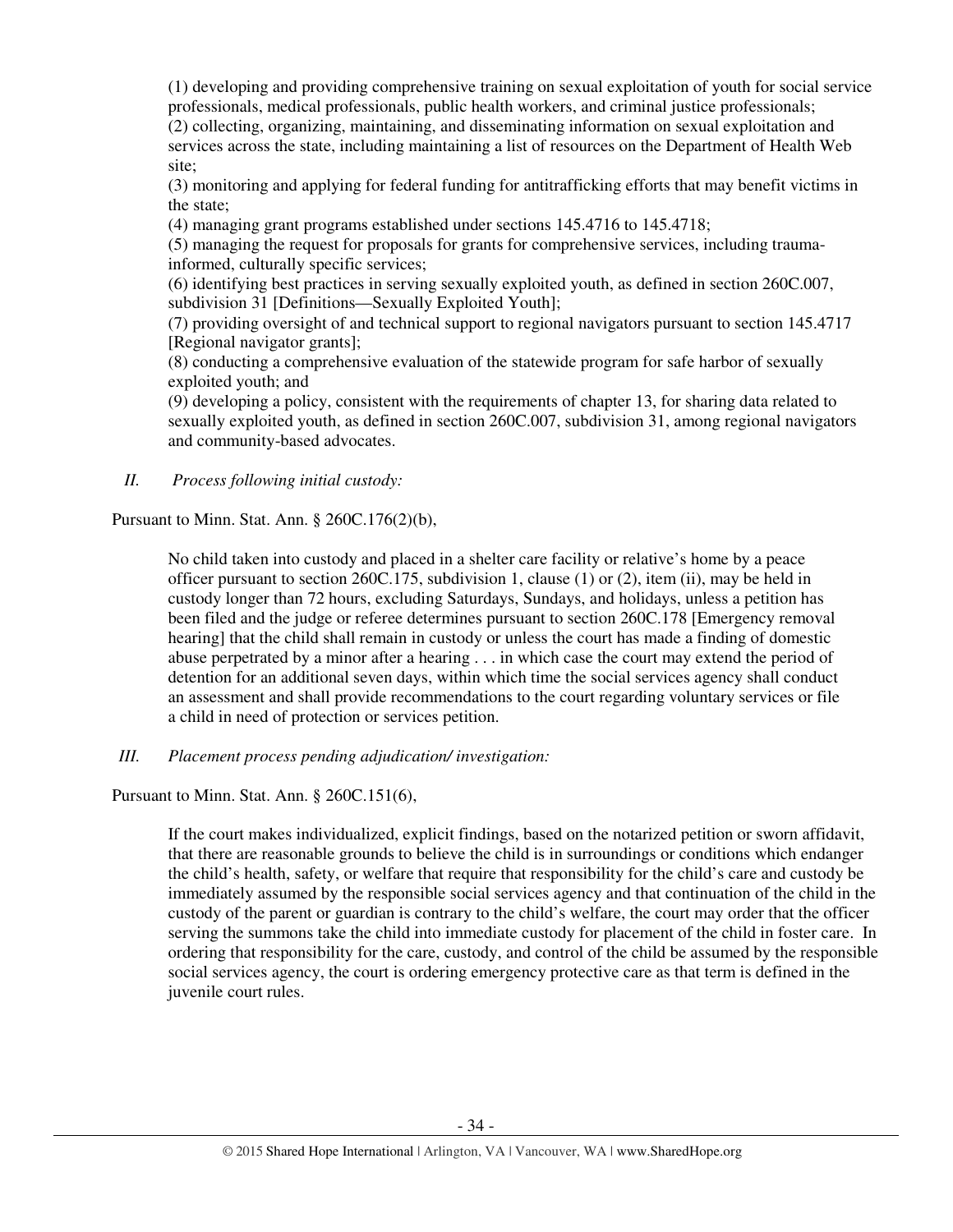## *IV. Outcomes*

In making a dispositional placement for a child who is found to be in need of protection or services, the court has several options including placing the child "under the protective supervision of the responsible social services agency or child-placing agency in the home of a parent of the child under conditions prescribed by the court,"<sup>77</sup> transferring legal custody to a social services or child-placing agency, returning the child to the parent or guardian from whom the child was removed for up to six months for a trial home visit,<sup>78</sup> or allowing the child to live independently if he is at least 16 years old and the court believes the "child has sufficient maturity and judgment." Minn. Stat. Ann. § 260C.201(1)(a).

# **Child Identified as in Need of Protection or Services (Runaway/Truancy)**

- *I. Initial Custody:* 
	- a. Authority for initial custody

Runaways and habitually truant minors may be taken into custody by law enforcement under Minn. Stat. Ann. § 260C.143(1), which provides,

When a peace officer, or attendance officer in the case of a habitual truant, has probable cause to believe that a child is in need of protection or services under section 260C.007, subdivision 6, clause (13) [runaway] or (14) [habitual truant], the officer may issue a notice to the child to appear in juvenile court in the county in which the child is found or in the county of the child's residence. . . . If a child fails to appear in response to the notice, the court may issue a summons notifying the child of the nature of the offense alleged and the time and place set for the hearing. If the peace officer finds it necessary to take the child into custody, sections 260C.175 and 260C.176 shall apply.

Under Minn. Stat. Ann. § 260C.175(1) (Taking child into custody), a child in need of protection or services may be taken into immediate custody by some of the following methods:

(1) with an order issued by the court in accordance with the provisions of section 260C.151, subdivision 6 [Summons; notice] . . .

(2) by a peace officer:

(i) when a child has run away from a parent, guardian, or custodian, or when the peace officer reasonably believes the child has run away from a parent, guardian, or custodian, but only for the purpose of transporting the child home, to the home of a relative, or to another safe place, which may include a shelter care facility.

. . . (4) by a peace officer or probation officer under section 260C.143, subdivision 1 or 4 [Procedure; Habitual Truants, Runaways, Offenders].

*b.* Placement:

 $\overline{a}$ 

<sup>&</sup>lt;sup>77</sup> According to Minn. Stat. Ann. § 260C.201(1)(a)(1), if the child is placed with a child-placing agency, he will reside "in the home of a parent of the child under conditions prescribed by the court directed to the correction of the child's need for protection or services . . . ."

 $78$  During a trial home visit, a social services agency shall continue to have legal custody of the child, the ability to access information pursuant to Minn. Stat. Ann. § 260C.208 (Information for child placement), provide appropriate services to the child and parent, may terminate the trial home visit without a court order, and prepare a report for the court when the trial home visit is terminated. Minn. Stat. Ann.  $\S 260C.201(1)(a)(3)$ .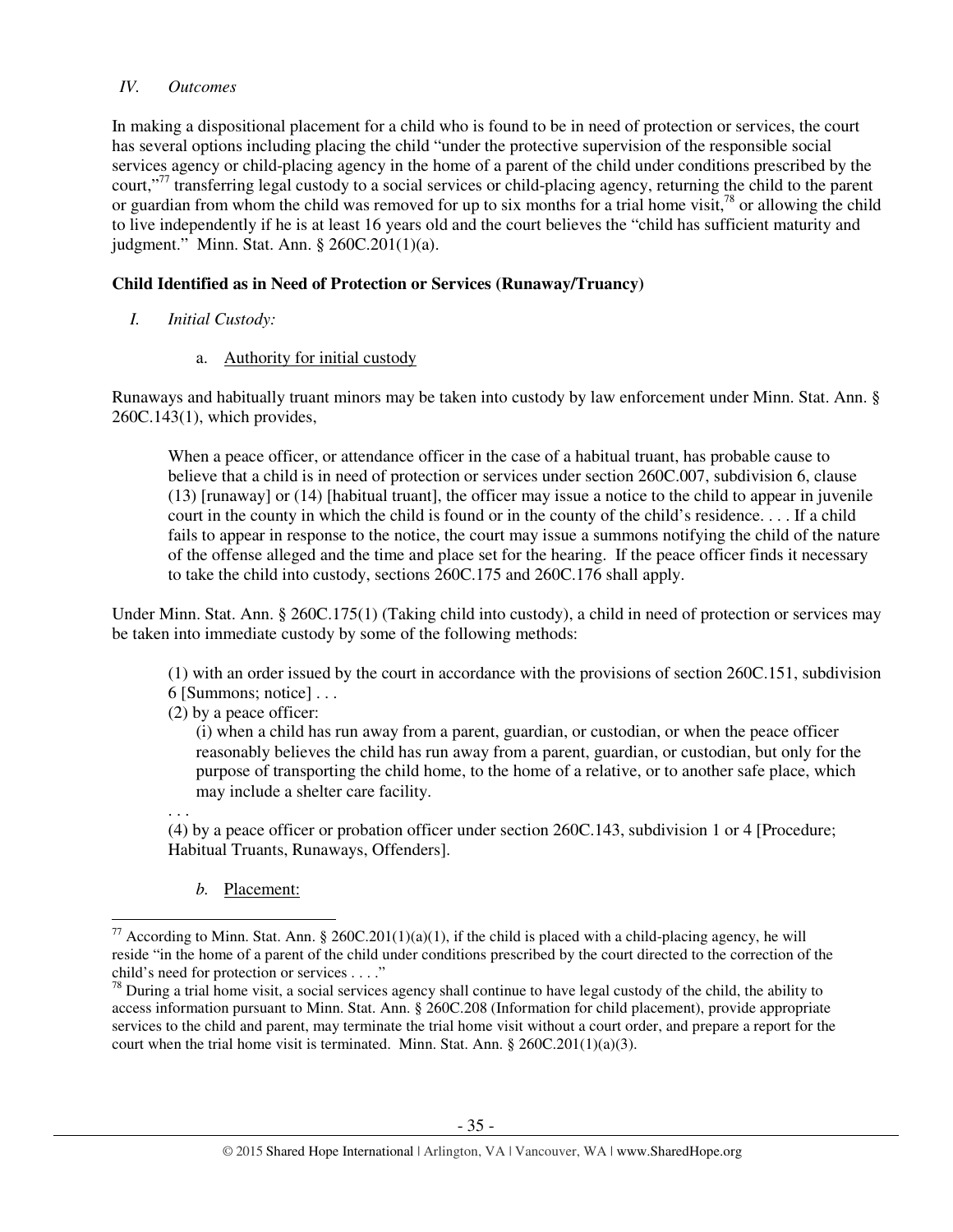After being taken into custody, the child's parent, guardian, or custodian "shall be notified as soon as possible," and "[u]nless there is reason to believe that the child would endanger self or others or not return for a court hearing, or that the child's health or welfare would be immediately endangered, the child shall be released to the custody of a parent, guardian, or other suitable relative."

When a child in need of protection or services is not released under Minn. Stat. Ann. § 260C.176(1) (Release or detention), "[T]he person taking the child into custody shall notify the court as soon as possible of the detention of the child and the reasons for detention." Minn. Stat. Ann. § 260C.176(2). Pursuant to Minn. Stat. Ann. § 260C.181(1), a child taken into custody under Minn. Stat. Ann. § 260C.175 may be detained for no more than 24 hours in "a shelter care facility, secure detention facility, or, if there is no secure detention facility available for use by the county having jurisdiction over the child, in a jail or other facility for the confinement of adults who have been charged with or convicted of a crime in quarters separate from any adult confined in the facility which has been approved for the detention of juveniles by the commissioner of corrections."

However, a child in need of protection or services taken into custody under Minn. Stat. Ann. § 260C.175(1)(1), or (2)(ii) and who is not allegedly delinquent, "shall be detained in the least restrictive setting consistent with the child's health and welfare and in closest proximity to the child's family as possible." Minn. Stat. Ann. § 260C.181(2). Additionally, Minn. Stat. § 260C.181(3) states,

If the child had been taken into custody and detained as one who is alleged to be in need of protection or services under section 260C.007, subdivision 6, clause (13) or (14) by reason of having been adjudicated, in need of protection or services under section 260C.007, subdivision 6, clause (13) or (14), or conditionally released by the juvenile court without adjudication, has violated probation, parole, or other field supervision under which the child had been placed as a result of behavior described in this subdivision, the child may be placed only in a shelter care facility.

*II. Process following initial custody:* 

Pursuant to Minn. Stat. Ann. § 260C.176(2)(b),

No child taken into custody and placed in a shelter care facility or relative's home by a peace officer pursuant to section 260C.175, subdivision 1, clause (1) or (2), item (ii), may be held in custody longer than 72 hours, excluding Saturdays, Sundays, and holidays, unless a petition has been filed and the judge or referee determines pursuant to section 260C.178 [Emergency removal hearing] that the child shall remain in custody or unless the court has made a finding of domestic abuse perpetrated by a minor after a hearing . . . in which case the court may extend the period of detention for an additional seven days, within which time the social services agency shall conduct an assessment and shall provide recommendations to the court regarding voluntary services or file a child in need of protection or services petition.

*III. Placement process pending adjudication:* 

Pursuant to Minn. Stat. Ann. § 260C.151(6),

If the court makes individualized, explicit findings, based on the notarized petition or sworn affidavit, that there are reasonable grounds to believe the child is in surroundings or conditions which endanger the child's health, safety, or welfare that require that responsibility for the child's care and custody be immediately assumed by the responsible social services agency and that continuation of the child in the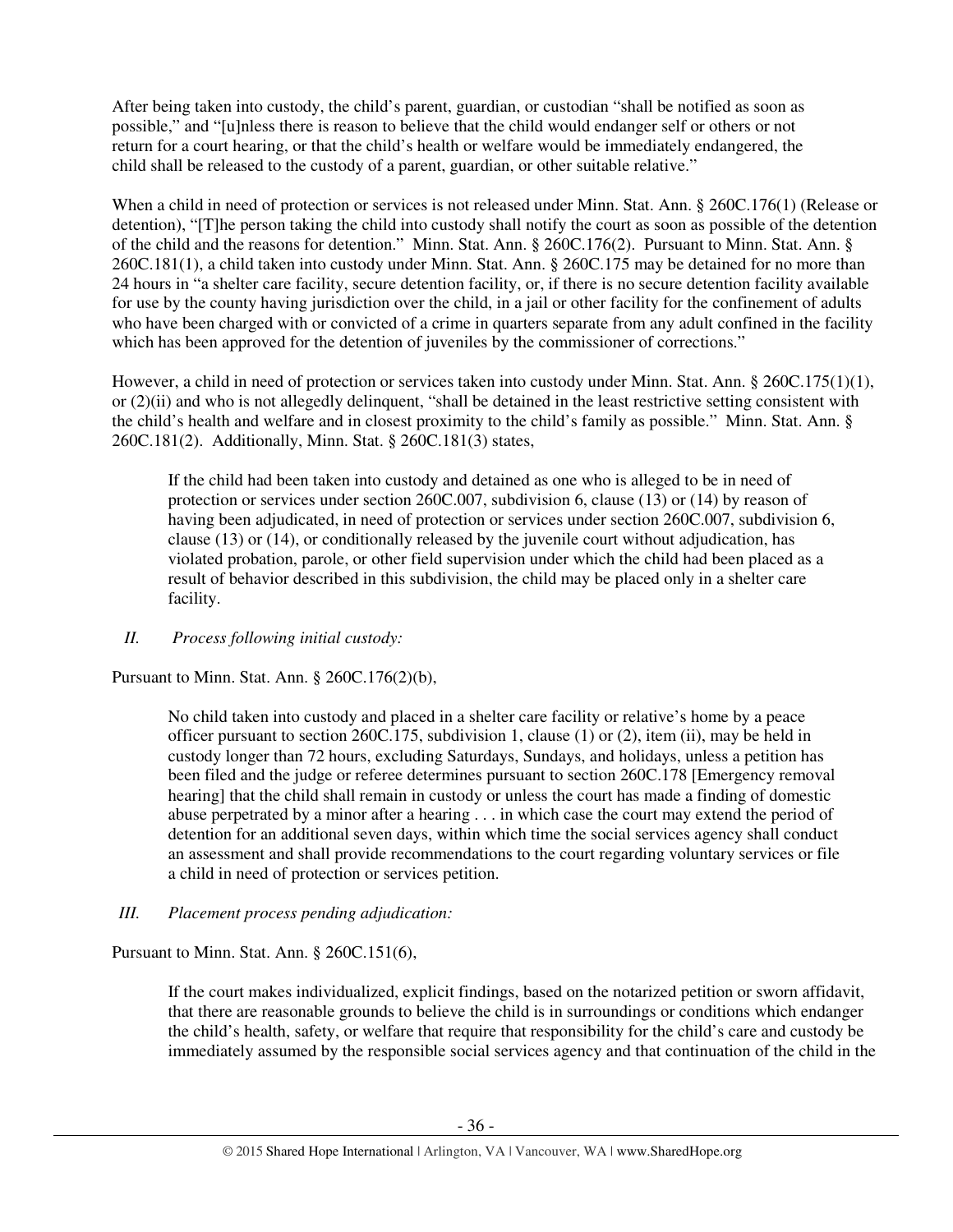custody of the parent or guardian is contrary to the child's welfare, the court may order that the officer serving the summons take the child into immediate custody for placement of the child in foster care. In ordering that responsibility for the care, custody, and control of the child be assumed by the responsible social services agency, the court is ordering emergency protective care as that term is defined in the juvenile court rules.

# *IV. Outcomes (Final permanent placement)*

In making a dispositional placement for a child who is found to be a child in need of services or protection because he or she is a habitual truant or runaway, the court has a number of options, including leaving the child in the child's home under supervision, transferring legal custody to probation officer for placement of the child in a group foster home, and transferring legal custody of the child to a "reputable person of good moral character." Minn. Stat. Ann. § 260C.201(1)(b).

## **Child Identified as Delinquent**

 $\overline{a}$ 

Minnesota recently amended its definition of "delinquent child" in Minn. Stat. Ann. § 260B.007, and states,

The term delinquent child does not include a child alleged to have engaged in conduct which would, if committed by an adult, violate any federal, state, or local law relating to being hired, offering to be hired, or agreeing to be hired by another individual to engage in sexual penetration or sexual conduct.

Furthermore, an amendment to the definition of "juvenile petty offender" in Minn. Stat. Ann.§ 260B.007(16))(d) also became effective August 1, 2014, and reads,

A child who commits a juvenile petty offense is a "juvenile petty offender." The term juvenile petty offender does not include a child alleged to have violated any law relating to being hired, offering to be hired, or agreeing to be hired by another individual to engage in sexual penetration or sexual conduct which, if committed by an adult, would be a misdemeanor.

Under these provisions, minors engaging in commercial sex acts will not be treated as delinquent children.<sup>79</sup>

Before these amendments became effective on August 1, 2014, a minor-victim still could be adjudicated a delinquent child by violating Minn. Stat. Ann. § 609.324, Subdivs. 6 (Prostitution in public place; penalty for prostitutes) or 7 (General prostitution crimes; penalties for prostitutes), which states,

[6] Prostitution in public place; penalty for prostitutes. Whoever, while acting as a prostitute,

intentionally does any of the following while in a public place is guilty of a gross misdemeanor: (1) engages in prostitution with an individual 18 years of age or older; or

(2) is hired, offers to be hired, or agrees to be hired by an individual 18 years of age or older to engage in sexual penetration or sexual contact.

[7] General prostitution crimes; penalties for prostitutes.

(a) Whoever, while acting as a prostitute, intentionally does any of the following is guilty of a misdemeanor:

(1) engages in prostitution with an individual 18 years of age or older; or

<sup>79</sup> *See supra* Section 5.3 for the substantive provisions of Minn. Stat. Ann. § 609.093, which protects minors under 16 from being labeled as delinquent for engaging in commercial sex acts.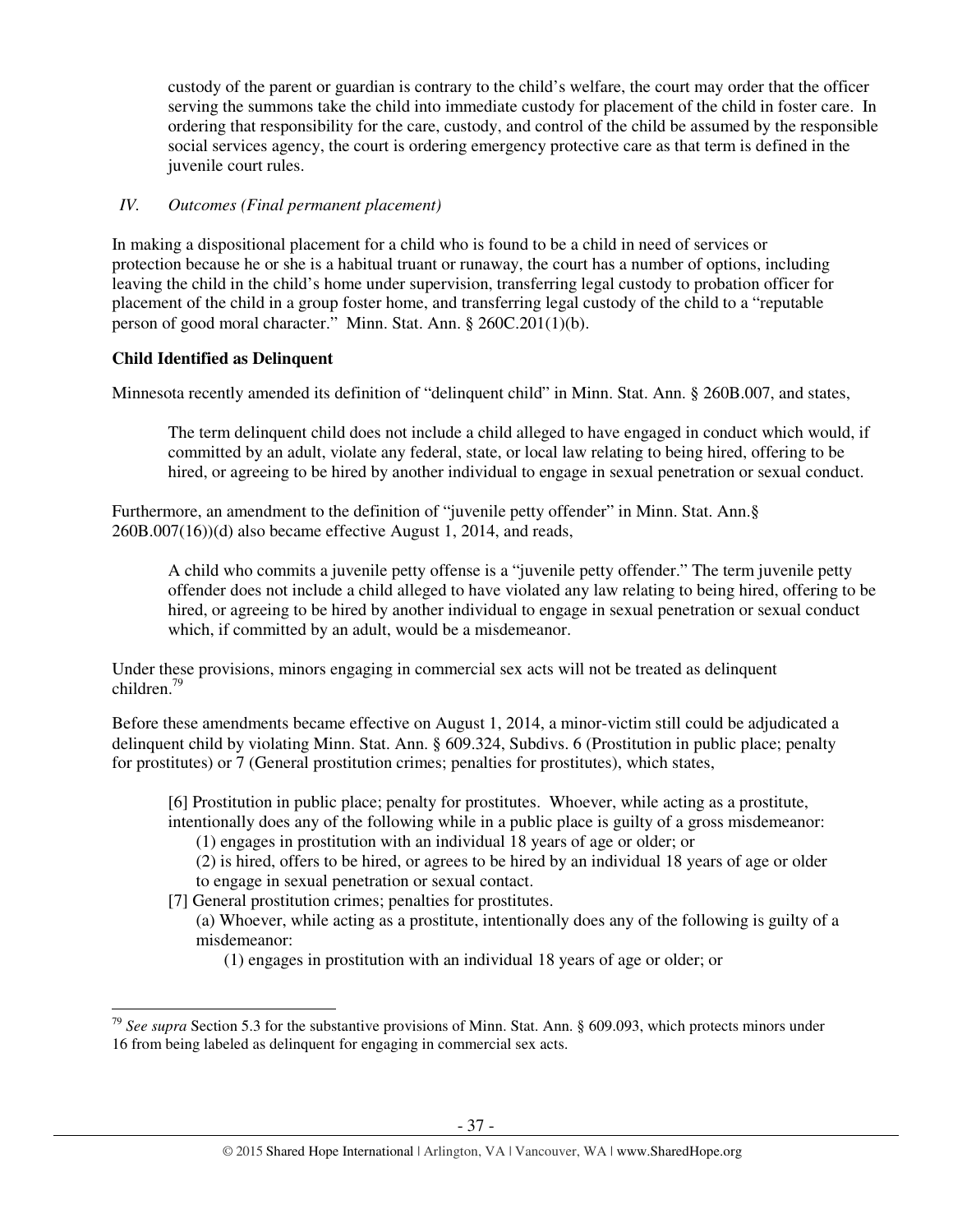(2) is hired, offers to be hired, or agrees to be hired by an individual 18 years of age or older to engage in sexual penetration or sexual contact.

(b) Whoever violates the provisions of this subdivision within two years of a previous prostitution conviction for violating this section or section 609.322 is guilty of a gross misdemeanor.

Under the new bill, "prostitution" means "hiring, offering to hire, or agreeing to hire another individual to engage in sexual penetration or sexual contact, or being hired, offering to be hired, or agreeing to be hired by another individual to engage in sexual penetration or sexual contact." Minn. Stat. Ann § 609.321(9). Lastly, a minor still may also be adjudicated a delinquent child for having violated Minn. Stat. Ann. § 609.3243 (Loitering with intent to participate in prostitution), which provides that "[a] person who loiters in a public place with intent to participate in prostitution is guilty of a misdemeanor."

- *I. Initial Custody:* 
	- a. Authority for initial custody

Minn. Stat. Ann.§ 260B.175(1) states,

No child may be taken into immediate custody except:

- (a) with an order issued by the court…
- (b) in accordance with the laws relating to arrests; or

(c) by a peace officer or probation or parole officer when it is reasonably believed that the child has violated the terms of probation, parole, or other field supervision.

*b.* Placement:

Under Minn. Stat. Ann.§ 260B.176(1), "If a child is taken into custody as provided in section 260B.175, the parent, guardian, or custodian of the child shall be notified as soon as possible. Unless there is reason to believe that the child would endanger self or others, not return for a court hearing, run away from the child's parent, guardian, or custodian or otherwise not remain in the care or control of the person to whose lawful custody the child is released, or that the child's health or welfare would be immediately endangered, the child shall be released to the custody of a parent, guardian, custodian, or other suitable person."

If the child is not released pursuant to Minn. Stat. Ann.§ 260B.176(1), the child may be detained in shelter care or a detention facility pursuant to Minn. Stat. Ann.§ 260B.176(2).

*II. Process following initial custody:* 

Pursuant to Minn. Stat. Ann.§ 260B.176(2)(b),

No child may be detained in a juvenile secure detention facility or shelter care facility longer than 36 hours, excluding Saturdays, Sundays, and holidays, after being taken into custody for a delinquent …unless a petition has been filed and the judge or referee determines pursuant to section 260B.178 that the child shall remain in detention.

A petition alleging delinquency can be filed by "Any reputable person, including but not limited to any agent of the commissioner of human services, having knowledge of a child in this state or of a child who is a resident of this state, who appears to be delinquent…" Minn. Stat. Ann.§ 260B.141(1).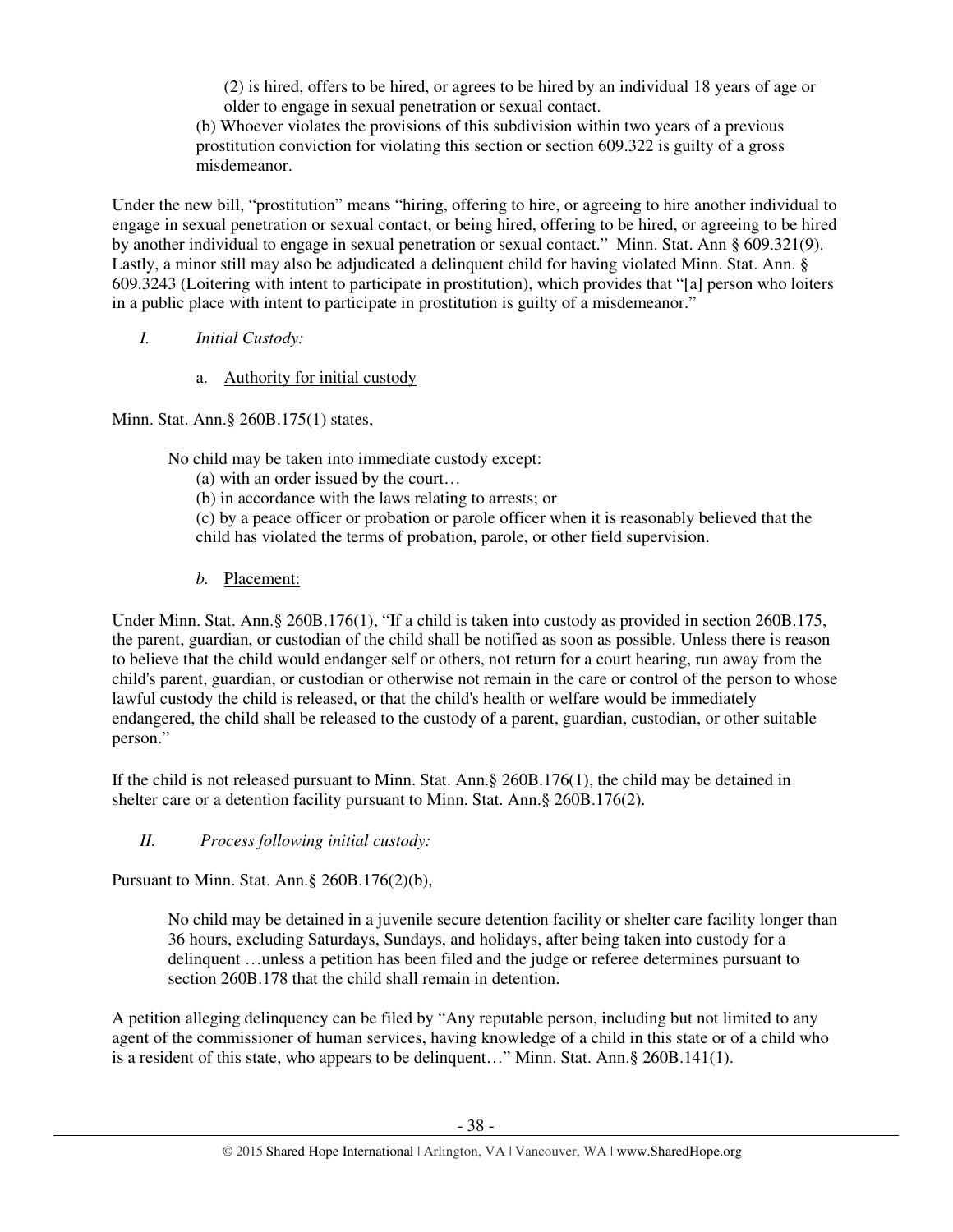## *III. Placement process pending adjudication:*

Pursuant to Minn. Stat. Ann. § 260B.178 (Detention Hearing),

 $(1)(a)$  The court shall hold a detention hearing:

(1) within 36 hours of the time the child was taken into custody, excluding Saturdays, Sundays, and holidays, if the child is being held at a juvenile secure detention facility or shelter care facility; or

(2) within 24 hours of the time the child was taken into custody, excluding Saturdays, Sundays, and holidays, if the child is being held at an adult jail or municipal lockup.

(b) Unless there is reason to believe that the child would endanger self or others, not return for a court hearing, run away from the child's parent, guardian, or custodian or otherwise not remain in the care or control of the person to whose lawful custody the child is released, or that the child's health or welfare would be immediately endangered, the child shall be released to the custody of a parent, guardian, custodian, or other suitable person, subject to reasonable conditions of release...

(2) If the court determines that the child should continue in detention, it may order detention continued for eight days, excluding Saturdays, Sundays and holidays, from and including the date of the order…

# *IV. Adjudication or referral to alternate process:*

Minnesota requires that every county attorney establish a diversion program for juvenile offenders.<sup>80</sup> A 16 or 17 year old child who is alleged to have engaged in prostitution will either be referred to a diversion program, or will be alleged to be a child in need of protection or services in a petition filed by the prosecutor. $81$ 

## *V. Outcomes (Final permanent placement)*

Under Minn. Stat. Ann.§ 2260B.198(1),

l

If the court finds that the child is delinquent, it shall enter an order making any of the following dispositions of the case which are deemed necessary to the rehabilitation of the child:

(1) counsel the child or the parents, guardian, or custodian;

(2) place the child under the supervision of a probation officer or other suitable person in the child's own home…or with the consent of the commissioner of corrections, in a group foster care facility which is under the management and supervision of said commissioner; (3) if the court determines that the child is a danger to self or others, subject to the supervision of the court, transfer legal custody of the child to one of the following:

(i) a child-placing agency; or

(ii) the local social services agency; or

(iii) a reputable individual of good moral character…

(iv) a county home school…; or

(v) a county probation officer for placement in a group foster home…

<sup>80</sup> See Minn. Stat. Ann. § 388.24 (Pretrial Diversion Program for Juveniles).

<sup>81</sup> See Minn. Stat. Ann. § 609.093 (Juvenile Prostitutes: Diversion or Child Protection Proceedings).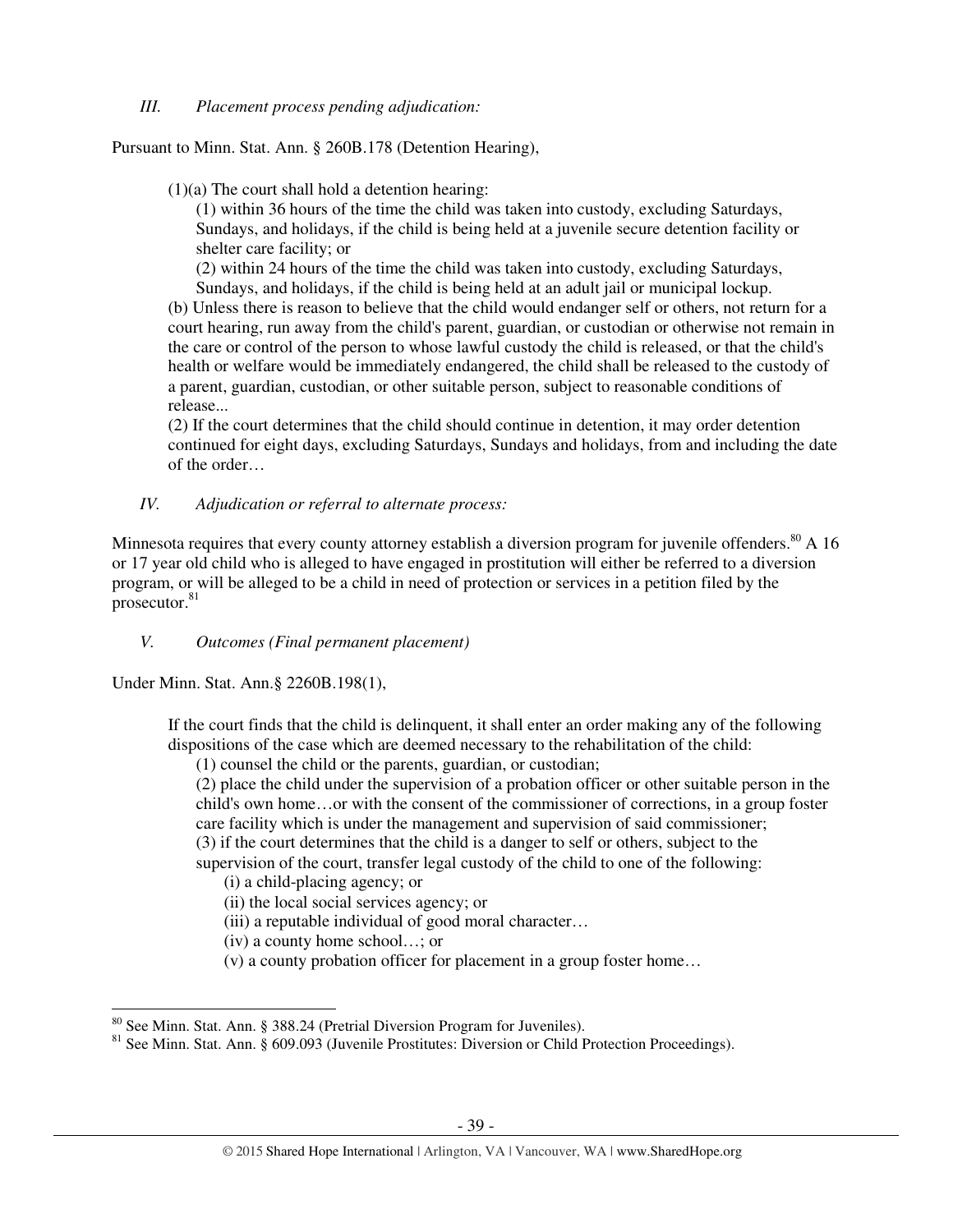(4) transfer legal custody by commitment to the commissioner of corrections;

…

 $\overline{a}$ 

5.4.1 Recommendation: Enact a law that mandates juvenile sex trafficking victims' access to specialized services.

# *5.5 Commercial sexual exploitation or sex trafficking is identified as a type of abuse and neglect within child protection statutes.*

Conduct that amounts to a violation of Minn. Stat. Ann. § 609.322 (Solicitation, inducement, and promotion of prostitution; sex trafficking) or a violation of Minnesota's CSEC laws or sexual offense laws is expressly included within the definition of child abuse used in the child protection provisions of Minnesota's Juvenile Court Act. Specifically, under Minn. Stat. Ann. § 260C.007(5) (Definitions), "child abuse" means the following:

[A]n act that involves a minor victim that constitutes a violation of section . . . 609.322 [Solicitation, inducement, and promotion of prostitution; sex trafficking ], 609.324 [Patrons; prostitutes; housing individuals engaged in prostitution; penalties], 609.342 [Criminal sexual conduct in the first degree], 609.343 [Criminal sexual conduct in the second degree], 609.344 [Criminal sexual conduct in the third degree], 609.345 [Criminal sexual conduct in the fourth degree] . . . 617.246 [Use of minors in sexual performance prohibited], or that is physical or sexual abuse as defined in section 626.556, subdivision  $2^{82}$  [Reporting of maltreatment of minors], or an act committed in another state that involves a minor victim and would constitute a violation of one of these sections if committed in this state.

*5.6 The definition of "caregiver" or another related term in the child welfare statutes is not a barrier to a sex trafficked child accessing the protection of child welfare.* 

The applicable definition of "custodian" under the child protection provisions may not cover every situation in which a trafficker is in custody of a domestic minor sex trafficking victim. Pursuant to Minn. Stat. Ann. § 260C.007(10) (Definitions), a "custodian" means

any person who is under a legal obligation to provide care and support for a minor or who is in fact providing care and support for a minor. This subdivision does not impose upon persons who are not otherwise legally responsible for providing a child with necessary food, clothing, shelter, education, or medical care a duty to provide that care. . . .

By only including individuals who have some "legal obligation to provide care and support" for the child or who are "in fact providing care and support" for a child, the definition of custodian may fail to include all situations where a trafficker is in control of or resides with a child.

<sup>&</sup>lt;sup>82</sup> Minn Stat. Ann. § 626.556(2)(c)(7) (Definitions) defines "[s]ubstantial child endangerment" to include when "a person responsible for a child's care, by act or omission, commits or attempts to commit an act against a child under their care that constitutes . . . solicitation, inducement, and promotion of prostitution under section 609.322 [Solicitation, inducement, and promotion of prostitution; sex trafficking]." Min. Stat. § 626.556(2)(d) states that "[s]exual abuse also includes any act which involves a minor which constitutes a violation of prostitution offenses under sections 609.321 [Prostitution and sex trafficking; definitions] to 609.324 [Patrons; prostitutes; housing individuals engaged in prostitution; penalties] or 617.246 [Use of minors in sexual performance prohibited]."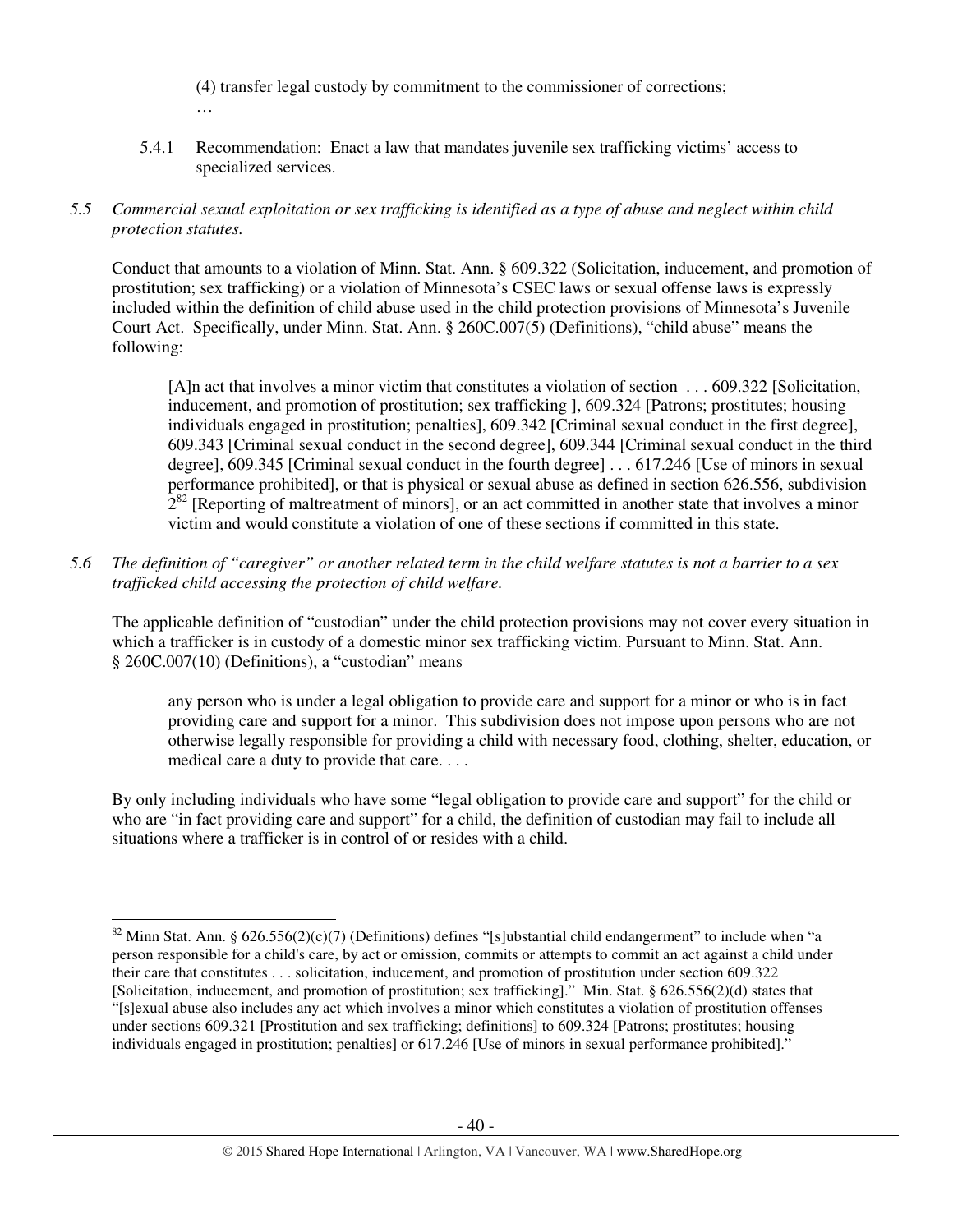However, the definition of "child in need of protection and services" does not appear to limit child welfare to responding to parent or caregiver abuse when the victim is a sexually exploited youth. Pursuant to Minn. Stat. 260C.007(6), "Child in need of protection or services" means a child who is in need of protection or services because the child: . . .(11) is a sexually exploited youth . . . and Minn. Stat. 260C.007(31) defines "[s]exually exploited youth as

. . . . an individual who:

(1) is alleged to have engaged in conduct which would, if committed by an adult, violate any federal, state, or local law relating to being hired, offering to be hired, or agreeing to be hired by another individual to engage in sexual penetration or sexual conduct;

(2) is a victim of a crime described in section 609.342 [Criminal sexual conduct in the first degree], 609.343 [Criminal sexual conduct in the second degree], 609.344 [Criminal sexual conduct in the third degree], 609.345 [Criminal sexual conduct in the fourth degree], 609.3451 [Criminal sexual conduct in the fifth degree], 609.3453 [Criminal sexual predatory conduct], 609.352 [Solicitation of children to engage in sexual conduct; communications of sexually explicit material to children], 617.246 [Use of minors in sexual performance prohibited], or 617.247 [Possession of pornographic work involving minors];

(3) is a victim of a crime described in United States Code, title 18, section 2260 [Production of sexually explicit depictions of a minor for importation into the United States]; 2421 [Transportation for illegal sexual activity and related crimes; transportation generally]; 2422 [Transportation for illegal sexual activity and related crimes; coercion and enticement]; 2423 [Transportation for illegal sexual activity and related crimes; transportation of minors]; 2425 [Transportation for illegal sexual activity and related crimes; use of interstate facilities to transmit information about a minor]; 2425A; or 2256 [Sexual exploitation and other abuse of children; definitions for chapter]; or] (4) is a sex trafficking victim as defined in section 609.321, subdivision 7b [Prostitution and sex trafficking; definitions; sex trafficking victim].

*5.7 Crime victims' compensation is specifically available to a child victim of sex trafficking or commercial sexual exploitation of children (CSEC) without regard to ineligibility factors.* 

Minnesota's Crime Victims Reparation Act does not make reparation awards available to children who are victims of commercial sexual exploitation without regard to ineligibility requirements. Generally, a "victim<sup>83</sup> who has incurred economic loss," will be "entitled to reparations upon a showing by a preponderance of the evidence that the requirements for reparations have been met." Minn. Stat. Ann. § 611A.53(1). As provided in Minn. Stat. Ann. § 611A.52(8) within the Crime Victims Reparation Act,

- (a) "Economic loss" means actual economic detriment incurred as a direct result of injury or death.
- (b) In the case of injury the term is limited to:

(1) reasonable expenses incurred for necessary medical, chiropractic, hospital, rehabilitative, and dental products, services, or accommodations, including ambulance services, drugs, appliances, and prosthetic devices;

. . .

(3) reasonable expenses incurred for psychological or psychiatric products, services, or accommodations, not to exceed an amount to be set by the board, where the nature of the injury or the circumstances of the crime are such that the treatment is necessary to the rehabilitation of the victim;

(4) loss of income that the victim would have earned had the victim not been injured;

 $\overline{a}$ 

<sup>83</sup> *See supra* Section 5.1.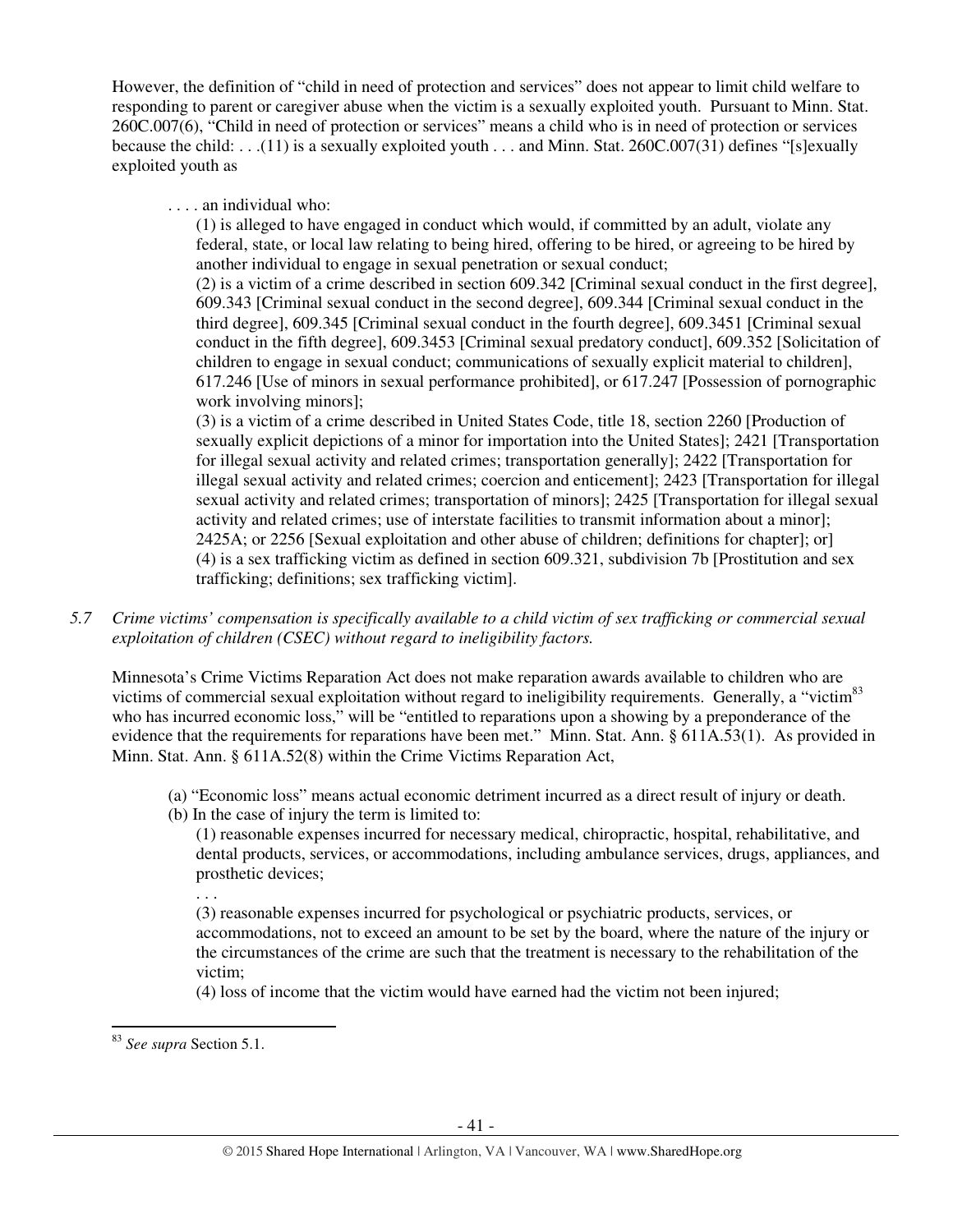(5) reasonable expenses incurred for substitute child care or household services to replace those the victim or claimant would have performed had the victim or the claimant's child not been injured; . . .

(6) reasonable expenses actually incurred to return a child who was a victim of a crime under section 609.25 or 609.26 to the child's parents or lawful custodian. These expenses are limited to transportation costs, meals, and lodging from the time the child was located until the child was returned home; and

(7) the claimant's moving expenses, storage fees, and phone and utility installation fees, up to a maximum of \$1,000 per claim, if the move is necessary due to a reasonable fear of danger related to the crime for which the claim was filed.

Although a commercially sexually exploited child who suffers economic loss will generally be eligible to receive reparations under Minnesota's Crime Victims Reparation Act, several additional requirements for reparations could present difficulties for victims of domestic minor sex trafficking. Specifically, reparations will not be awarded unless the crime was "reported to the police within 30 days of its occurrence or, if it could not reasonably have been reported within that period, within 30 days of the time when a report could reasonably have been made." Minn. Stat. Ann. § 611A.53(2)(1). Notably, however, "A victim of criminal sexual conduct in the first, second, third, or fourth degree who does not report the crime within 30 days of its occurrence is deemed to have been unable to have reported it within that period." Minn. Stat. Ann. § 611A.53(2)(1). To be eligible to receive reparations, a victim must also "cooperate fully with the police and other law enforcement officials," must not have been an accomplice of the offender, and must not have been "in the act of committing a crime at the time the injury occurred." Minn. Stat. Ann.  $\S 611A.53(2)(2)$ , (3), (4). Additionally, pursuant to Minn. Stat. Ann. § 611A.53(2)(5), (6), the claim must be for more than \$50, and the victim must file a claim for reparation within 3 years of the date of the harm suffered,

except that (i) if the claimant was unable to file a claim within that period, then the claim can be made within three years of the time when a claim could have been filed; and (ii) if the victim's injury or death was not reasonably discoverable within three years of the injury or death, then the claim can be made within three years of the time when the injury or death is reasonably discoverable. The following circumstances do not render a claimant unable to file a claim for the purposes of this clause: (A) lack of knowledge of the existence of the Minnesota Crime Victims Reparations Act, (B) the failure of a law enforcement agency to provide information or assistance to a potential claimant under section 611A.66, (C) the incompetency of the claimant if the claimant's affairs were being managed during that period by a guardian, guardian ad litem, conservator, authorized agent, or parent, or (D) the fact that the claimant is not of the age of majority.

If the victim's claim is based on child abuse, $84$  the claim does not have to be for more than \$50, does not have to be reported to the police within 30 days, and the 3-year period to file a claim will toll until the time the crime actually is reported to the police. Minn. Stat. Ann. § 611A.53(2).

The amount of reparations a victim receives also may be reduced to the extent: (i) "that economic loss is recouped from a collateral source or collateral sources;" and (ii) "the board deems reasonable because of the contributory misconduct of the claimant or of a victim through whom the claimant claims." Minn. Stat. § 611A.54(1), (2). Additionally, in no case will the victim receive more than \$50,000. Minn. Stat. Ann. § 611A.54(3).

 $\overline{a}$ 

<sup>&</sup>lt;sup>84</sup> See supra Section 5.5 for the definition of "child abuse." The term "child abuse" is not defined in Minn. Stat. Ann. § 611A.52.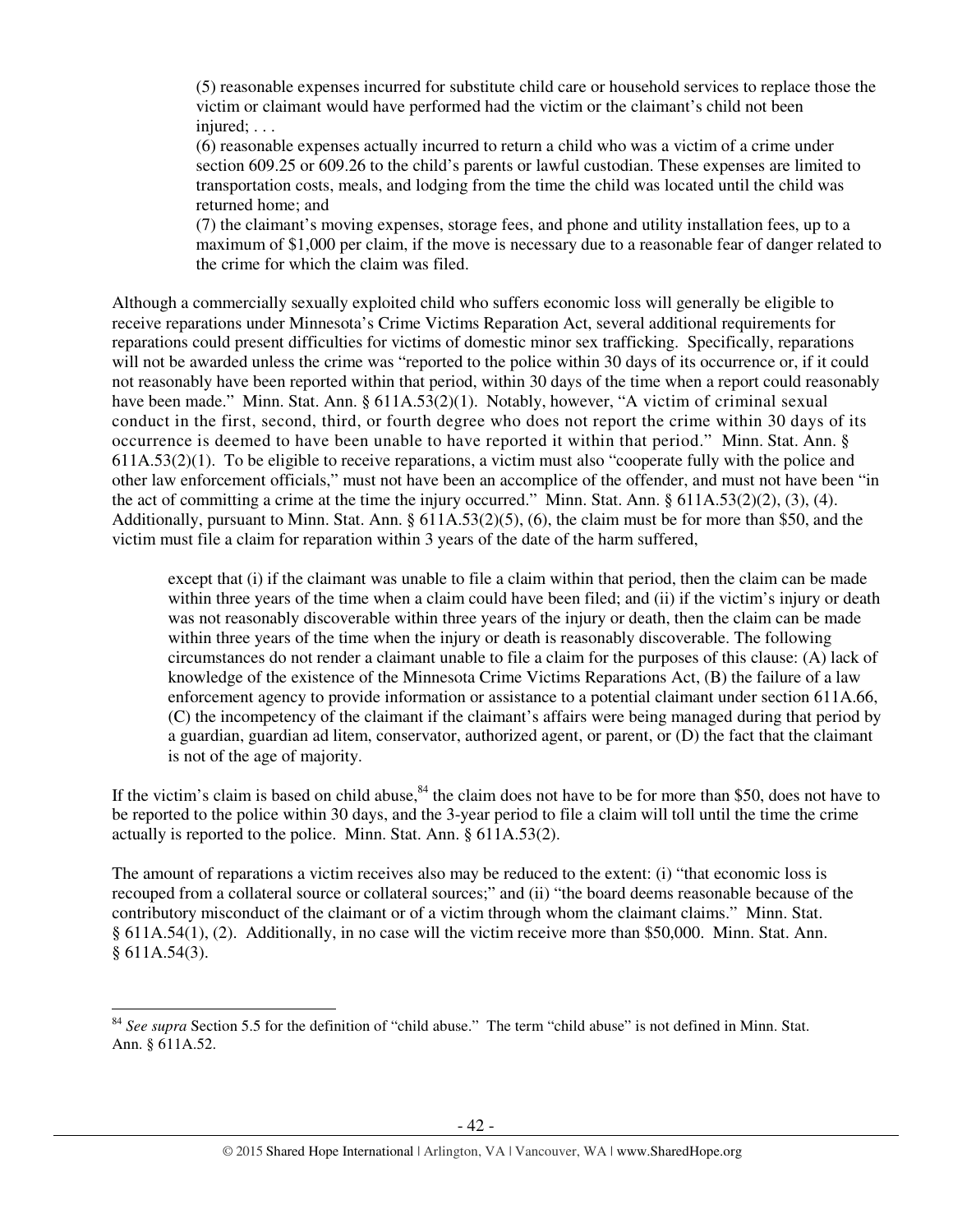Despite the reporting and filing extension granted to victims of child abuse and certain sexual offenses, nothing expressly exempts victims of Minn. Stat. Ann. § 609.322(1)(a) (Solicitation, inducement, and promotion of prostitution; sex trafficking), § 609.324, Sudiv. 1 (Engaging in, hiring, or agreeing to hire minor to engage in prostitution; penalties), § 617.246(2) (Use of minors in sexual performance prohibited), or § 609.283(1) (Unlawful conduct with respect to documents in furtherance of labor or sex trafficking) from the same requirements as other victims.

5.7.1 Recommendation: Amend Minn. Stat. Ann. § 611A.53(2) to specifically exempt victims of Minn. Stat. Ann. § 609.322(1)(a) (Solicitation, inducement, and promotion of prostitution; sex trafficking), § 609.324, Sudiv. 1 (Engaging in, hiring, or agreeing to hire minor to engage in prostitution; penalties),  $\S 617.246(2)$  (Use of minors in sexual performance prohibited), and  $\S$ 609.283(1) (Unlawful conduct with respect to documents in furtherance of labor or sex trafficking) from the listed limitations on reparations awards.

## *5.8 Victim-friendly procedures and protections are provided in the trial process for minors under 18.*

Minnesota does not afford criminal friendly justice procedures and protections specifically to victims of domestic minor sex trafficking. However, regardless of the victim's age, Minnesota law provides special protections for victims of sexual offenses pursuant to Minn. Stat. Ann. § 609.347 (Evidence in criminal sexual conduct cases). Minn. Stat. Ann. § 609.347(1) provides, "In a prosecution under sections 609.342 [Criminal sexual conduct in the first degree] to 609.3451 [Criminal sexual conduct in the fifth degree]; 609.3453 [Criminal sexual predatory conduct] . . . the testimony of a victim need not be corroborated." Similarly, there is no need to demonstrate that the "victim resisted the accused." Minn. Stat. Ann. § 609.347(2). Additionally, pursuant to Minn. Stat. Ann. § 609.347(3), in prosecutions for those offenses,

[E]vidence of the victim's previous sexual conduct shall not be admitted nor shall any reference to such conduct be made in the presence of the jury, except by court order under the procedure provided in subdivision 4. The evidence can be admitted only if the probative value of the evidence is not substantially outweighed by its inflammatory or prejudicial nature and only in the circumstances set out in paragraphs (a) and (b). For the evidence to be admissible under paragraph (a), subsection (i), the judge must find by a preponderance of the evidence that the facts set out in the accused's offer of proof are true. For the evidence to be admissible under paragraph (a), subsection (ii) or paragraph (b), the judge must find that the evidence is sufficient to support a finding that the facts set out in the accused's offer of proof are true, as provided under Rule 901 of the Rules of Evidence.

- (a) When consent of the victim is a defense in the case, the following evidence is admissible: (i) evidence of the victim's previous sexual conduct tending to establish a common scheme or plan of similar sexual conduct under circumstances similar to the case at issue. In order to find a common scheme or plan, the judge must find that the victim made prior allegations of sexual assault which were fabricated; and
	- (ii) evidence of the victim's previous sexual conduct with the accused.

(b) When the prosecution's case includes evidence of semen, pregnancy, or disease at the time of the incident or, in the case of pregnancy, between the time of the incident and trial, evidence of specific instances of the victim's previous sexual conduct is admissible solely to show the source of the semen, pregnancy, or disease.

Special protections are afforded to minor victims of sexual abuse throughout the process of investigating and prosecuting a criminal offense related to the sexual abuse of the child. For example, Minn. Stat. Ann. §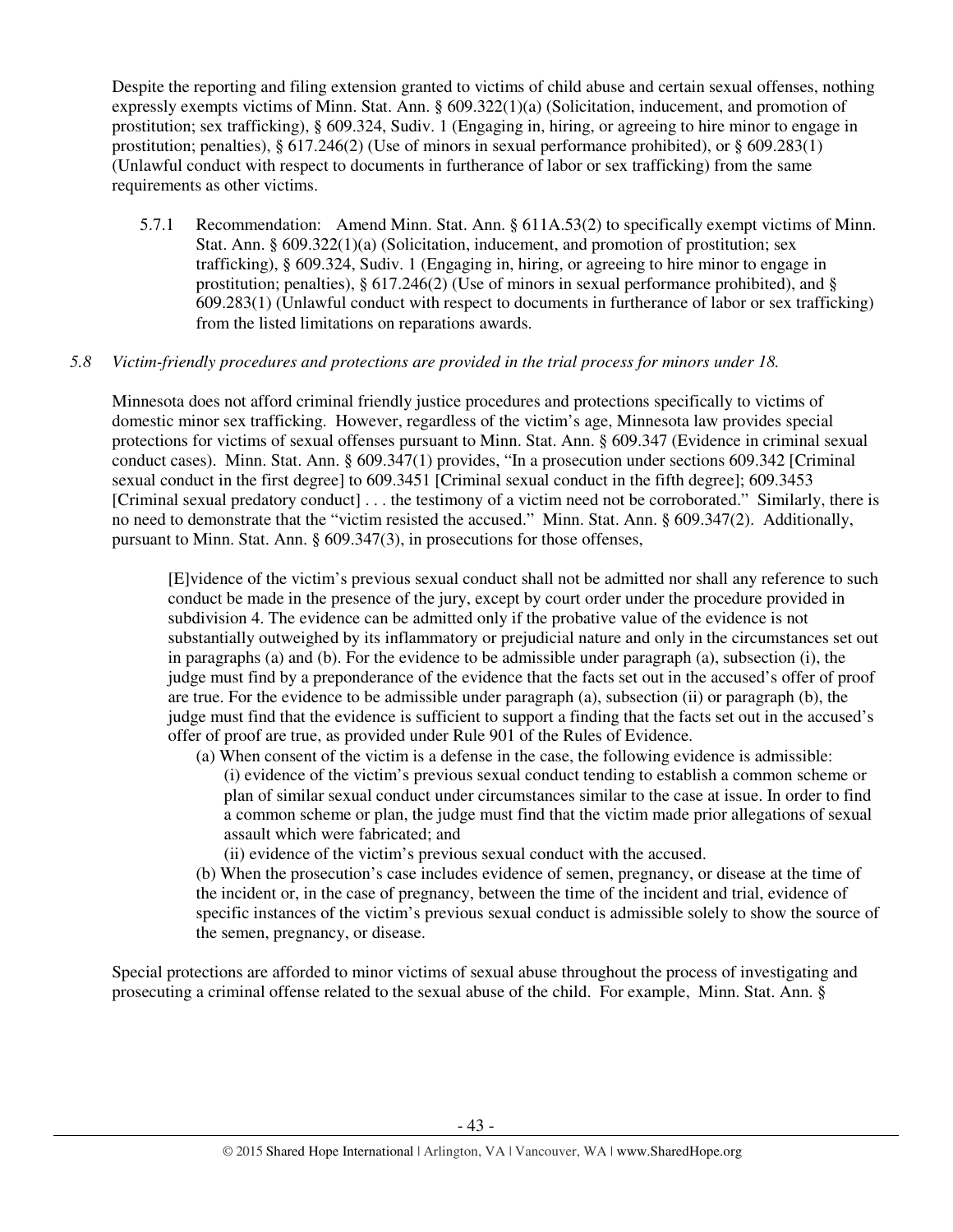609.3471<sup>85</sup> (Records pertaining to victim identity confidential) provides that "no data contained in records or reports relating to petitions, complaints, or indictments issued pursuant to section 609.322, 609.342 [Criminal sexual conduct in the first degree], 609.343 [Criminal sexual conduct in the second degree], 609.344 [Criminal sexual conduct in the third degree], 609.345 [Criminal sexual conduct in the fourth degree], or 609.3453, which specifically identifies a victim who is a minor shall be accessible to the public, except by order of the court." Pursuant to Minn. Stat. Ann. § 626.561 (Interviews with child abuse victims), a record must be made of every interview of an alleged child abuse victim<sup>86</sup> and that every county attorney's office must develop written guidelines for tape recording such interviews. Minn. Stat. Ann. § 626.561(3), (4). Minn. State. Ann. §  $13.82(17)(b)^{87}$  also states that "a law enforcement agency or a law enforcement dispatching agency working under direction of a law enforcement agency shall withhold public access to data on individuals to protect the identity of individuals . . . when access to the data would reveal the identity of a victim or alleged victim of criminal sexual conduct or sex trafficking under section 609.322 [Solicitation, inducement, and promotion of prostitution; sex trafficking], 609.341 [Definitions] to 609.3451 [Criminal sexual conduct in the fifth degree], or 617.246 [Use of minor in sexual performance prohibited]], subdivision 2."

Additional protections apply during a trial. Specifically, certain minors are allowed to give out-of-court statements in lieu of testifying in court. Minn. Stat. Ann. § 595.02(3) (Testimony of witnesses) states,

An out-of-court statement made by a child under the age of ten years . . . alleging, explaining, denying, or describing any act of sexual contact or penetration performed with or on the child or any act of physical abuse of the child or the person who is mentally impaired by another, not otherwise admissible by statute or rule of evidence, is admissible as substantive evidence if:

(a) the court or person authorized to receive evidence finds, in a hearing conducted outside of the presence of the jury, that the time, content, and circumstances of the statement and the reliability of the person to whom the statement is made provide sufficient indicia of reliability; and

(b) the child . . . either:

 $\overline{a}$ 

(i) testifies at the proceedings; or

(ii) is unavailable as a witness and there is corroborative evidence of the act; and (c) the proponent of the statement notifies the adverse party of the proponent's intention to offer the statement and the particulars of the statement sufficiently in advance of the proceeding at which the

<sup>87</sup> The text of Minn. Stat. Ann. § 13.82(17)(b) included here and elsewhere in this report includes amendments made by the passage of S.F. No. 878 during the  $89<sup>th</sup>$  Legislative Session (2015) (effective August 1, 2015).

<sup>&</sup>lt;sup>85</sup> The text of Minn. Stat. Ann. § 609.3471 included here and elsewhere in this report includes amendments made by the passage of S.F. No. 878 during the 89<sup>th</sup> Legislative Session (2015) (effective August 1, 2015).  $86$  Minn. Stat. Ann. § 626.561(2)(1) defines "child abuse" as "physical or sexual abuse as defined in section 626.556, subdivision 2." Minn. Stat. Ann. § 626.556(2) (n) (Definitions) defines "sexual abuse" as

the subjection of a child by a person responsible for the child's care, by a person who has a significant relationship to the child, as defined in section 609.341, or by a person in a position of authority, as defined in section 609.341, subdivision 10, to any act which constitutes a violation of section 609.342 (criminal sexual conduct in the first degree), 609.343 (criminal sexual conduct in the second degree), 609.344 (criminal sexual conduct in the third degree), 609.345 (criminal sexual conduct in the fourth degree), or 609.3451 (criminal sexual conduct in the fifth degree). Sexual abuse also includes any act which involves a minor which constitutes a violation of prostitution offenses under sections 609.321 to 609.324 or 617.246. Sexual abuse includes threatened sexual abuse which includes the status of a parent or household member who has committed a violation which requires registration as an offender under section 243.166, subdivision 1b, paragraph (a) or (b), or required registration under section 243.166, subdivision 1b, paragraph (a) or (b).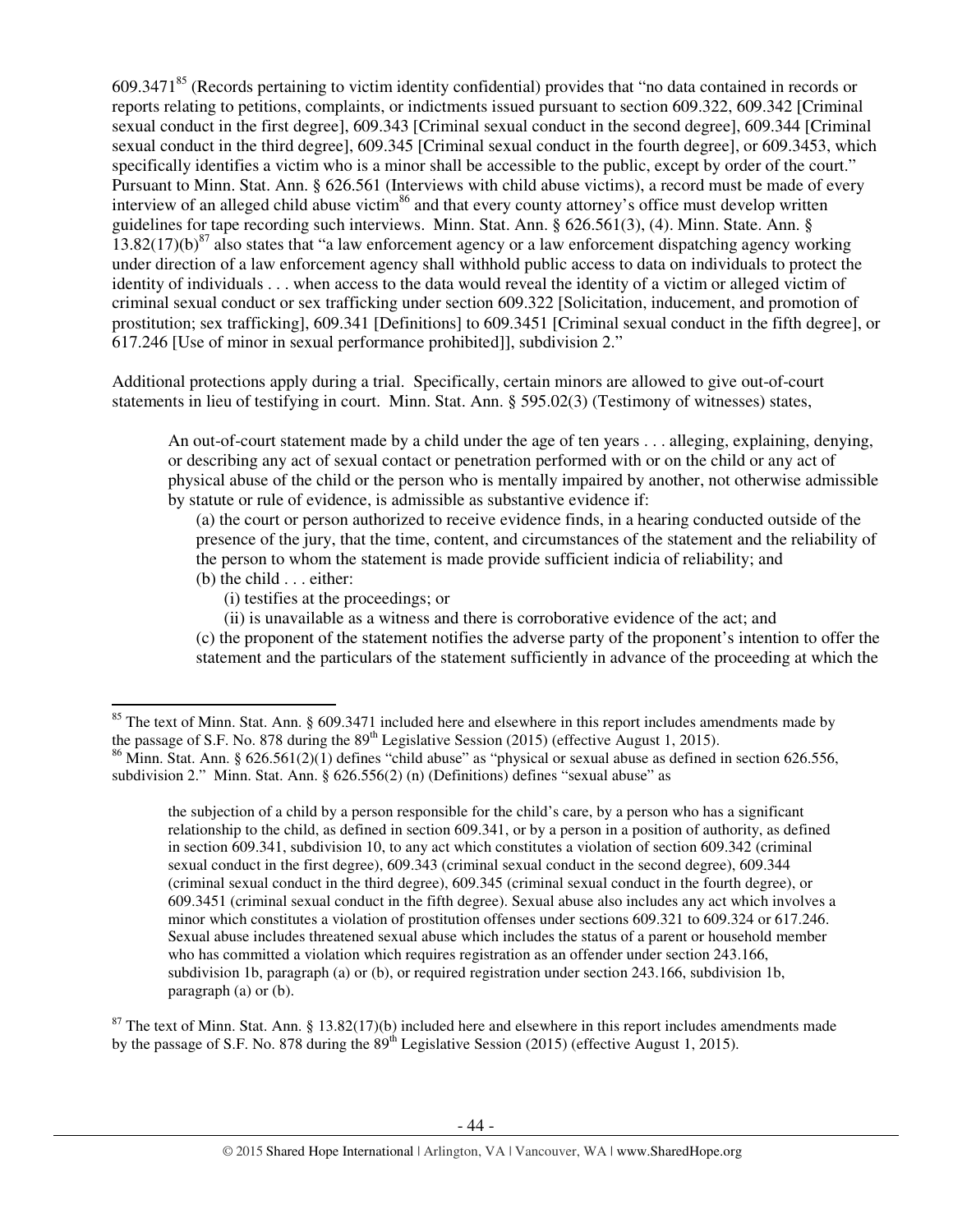proponent intends to offer the statement into evidence to provide the adverse party with a fair opportunity to prepare to meet the statement.

For purposes of this subdivision, an out-of-court statement includes video, audio, or other recorded statements. An unavailable witness includes an incompetent witness.

Minn. Stat. Ann. § 595.02(4) further provides that when a child under 12 years of age is "alleging, denying, or describing . . . an act of sexual contact or penetration performed with or on the child or any other person by another," the child may provide testimony via closed-circuit television or a videotaped recording. Pursuant to Minn. Stat. Ann. § 595.02(4)(b), (c), when a child under 12 years old provides testimony via closed-circuit television or videotaped recording,

[O]nly the judge, the attorneys for the defendant and for the state, any person whose presence would contribute to the welfare and well-being of the child, persons necessary to operate the recording or closed-circuit equipment and, in a child protection proceeding under chapter 260 [Juveniles] or a dissolution or custody proceeding under chapter 518 [Marriage Dissolution], the attorneys for those parties with a right to participate may be present with the child during the child's testimony. (c) The court shall permit the defendant in a criminal or delinquency matter to observe and hear the testimony of the child in person. If the court, upon its own motion or the motion of any party, finds in a hearing conducted outside the presence of the jury, that the presence of the defendant during testimony taken pursuant to this subdivision would psychologically traumatize the witness so as to render the witness unavailable to testify, the court may order that the testimony be taken in a manner that:

(1) the defendant can see and hear the testimony of the child in person and communicate with counsel, but the child cannot see or hear the defendant; or

(2) the defendant can see and hear the testimony of the child by video or television monitor from a separate room and communicate with counsel, but the child cannot see or hear the defendant.

When a prosecuting attorney discloses a videotaped interview of a child victim of physical or sexual abuse to a defendant or the defendant's attorney, only two copies of any portion of the tape may be made by the defendant, the defendant's attorney, or by any agent or representative of the defendant, the tapes may only be used to prepare for defense, may only be publicly shown in judicial proceedings against the defendant, may only be viewed by the defendant and those working on the defense, and must be returned to the prosecuting attorney after a final disposition of the case. Minn. Stat. Ann. § 634.35(a). Furthermore, "[N]o person may be granted access to the tapes, any transcription of the tapes, or the substance of any portion of the tapes unless the person has first signed a written agreement that the person is aware of this statute and acknowledges that the person is subject to the court's contempt powers for any violation of it." Minn. Stat. Ann. § 634.35(a)(6).

In addition to limits on public access to recorded child testimony, restrictions are also placed on the discovery of "a videotape of a child victim or alleged victim alleging, explaining, denying, or describing an act of physical or sexual abuse." In releasing discoverable material "the presiding officer shall consider the provisions of section 611A.90, subdivision 2, paragraph (b)," which states that "[t]he court order may govern the purposes for which the videotape may be used, reproduction, release to other persons, retention and return of copies, and other requirements reasonably necessary for protection of the privacy and best interests of the child." Minn. Stat. Ann. §§ 13.03(6), 611A.90(2)(b).

Additionally, the judge may exclude spectators from the courtroom at "the trial of a complaint or indictment for a violation of sections 609.341 [Definitions] to 609.3451 [Criminal sexual conduct in the fifth degree]; 609.3453 [Criminal sexual predatory conduct]; [or] 617.246, subdivision 2 [Use of minor in sexual performance prohibited] . . . when a minor under 18 years of age is the person upon, with, or against whom the crime is alleged to have been committed," and may also authorize the presence of any supportive person in the courtroom for prosecuting witnesses who are minors in cases involving child abuse as defined in Minn. Stat.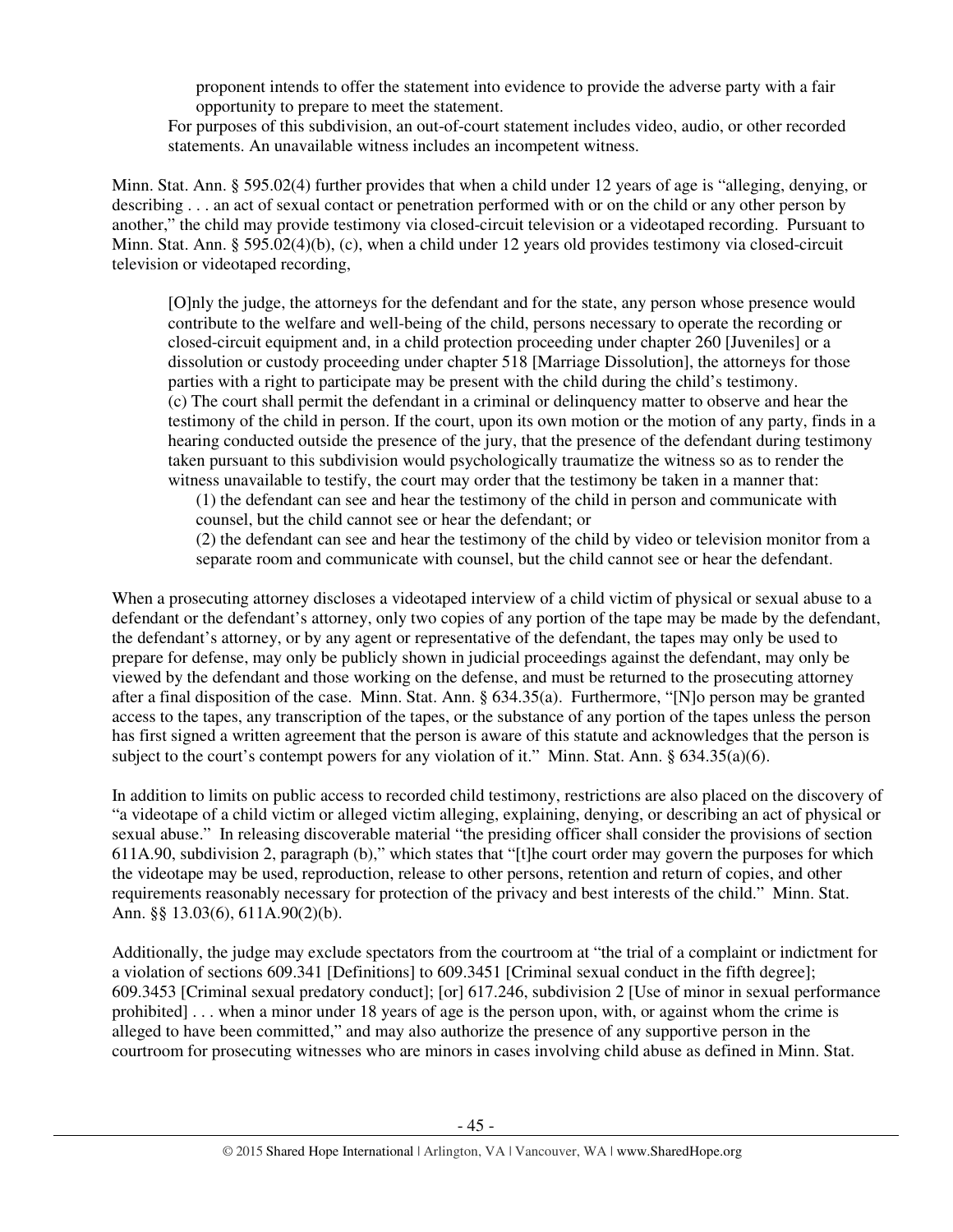Ann. § 630.36 (Issues, how disposed of), which expressly includes conduct amounting to violations of, among other laws, Minn. Stat. Ann. § 609.321 (Prostitution and sex trafficking; definitions), § 609.322 (Solicitation, inducement, and promotion of prostitution; sex trafficking), and § 609.324 (Patrons; prostitutes; housing individuals engaged in prostitution; penalties). Minn. Stat. Ann. §§ 631.045, 631.046(1).

*5.9 Expungement or sealing of juvenile delinquency records resulting from arrests or adjudications for prostitution-related offenses committed as a result of, or in the course of, the commercial sexual exploitation of a minor is available within a reasonable time after turning 18.* 

Under Minnesota law, unless a minor is classified as an extended jurisdiction juvenile or prosecuted as an adult for the commission of a felony, a minor is not considered to be a "criminal" and, thus, cannot be "arrested." Minn. Stat. Ann. § 260B.245(1)(a). Instead, a minor is taken custody and comes within the jurisdiction of the juvenile court as a juvenile offender, a juvenile delinquent, or as a child in need of protection or services. Minnesota law requires the court to "keep and maintain records pertaining to delinquent adjudications until the person reaches the age of 28." Minn. Stat. Ann. § 260B.171(1)(a).<sup>88</sup> However, pursuant to Minn. Stat. Ann. § 260B.198(6) (Dispositions; delinquent child), the "court may expunge the adjudication of delinquency at any time that it deems advisable," except when legal custody of the juvenile is transferred "by commitment to the commissioner of corrections." Minn. Stat. Ann. § 260B.198(1)(4), (6).

- 5.9.1 Recommendation: Amend Minn. Stat. Ann. § 260B.198(6) (Dispositions; delinquent child) to provide that any criminal records resulting from arrests for offenses perpetrated as a result of, or in the course of, the commercial sexual exploitation of a minor may be expunged upon application by the minor at age 18.
- *5.10 Victim restitution and civil remedies for victims of domestic minor sex trafficking or commercial sexual exploitation of children (CSEC) are authorized by law.*

Minors victimized through prostitution, pornography, and sexual performance may pursue several civil claims under Minnesota law. Specifically, Minn. Stat. Ann. § 611A.81(1)(b) (Cause of action for coercion for use in prostitution) provides,

(b) An individual has a cause of action against a person who did the following while the individual was a minor:

- (1) solicited or induced the individual to practice prostitution;
- (2) promoted the prostitution of the individual;
- (3) collected or received the individual's earnings derived from prostitution; or
- (4) hired, offered to hire, or agreed to hire the individual to engage in prostitution.

Pursuant to Minn. Stat. Ann. § 611A.81(2),

 $\overline{a}$ 

A person against whom a cause of action may be maintained under subdivision 1 is liable for the following damages that resulted from the plaintiff's being used in prostitution or to which the plaintiff's use in prostitution proximately contributed:

<sup>&</sup>lt;sup>88</sup> Minn. Stat. Ann. § 260B.171(1)(b) further states, "The court shall retain records of the court finding that a juvenile committed an act that would be a felony- [sic] or gross misdemeanor level offense until the offender reaches the age of 28. If the offender commits a felony as an adult, or the court convicts a child as an extended jurisdiction juvenile, the court shall retain the juvenile records for as long as the records would have been retained if the offender had been an adult at the time of the juvenile offense. This paragraph does not apply unless the juvenile was provided counsel as required by section 260B.163, subdivision 2."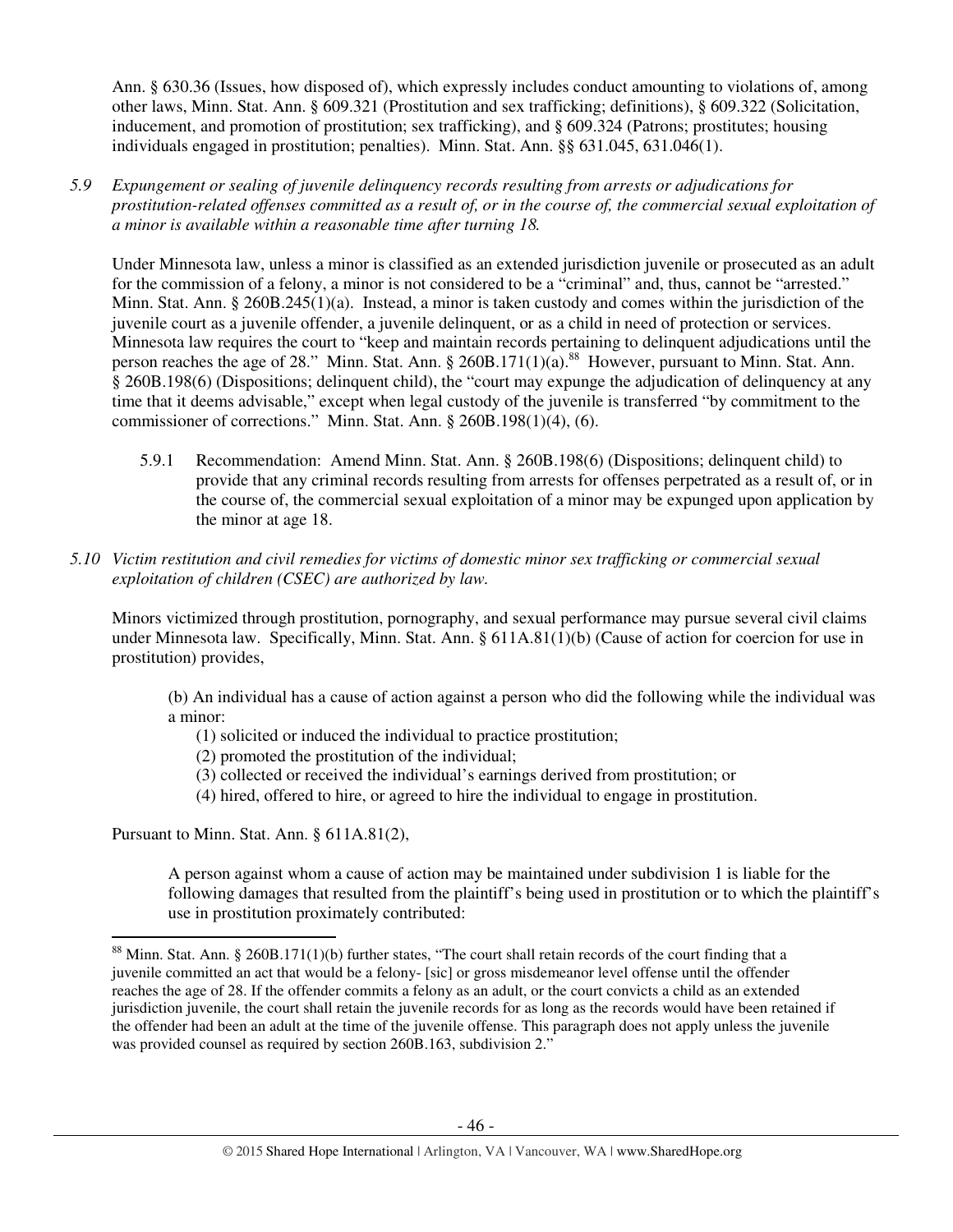(1) economic loss, including damage, destruction, or loss of use of personal property; loss of past or future income or earning capacity; and income, profits, or money owed to the plaintiff from contracts with the person; and

(2) damages for death as may be allowed under section 573.02, personal injury, disease, and mental and emotional harm, including medical, rehabilitation, and burial expenses; and pain and suffering, including physical impairment.

Civil remedies are also available under Minn. Stat. Ann. § 617.245(2) (Civil action; use of minor in sexual performance). Under Minn. Stat. Ann. § 617.245(2), "A cause of action exists for injury caused by the use of a minor [under the age of 16] in a sexual performance. The cause of action exists against a person who promotes, employs, uses, or permits a minor to engage or assist others to engage in posing or modeling alone or with others in a sexual performance, if the person knows or has reason to know that the conduct intended is a sexual performance." Subsection (2) also states, "A person found liable for injuries under this section is liable to the minor for damages."

Civil remedies are also available under Minn. Stat. Ann. § 541.073(3) (Actions for damages due to sexual abuse; special provisions) which "applies to an action for damages commenced against a person who was a cause of the plaintiff's damages either by (1) committing sexual abuse against the plaintiff, or (2) negligence." "Sexual abuse" is defined under Minn. Stat. Ann.  $\S$  541.073(1)(1) to mean "conduct described in sections 609.342 [Criminal sexual conduct in the first degree] to 609.3451 [Criminal sexual conduct in the fifth degree]." Minn. Stat. Ann. § 541.073(2)(b) further clarifies that "[t]he plaintiff need not establish which act in a continuous series of sexual abuse acts by the defendant caused the injury." Under Minn. Stat. Ann. § 611A.04(1),

A victim<sup>89</sup> of a crime has the right to receive restitution as part of the disposition of a criminal charge or juvenile delinquency proceeding against the offender if the offender is convicted or found delinquent. . . . A request for restitution may include, but is not limited to, any out-of-pocket losses resulting from the crime, including medical and therapy costs, replacement of wages and services, expenses incurred to return a child who was a victim of a crime under section 609.26 [Depriving another of custodial or parental rights] to the child's parents or lawful custodian, and funeral expenses. An actual or prospective civil action involving the alleged crime shall not be used by the court as a basis to deny a victim's right to obtain court-ordered restitution under this section. . . .

Finally, Minn. Stat. Ann. § 609.284 (Labor or sex trafficking crimes; defenses; civil liability; corporate liability) creates civil liability for "a person who violates section 609.282 [Labor trafficking] or 609.283 [Unlawful conduct with respect to documents in furtherance of labor or sex trafficking]" and sets out specific penalties for corporations convicted under Minn. Stat. Ann. § 609.283 or § 609.322 (Solicitation, inducement, and promotion of prostitution; sex trafficking).

5.10.1 Recommendation: Amend Minn. Stat. Ann. § 611A.04 (Order of restitution) to require mandatory restitution.

l

<sup>89</sup> *See supra* note 38.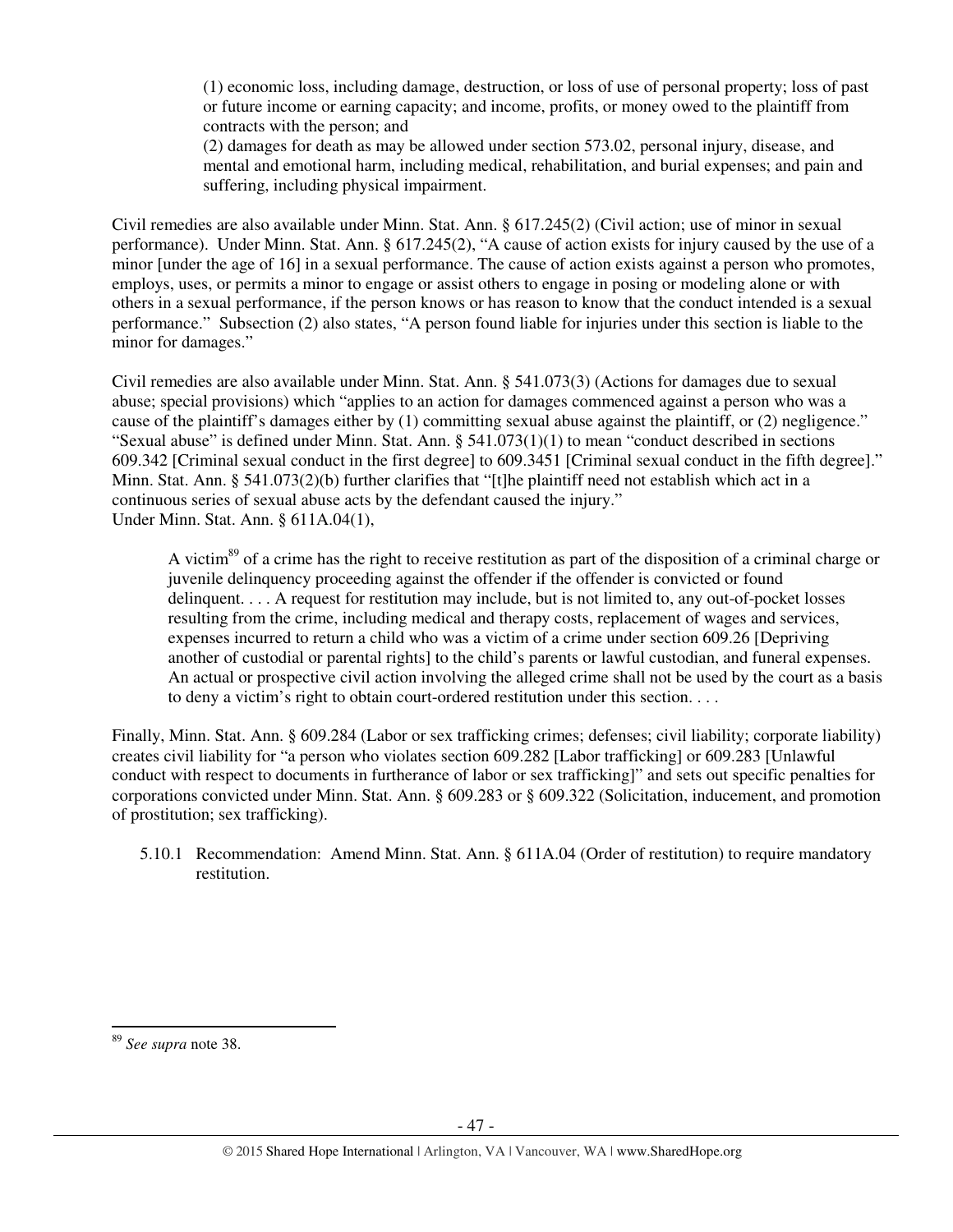*5.11 Statutes of limitations for civil and criminal actions for child sex trafficking or commercial sexual exploitation of children (CSEC) offenses are eliminated or lengthened sufficiently to allow prosecutors and victims a realistic opportunity to pursue criminal action and legal remedies.* 

Limitations periods for criminal offenses vary. Pursuant to Minn. Stat. Ann. §  $628.26^{90}$ (e), "Indictments or complaints for violation of sections 609.322 [Solicitation, inducement, and promotion of prostitution; sex trafficking] and 609.342 [Criminal sexual conduct in the first degree] to 609.345 [Criminal sexual conduct in the fourth degree] if the victim was under the age of 18 years at the time the offense was committed, shall be found or made and filed in the proper court within the later of nine years after the commission of the offense or three years after the offense was reported to law enforcement authorities."<sup>91</sup> For offenses that do not have a specific limitation listed in Minn. Stat. Ann. § 628.26, "[I]ndictments or complaints shall be found or made and filed in the proper court within three years after the commission of the offense." Minn. Stat. Ann. § 628.26(k).

Civil claims under Minn. Stat. Ann. § 611A.81(1) (Cause of action for coercion for use in prostitution) must be commenced within 6 years from the date that the cause of action arises, "except that the running of the limitation period is suspended during the time that coercion as defined in section 611A.80 continues, or as otherwise provided by section 541.13 [Absence from state] or 541.15 [Periods of disability not counted]." Minn. Stat. Ann. § 611A.84. Civil claims under Minn. Stat. Ann. § 617.245(2) (Civil action; use of minor in sexual performance) must be commenced within 6 years of "the time the plaintiff knew or had reason to know injury was caused by plaintiff's use as a minor in a sexual performance." Minn. Stat. Ann.  $\S 617.245(3).$ <sup>92</sup>

Similarly, Minn. Stat. Ann. § 541.073(2)(a) (Actions for damages due to sexual abuse; special provisions) provides that

[a]n action for damages based on sexual abuse: (1) must be commenced within six years of the alleged sexual abuse in the case of alleged sexual abuse of an individual 18 years or older; (2) may be commenced at any time in the case of alleged sexual abuse off an individual under the age of 18, except as provided for in subdivision 4; and (3) must be commenced before the plaintiff is 24 years of age in a claim against a natural person alleged to have sexually abused a minor when that natural person was under 14 years of age. $93$ 

Moreover, in any case in which the plaintiff is under 18 when the cause of action arises, the applicable statute of limitations will be tolled pursuant to Minn. Stat. Ann. § 541.15(a) (Periods of disability not counted), and the plaintiff may bring the cause of action any time before turning 19. Finally, Minn. Stat. Ann. § 541.073(4) provides that

l

 $90$  The text of Minn. Stat. Ann. § 628.26 included here and elsewhere in this report includes amendments made by the passage of S.F. No. 878 during the  $89<sup>th</sup>$  Legislative Session (2015) (effective August 1, 2015).

<sup>&</sup>lt;sup>91</sup> Minn. Stat. Ann. § 628.26(f) (Limitations) further states "Notwithstanding the limitations in paragraph (e), indictments or complaints for violation of sections 609.322 and 609.342 to 609.344 may be found or made and filed in the proper court at any time after commission of the offense, if physical evidence is collected and preserved that is capable of being tested for its DNA characteristics. If this evidence is not collected and preserved and the victim was 18 years old or older at the time of the offense, the prosecution must be commenced within nine years after the commission of the offense." See supra note 90.

 $92$  For purposes of determining when a cause of action under Minn. Stat. Ann. § 617.245 arises, "The knowledge of a parent, guardian, or custodian may not be imputed to the minor." Minn. Stat. Ann. § 617.245(3).

<sup>&</sup>lt;sup>53</sup> See supra section 5.10 for a discussion of applicability under Minn. Stat. Ann. § 541.073 and definition of "sexual abuse."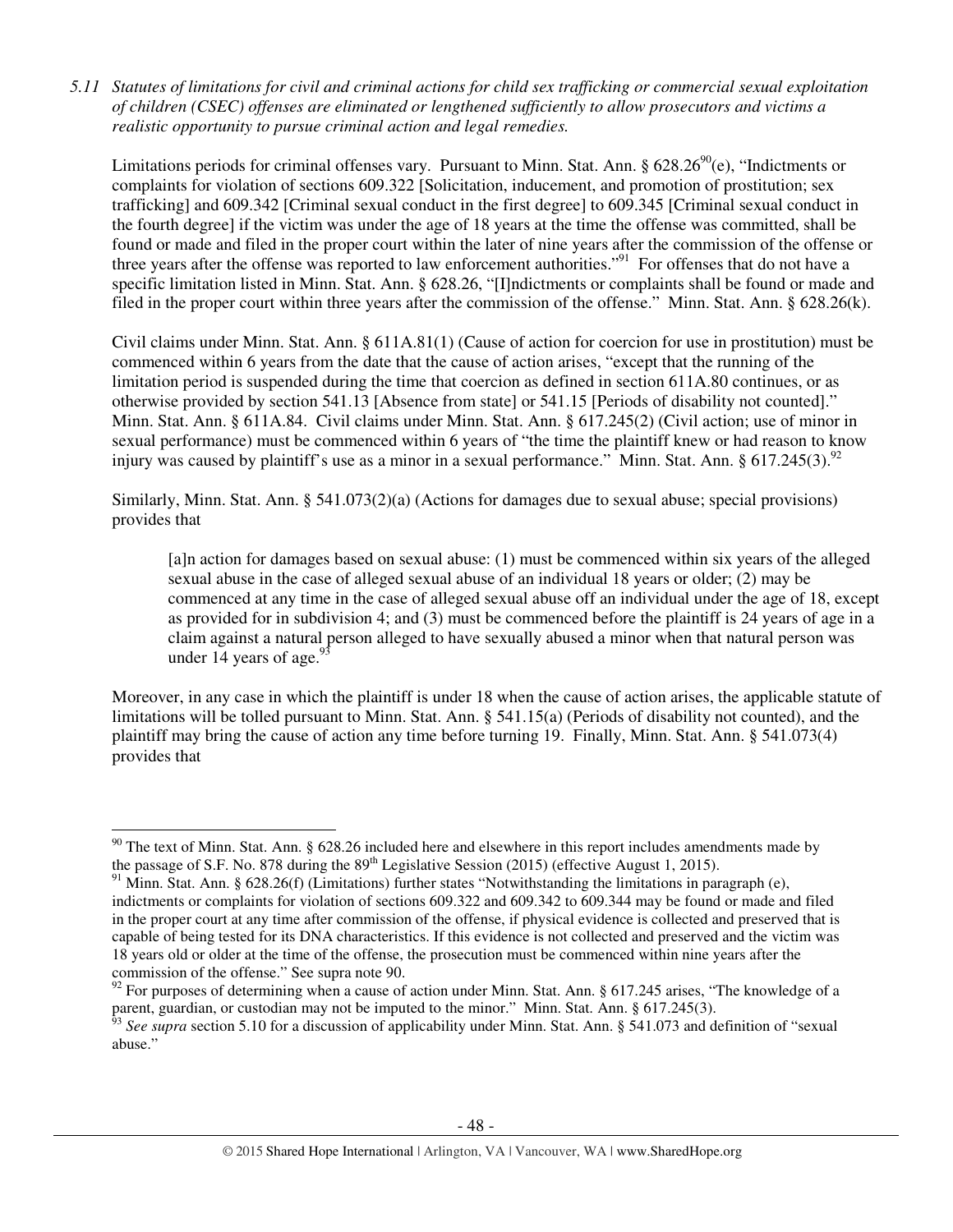[a] claim for vicarious liability or liability under the doctrine of respondeat superior must be commenced within six years of the alleged sexual abuse, provided that if the plaintiff was under the age of 18 at the time of the alleged abuse, the claim must be commenced before the plaintiff is 24 years of age. This subdivision does not limit the availability of these claims under other law.

5.11.1 Recommendation: Amend Minn. Stat. Ann. § 628.26 to eliminate the statute of limitations for commencing prosecution of violations of § 609.322(1) (Solicitation, inducement, and promotion of prostitution; sex trafficking).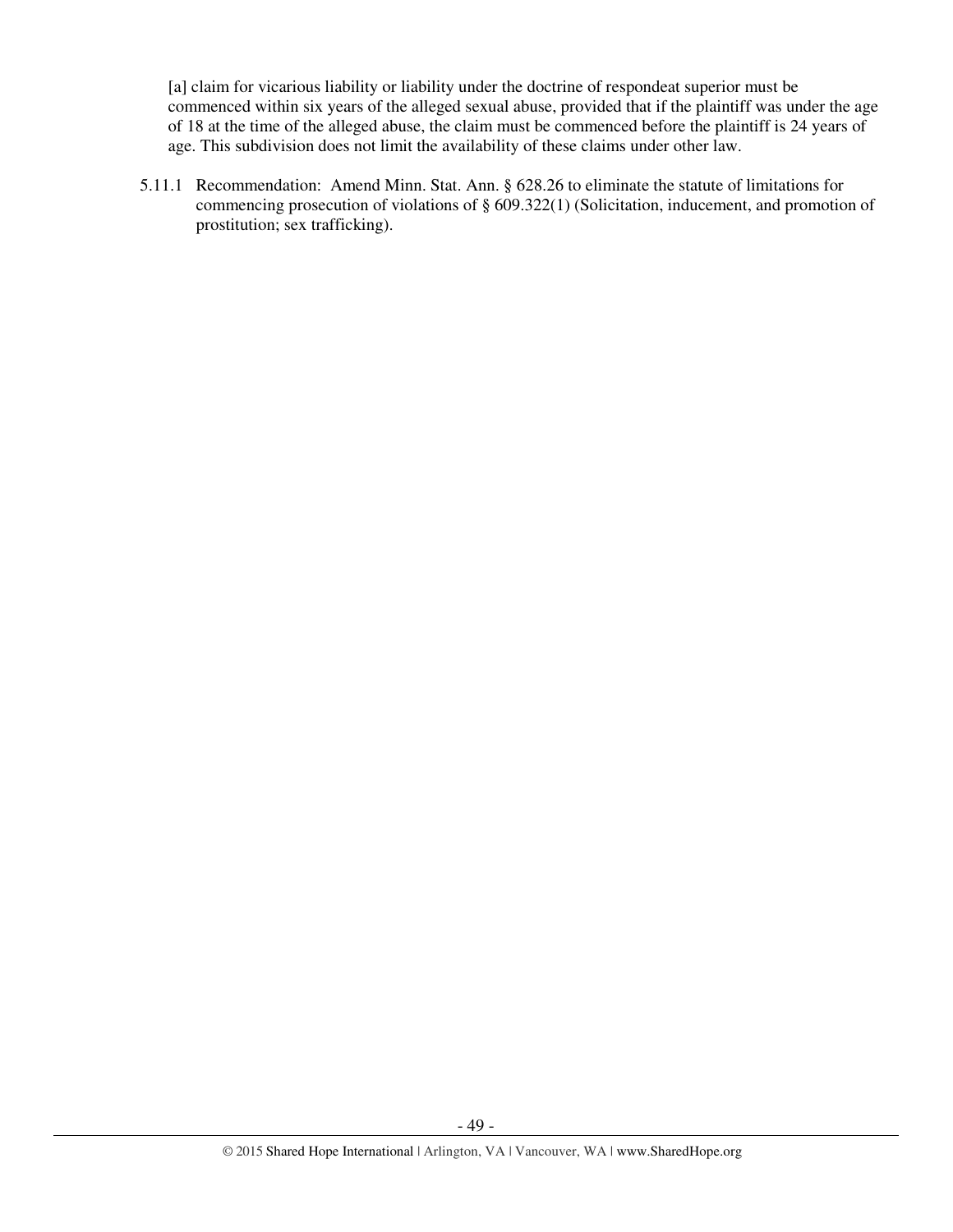#### **FRAMEWORK ISSUE 6: CRIMINAL JUSTICE TOOLS FOR INVESTIGATION AND PROSECUTIONS**

# *Legal Components:*

- *6.1 Training on human trafficking and domestic minor sex trafficking for law enforcement is statutorily mandated or authorized.*
- *6.2 Single party consent to audiotaping is permitted in law enforcement investigations.*
- *6.3 Wiretapping is an available tool to investigate domestic minor sex trafficking.*
- *6.4 Using a law enforcement decoy posing as a minor to investigate buying or selling of commercial sex acts is not a defense to soliciting, purchasing, or selling sex with a minor.*
- *6.5 Using the Internet or electronic communications to investigate buyers and traffickers is a permissible investigative technique.*
- *6.6 Law enforcement and child welfare agencies are mandated to promptly report missing and recovered children. \_\_\_\_\_\_\_\_\_\_\_\_\_\_\_\_\_\_\_\_\_\_\_\_\_\_\_\_\_\_\_\_\_\_\_\_\_\_\_\_\_\_\_\_\_\_\_\_\_\_\_\_\_\_\_\_\_\_\_\_\_\_\_\_\_\_\_\_\_\_\_\_\_\_\_\_\_\_\_\_\_\_\_\_\_\_\_\_\_\_\_\_\_\_*

# *Legal Analysis:*

*6.1 Training on human trafficking and domestic minor sex trafficking for law enforcement is statutorily mandated or authorized.*

Pursuant to Minn. Stat. Ann. § 299A.71(1) (Combating juvenile prostitution; prevention grants), "A grant program is established for enhanced law enforcement efforts and peace officer education and training to combat juvenile prostitution." The grant program's stated goal is to "provide peace officers with the knowledge and skills to recognize individuals who sexually exploit youth, charge and prosecute these individuals for promotion and solicitation of prostitution, and effectively communicate with the victims of juvenile prostitution." Under subsection (2), the commission of public safety must make such grants available to local law enforcement agencies "to provide enhanced efforts targeted to juvenile prostitution and training and staff development relating to the prevention of juvenile prostitution," and any law enforcement agency receiving a grant must use "all of the grant funding received for efforts to combat juvenile prostitution." Minn. Stat. Ann. § 299A.71(2).

Minnesota appropriated funds to certain professionals who encounter sexually exploited and trafficked youth for training, identifying, investigating, intervening, and prosecuting. Specifically, enacted Senate File 671, article 1,section 12, subdivision 6(e) grants \$350,000 each year for use by the Ramsey County Attorney's Office to:

(1) develop a statewide model protocol for law enforcement, prosecutors, and others, who in their professional capacity encounter sexually exploited and trafficked youth, on identifying and intervening with sexually exploited and trafficked youth;

(2) conduct statewide training for law enforcement and prosecutors on the model protocol and the Safe Harbor Law described in Laws 2011, First Special Session chapter 1, article 4, as modified by Senate File No. 384, article 2, if enacted; and

(3) develop and disseminate to law enforcement, prosecutors, and others, who in their professional capacity encounter sexually exploited and trafficked youth, on investigative best practices to identify sex trafficked victims and traffickers.

In addition, the grant allows the Ramsey County attorney to "use the money appropriated in this paragraph to partner with other entities to implement clauses (1) to (3)." MN SF 671, article 1, section 12, subdivision 6(e). Furthermore, Senate File 671, article 1, section 13(c) allocates \$10,000 "for reimbursements to local governments for peace officer training costs on sexually exploited and trafficked youth, including effectively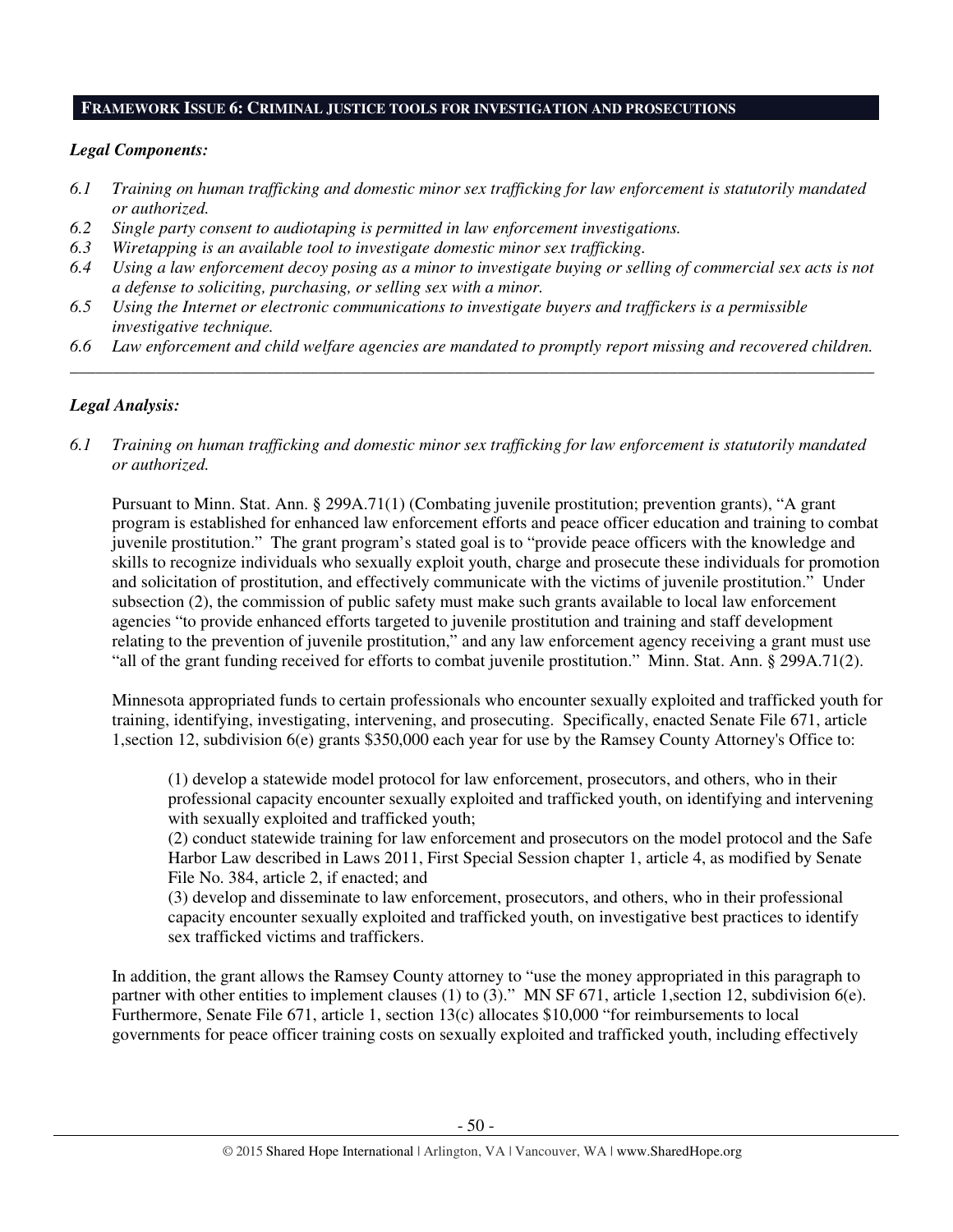identifying sex trafficked victims and traffickers, investigation techniques, and assisting sexually exploited youth."

# *6.2 Single party consent to audiotaping is permitted in law enforcement investigations.*

Single party consent to audio recording and interception of oral communications is permitted in Minnesota. Minn. Stat. Ann. § 626A.02(2)(c) (Interception and disclosure of wire, electronic, or oral communications prohibited) states, "It is not unlawful under this chapter for a person acting under color of law to intercept a wire, electronic, or oral communication, where such person is a party to the communication or one of the parties to the communication has given prior consent to such interception."

Further, under Minn. Stat. Ann. § 626A.02(d),

(d) It is not unlawful under this chapter for a person not acting under color of law to intercept a wire, electronic, or oral communication where such person is a party to the communication or where one of the parties to the communication has given prior consent to such interception unless such communication is intercepted for the purpose of committing any criminal or tortious act in violation of the constitution or laws of the United States or of any state.

*6.3 Wiretapping is an available tool to investigate domestic minor sex trafficking.* 

Law enforcement officers investigating a violation of, among other offenses, Minn. Stat. Ann. § 609.322 (Solicitation, inducement, and promotion of prostitution; sex trafficking) may use wiretapping and the resulting evidence. Although Minn. Stat. Ann. § 626A.02(1) (Interception and disclosure of wire, electronic, or oral communications prohibited) generally makes it unlawful if a person "intentionally intercepts, endeavors to intercept, or procures any other person to intercept or endeavor to intercept, any wire, electronic, or oral communication," pursuant to Minn. Stat. Ann. § 626A.05(2) (Authorization for interception of wire, electronic, or oral communications),

A warrant authorizing interception of wire, electronic, or oral communications by investigative or law enforcement officers may only be issued when the interception may provide evidence of the commission of, or of an attempt or conspiracy to commit, any of the following offenses: (1) a felony offense involving . . . kidnapping, criminal sexual conduct in the first, second, and third degrees, prostitution . . . as punishable under sections . . . 609.25 [Kidnapping], 609.321 [Prostitution and sex trafficking; definitions] to 609.324 [Patrons; prostitutes; housing individuals engaged in prostitution; penalties], 609.342 [Criminal sexual conduct in the first degree], 609.343 [Criminal sexual conduct in the second degree], 609.344 [Criminal sexual conduct in the third

degree] . . .

. . . .

Therefore, a law enforcement officer investigating a violation of Minn. Stat. Ann. § 609.322 (Solicitation, inducement, and promotion of prostitution; sex trafficking), § 609.324 (Patrons; prostitutes, housing individuals engaged in prostitution; penalties), and § 609.25 (Kidnapping), may be able to obtain a warrant pursuant to Minn. Stat. Ann. § 626A.06 (Procedure for interception of wire, electronic, or oral communication) authorizing the use of wiretapping.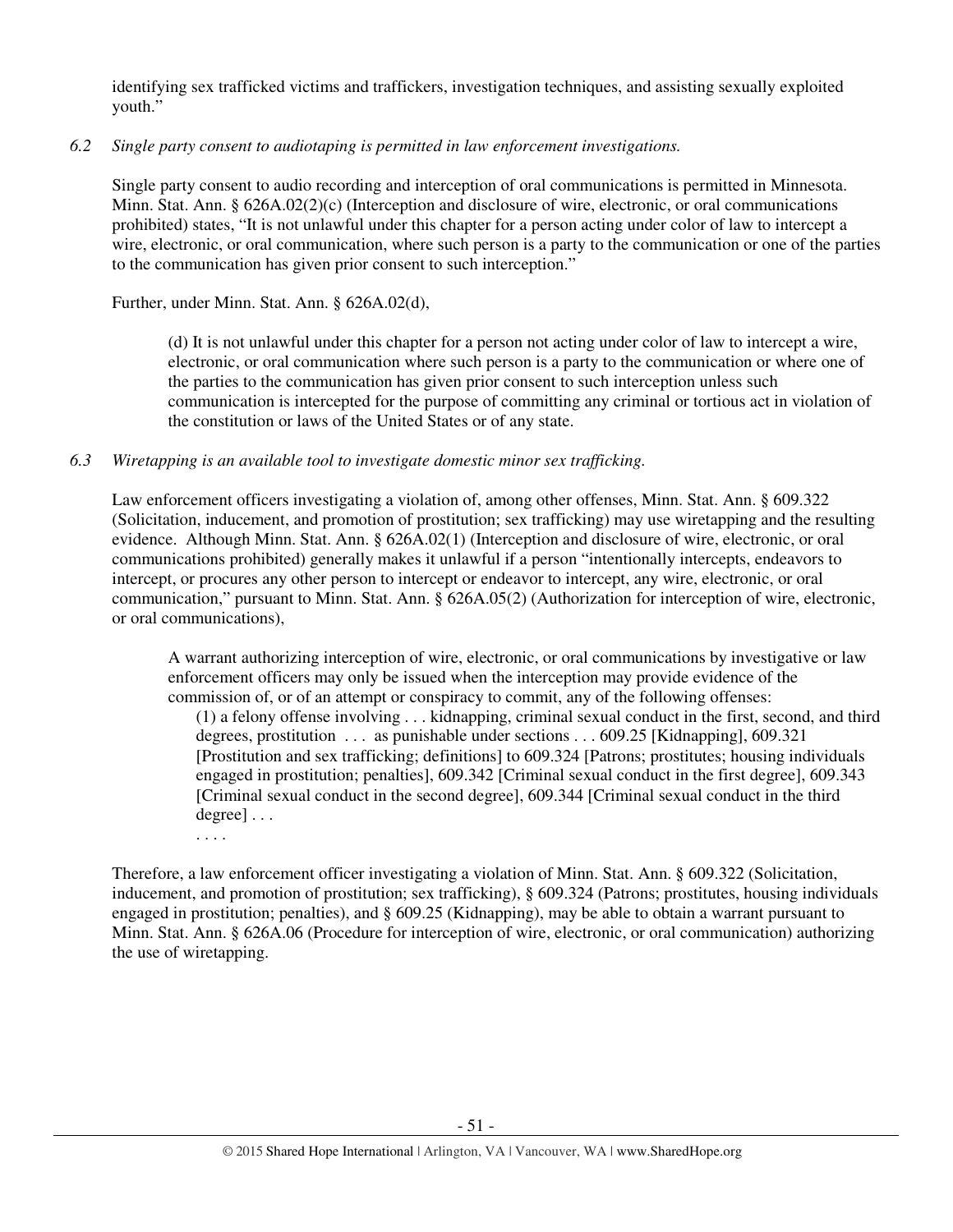*6.4 Using a law enforcement decoy posing as a minor to investigate buying or selling of commercial sex acts is not a defense to soliciting, purchasing, or selling sex with a minor.* 

The use of a decoy by law enforcement is not specifically authorized for investigating violations of Minn. Stat. Ann. § 609.322 (Solicitation, inducement, and promotion of prostitution; sex trafficking) however Minn. Stat. Ann. § 609.325(3a)<sup>94</sup> (Defenses) specifically bars defenses based on the use of a decoy for violations of §  $609.324<sup>95</sup>$  (Patrons; prostitutes; housing individuals engaged in prostitution; penalties). It states, "The fact that an undercover operative or law enforcement officer was involved in the detection or investigation of an offense shall not be a defense to a prosecution under section 609.324."

Additionally, decoys may be used under Minn. Stat. Ann. § 609.352(3) (Solicitation of children to engage in sexual conduct; communication of sexually explicit materials to children), which expressly provides, "The fact that an undercover operative or law enforcement officer was involved in the detection or investigation of an offense under this section does not constitute a defense to prosecution under this section." Minn. Stat. Ann. § 609.352(3). Use of law enforcement decoys also appears to be authorized language in Minn. Stat. Ann. § 609.352 which provides that an adult who "solicits<sup>96</sup> a child or someone the person reasonably believes is a child to engage in sexual conduct with the intent to engage in sexual conduct" may be "guilty of a felony and may be sentenced to imprisonment for not more than three years, or to payment of a fine of not more than \$5,000, or both." Minn. Stat. Ann. § 609.352(2), (4). The standard of "someone the person reasonably believes is a child" appears to open the possibility of the use of a decoy by law enforcement in the investigation of the crime. Minn. Stat. Ann. § 609.352(1)(a) defines "child" as "a person 15 years of age or younger."

*6.5 Using the Internet or electronic communications to investigate buyers and traffickers is a permissible investigative technique.* 

Using the Internet or electronic communications to investigate buyers and traffickers appears to be a permissible investigative technique under Minnesota law. "A person 18 years of age or older" violates Minn. Stat. Ann. § 609.352(2a) (Solicitation of children to engage in sexual conduct; communication of sexually explicit materials to children) if he,

uses the Internet, a computer, computer program, computer network, computer system, an electronic communications system, or a telecommunications, wire, or radio communications system, or other electronic device capable of electronic data storage or transmission to commit any of the following acts, with the intent to arouse the sexual desire of any person . . .

(1) soliciting a child or someone the person reasonably believes is a child to engage in sexual conduct;

(2) engaging in communication with a child or someone the person reasonably believes is a child, relating to or describing sexual conduct; or

(3) distributing any material, language, or communication, including a photographic or video image, that relates to or describes sexual conduct to a child or someone the person reasonably believes is a child.

The standard of "someone the person reasonably believes is a child" appears to open the possibility of law enforcement using the Internet to pose as a child in an investigation for this offense. Minn. Stat. Ann. l

 $94$  The text of Minn. Stat. Ann. § 609.325(3a) included here and elsewhere in this report includes amendments made by the passage of S.F. No. 878 during the 89<sup>th</sup> Legislative Session (2015) (effective August 1, 2015).

<sup>&</sup>lt;sup>95</sup> See supra Section 1.2 for the substantive provisions of Minn. Stat. Ann. § 609.324 (Patrons, prostitutes; housing individuals engaged in prostitution; penalties).

<sup>96</sup> *See supra* note 13.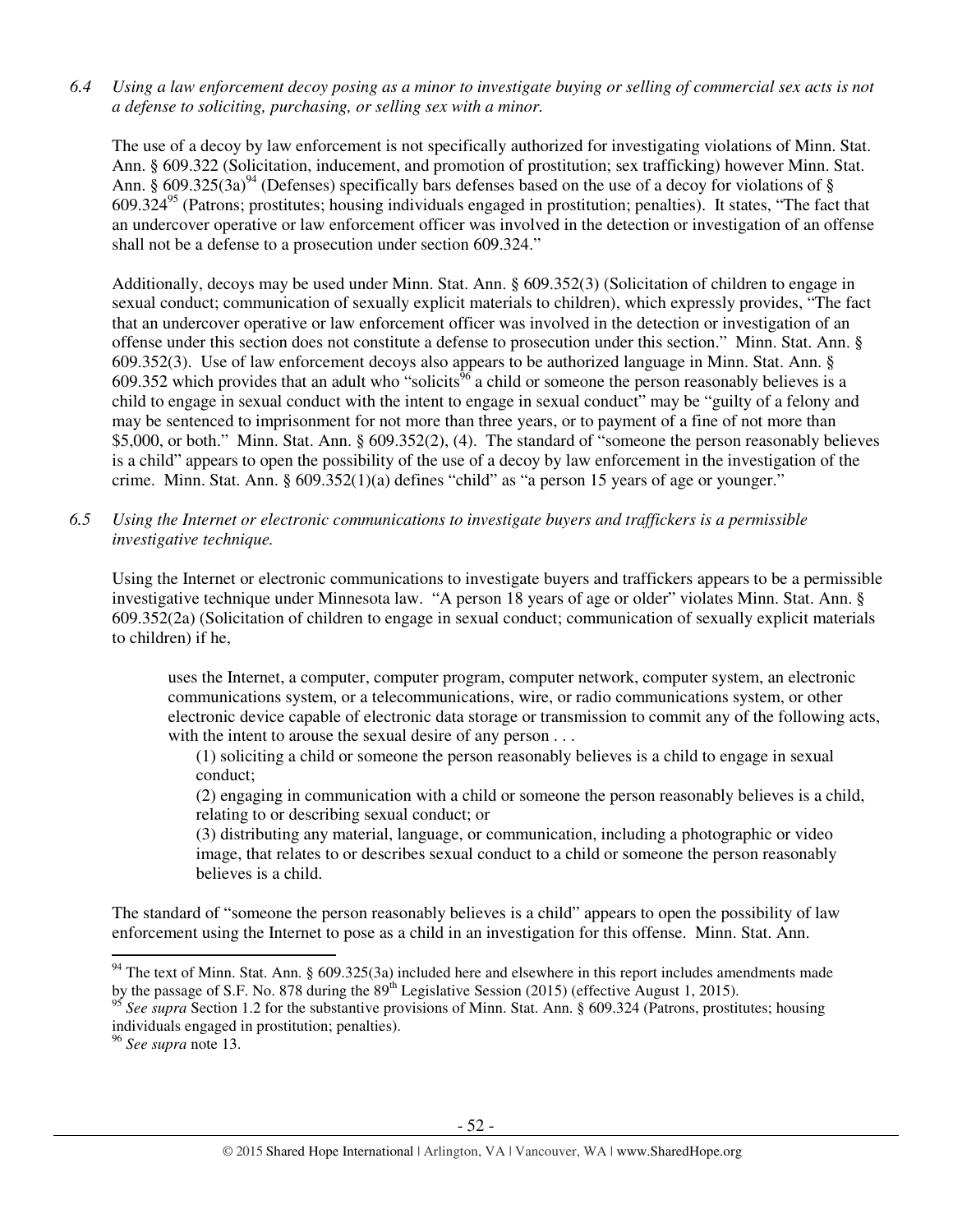§ 609.352(1)(a) defines "child" as "a person 15 years of age or younger." Moreover, Minn. Stat. Ann. § 609.352(3) expressly provides, "The fact that an undercover operative or law enforcement officer was involved in the detection or investigation of an offense under this section does not constitute a defense to prosecution under this section."

## *6.6 Law enforcement and child welfare agencies are mandated to promptly report missing and recovered children.*

Minn. Stat. Ann. § 299C.52(2) (Minnesota missing children and endangered persons program) requires Minnesota to establish and to maintain a missing children and persons program "to enable documented information about missing Minnesota children and endangered persons to be entered into the NCIC [National Crime Information Center] computer." Law enforcement agencies must "accept without delay any report of a missing person" and upon receipt of a report, must "conduct a preliminary investigation to determine whether the person is missing,<sup>97</sup> and if missing, whether the person is endangered.<sup>"98</sup> Minn. Stat. Ann. § 299C.53(1)(a), (b). Minn. Stat. Ann.  $\S 299C.53(1)(b)$  further provides,

If the person is initially determined to be missing and endangered, the agency shall immediately consult the Bureau of Criminal Apprehension during the preliminary investigation, in recognition of the fact that the first two hours are critical. If the person is determined to be missing and endangered, the agency shall immediately enter identifying and descriptive information about the person into the NCIC computer. Law enforcement agencies having direct access to the NCIC computer shall enter and retrieve the data directly and shall cooperate in the entry and retrieval of data on behalf of law enforcement agencies which do not have direct access to the systems.

Additionally, "The law enforcement agency shall promptly notify all appropriate law enforcement agencies in the state and, if deemed appropriate, law enforcement agencies in adjacent states or jurisdictions of any information that may aid in the prompt location and safe return of a missing and endangered person." Minn.

(1) the person is missing as a result of a confirmed abduction or under circumstances that indicate that the person's disappearance was not voluntary;

(4) the person is under the age of 21 and at least one other factor in this paragraph is applicable;

l

 $97$  Minn. Stat. Ann. § 299C.52(1)(d) defines "missing" as "the status of a person after a law enforcement agency that has received a report of a missing person has conducted a preliminary investigation and determined that the person cannot be located."

<sup>&</sup>lt;sup>98</sup> Under Minn. Stat. Ann. § 299C.52(1)(c), a person is "endangered" if

a law enforcement official has received sufficient evidence that the missing person is at risk of physical injury or death. The following circumstances indicate that a missing person is at risk of physical injury or death:

<sup>(2)</sup> the person is missing under known dangerous circumstances;

<sup>(3)</sup> the person is missing more than 30 days;

<sup>(5)</sup> there is evidence the person is in need of medical attention or prescription medication such that it will have a serious adverse effect on the person's health if the person does not receive the needed care or medication;

<sup>(6)</sup> the person does not have a pattern of running away or disappearing;

<sup>. . .</sup> 

<sup>(8)</sup> there is evidence that the person may have been abducted by a noncustodial parent;

<sup>(9)</sup> the person has been the subject of past threats or acts of violence;

<sup>. . .</sup> 

<sup>(11)</sup> any other factor that the law enforcement agency deems to indicate that the person may be at risk of physical injury or death, including a determination by another law enforcement agency that the person is missing and endangered.